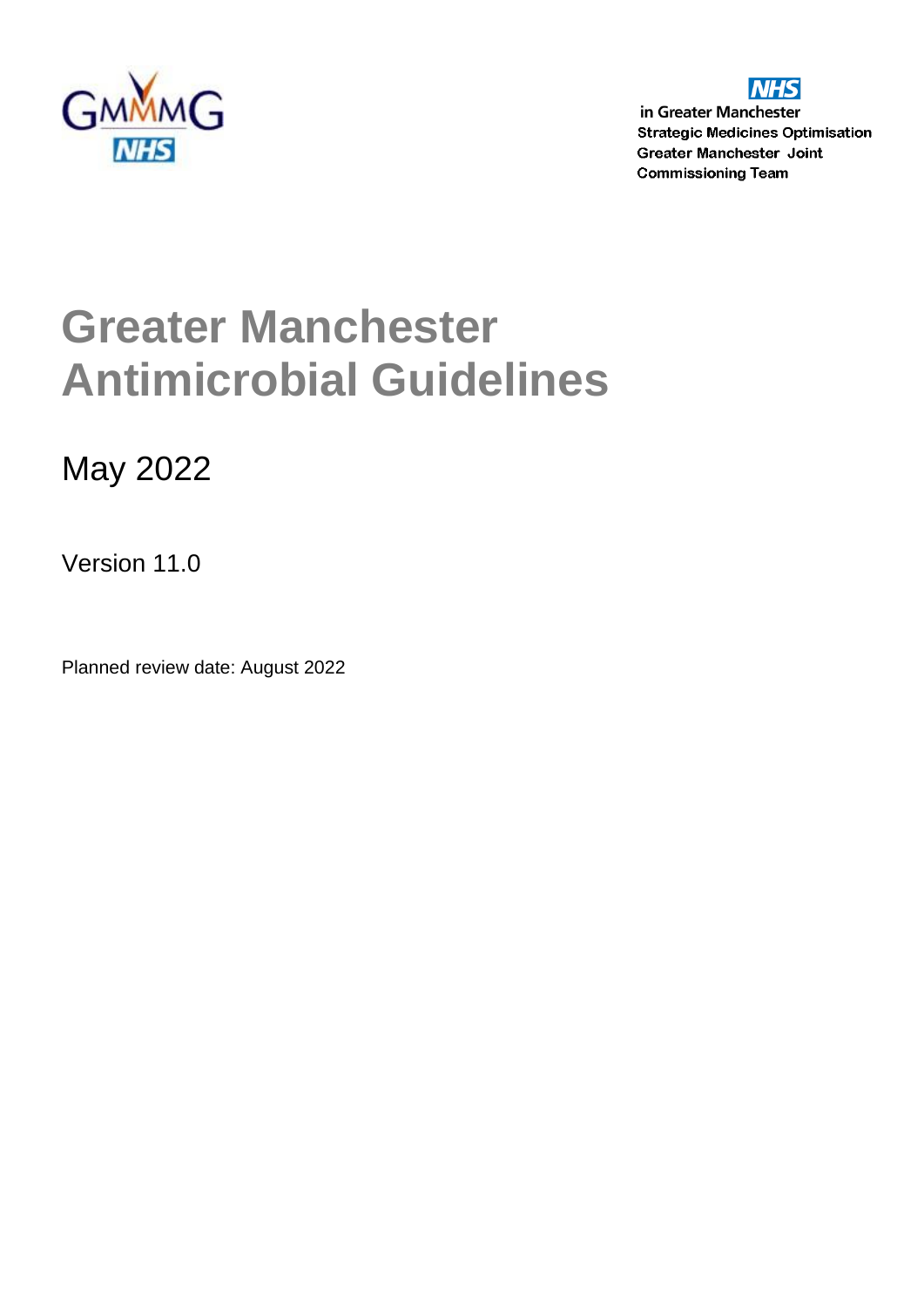#### Greater Manchester Antimicrobial Guidelines May 2022 **DOCUMENT CONTROL**

### **Document location**

Copies of this document can be obtained from:

| Name:           | <b>Strategic Medicines Optimisation</b>                      |  |  |
|-----------------|--------------------------------------------------------------|--|--|
| <b>Address:</b> | <b>Greater Manchester Joint</b><br><b>Commissioning Team</b> |  |  |
|                 | Civic Centre                                                 |  |  |
|                 | <b>West Street</b>                                           |  |  |
|                 | Oldham                                                       |  |  |
|                 | OL1 1UT                                                      |  |  |
| <b>Email:</b>   | Oldccg.medsman@nhs.net                                       |  |  |

### **Revision history**

The latest and master version of this document is held by Greater Manchester Health and Care Commissioning Medicines Optimisation team:

| <b>REVISION</b><br><b>DATE</b> | <b>ACTIONED BY</b> | <b>SUMMARY OF CHANGES</b>                                                          | <b>VERSION</b> |
|--------------------------------|--------------------|------------------------------------------------------------------------------------|----------------|
| 25/10/2021                     | MGSG               | Approved v 10                                                                      | 10.0           |
| 11/04/2022                     | Elaine Radcliffe   | Update Principles section, add microbiology susceptibility tests                   | 10.1           |
| 20/4/2022                      | Elaine Radcliffe   | Updated Acute Otitis Media in line with NICE NG91                                  | 10.1           |
| 20/4/2022                      | Elaine Radcliffe   | Removed CAP {During COVID-19} and reinstated the original CAP for<br><b>Adults</b> | 10.1           |

### **Approvals**

This document has been provided for information to:

| <b>NAME</b>    | <b>DATE OF ISSUE</b> | <b>VERSION</b> |
|----------------|----------------------|----------------|
| GM AMS T&F grp | 27/4/2022            | 10.1           |
| GM CRG group   | 10/5/2022            | 10.1           |

### **Changes to version 10.0 – see end of document.**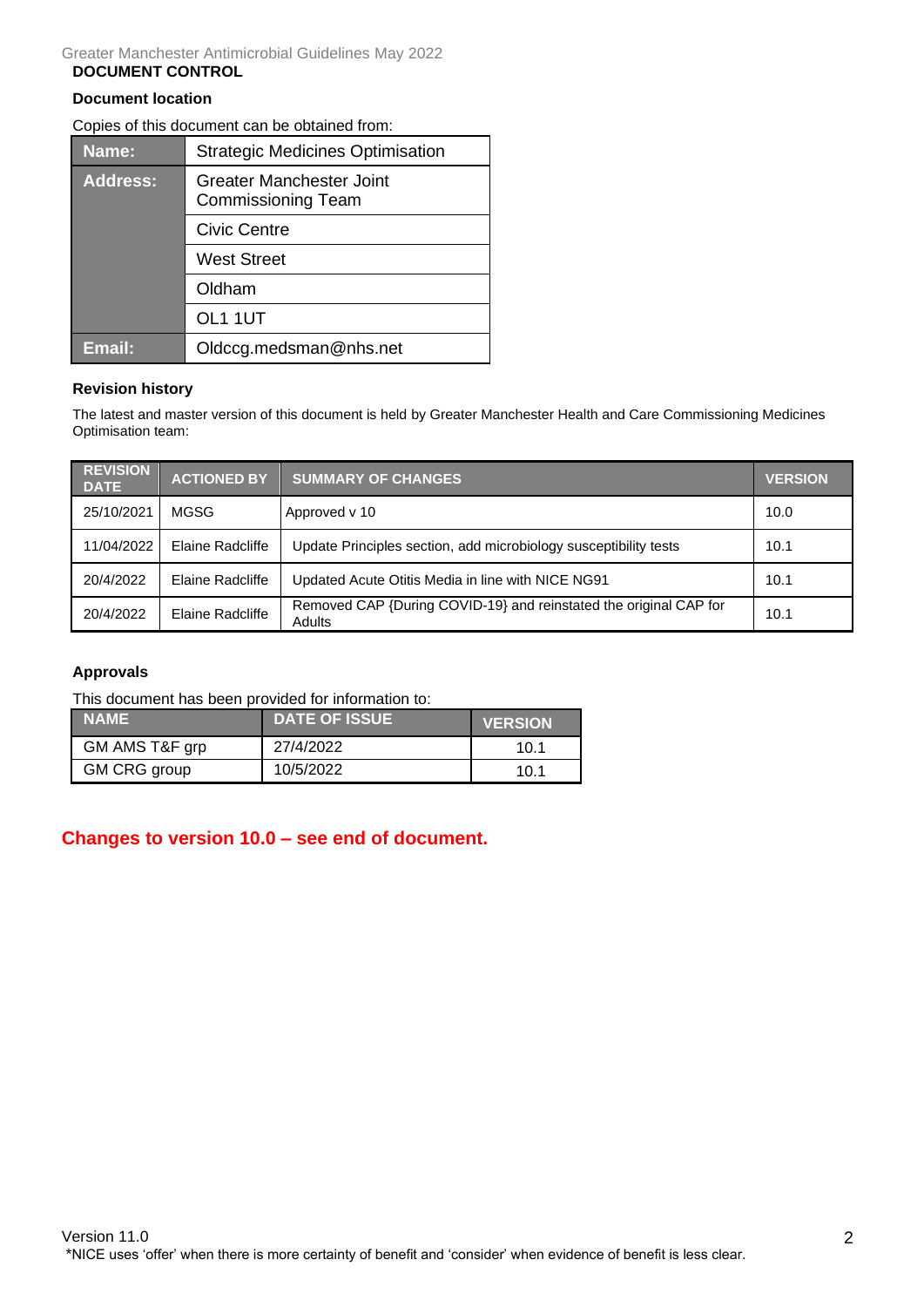## **Aims**

- **to provide a simple, empirical approach to the treatment of common infections**
- **to promote the safe and effective use of antibiotics**
- **to minimise the emergence of bacterial resistance in the community**

## **Principles of Treatment**

- **1. This guidance is based on the best available evidence, but use professional judgement and involve patients in decisions.**
- **2. Please ensure you are using the most up to date version. The latest version will be held on the GMMMG website.**
- **3. Prescribe an antibiotic only when there is likely to be a clear clinical benefit.**
- **4. When recommending analgesia or treatment with products available from pharmacies please follow the guidance issued by NHS England [\(Conditions for which over the counter items should not](https://www.england.nhs.uk/wp-content/uploads/2018/03/otc-guidance-for-ccgs.pdf)  [routinely be prescribed in primary care: Guidance for CCGs \[Gateway approval number: 07851\]\).](https://www.england.nhs.uk/wp-content/uploads/2018/03/otc-guidance-for-ccgs.pdf) See the guidance for exceptions to recommending self-care.**
- **5. Consider a no, or delayed, antibiotic strategy for acute self-limiting infections e.g. upper respiratory tract infections.**
- **6. When prescribing an antibiotic it should be based on the severity of symptoms, risk of developing complications, previous laboratory tests and any previous antibiotic use.**
- **7. Limit prescribing over the telephone to exceptional cases. Except during COVID-19 pandemic where face-to-face contact should be minimised by using telephone or video consultations**
- **8. A dose and duration of treatment for adults is usually suggested, but may need modification for age, weight and renal function. In severe or recurrent cases consider a larger dose or longer course.**
- **9. Unless treatment choice is listed separately for children, then choices given are considered appropriate for adults and children; bearing in mind any specific age limitations for use listed in the BNF for Children. A link to the [UK Paediatric Antimicrobial Guidelines can be found here](https://uk-pas.co.uk/#resources)**
- **10. Lower threshold for antibiotics in immunocompromised or those with multiple morbidities; consider culture and seek advice.**
- **11. Use simple generic antibiotics if possible. Avoid broad spectrum antibiotics (eg co-amoxiclav, quinolones and cephalosporins) when narrow spectrum antibiotics remain effective, as they increase risk of Clostridiodes difficile, MRSA and resistant UTIs.**
- **12. Where Off-label use is recommended: Prescribers should follow relevant professional guidance, taking full responsibility for the decision, and obtaining and documenting informed consent. See the GMC's [Good practice in prescribing and managing medicines](https://www.gmc-uk.org/ethical-guidance/ethical-guidance-for-doctors/prescribing-and-managing-medicines-and-devices) for more information.**
- **13. Avoid widespread use of topical antibiotics (especially those agents also available as systemic preparations, e.g. fusidic acid).**
- **14. In pregnancy AVOID tetracyclines, aminoglycosides, quinolones and high dose metronidazole.**
- **15. We recommend clarithromycin as the preferred macrolide as it has less side-effects than erythromycin, greater compliance as twice rather than four times daily & generic tablets are similar cost. The syrup formulation of clarithromycin is only slightly more expensive than erythromycin and could also be considered for children. Erythromycin remains the drug of choice in pregnancy and should be used where clarithromycin is indicated.**
- **16. Always advise to seek medical help if symptoms worsen at any time or do not improve within 48 hours of starting an antibiotic or the person becomes systemically unwell.**
- **17. Review antibiotic choice once culture and susceptibility results are available.**
- **18. Where an empirical therapy has failed or special circumstances exist, microbiological advice can be obtained from your local hospital microbiology department.**
- **19. This guidance should not be used in isolation; it should be supported with patient information about back-up/delayed antibiotics, infection severity and usual duration, clinical staff education, and audits. Materials are available on the RCGP TARGET [website.](https://www.rcgp.org.uk/TARGETantibiotics)**
- **20. This guidance is developed alongside the NHS England Antibiotic Quality Premium (QP). In 2017/19 QP expects: at least a 10% reduction in the number of E. coli blood stream infections across the whole health economy; at least a 10% reduction in trimethoprim:nitrofurantoin prescribing ratio for**

Version 11.0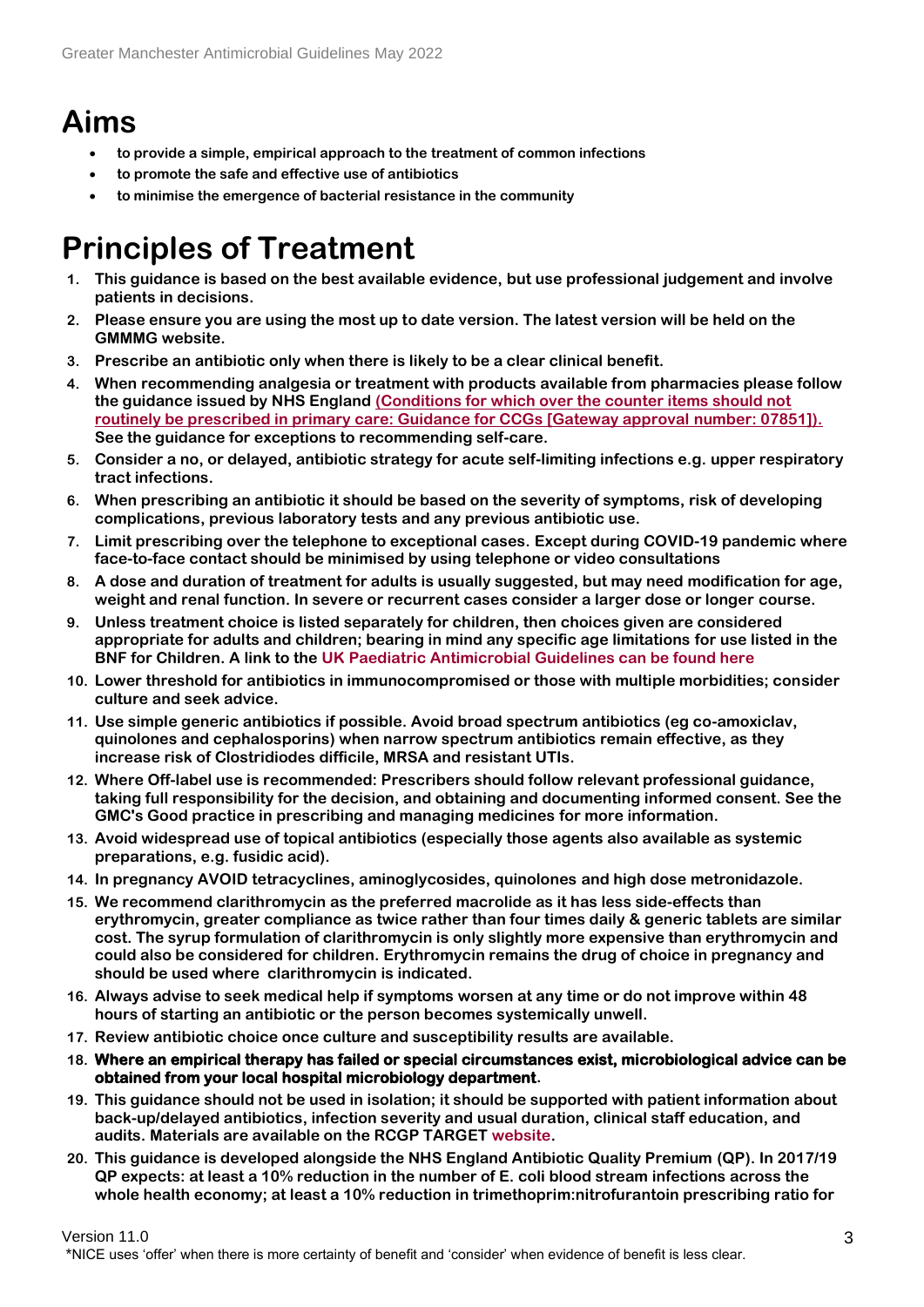**UTI in primary care, and at least a 10% reduction in trimethoprim items in patients > 70 years, based on CCG baseline data from 2015/16; and sustained reduction in antimicrobial items per STAR-PU.** 

- **21. This guidance should be facilitated by the adoption of Antibiotic Stewards from front line to board level within organisations, in line with [NICE NG15: Antimicrobial stewardship, August 2015](https://www.nice.org.uk/guidance/ng15) . This sets out key activities and responsibilities for individuals and organisations in responding to the concern of antimicrobial resistance.**
- **22. Please note MHRA safety alert (issued 21 March 2019): Fluoroquinolone antibiotics: ciprofloxacin, levofloxacin,moxifloxacin, ofloxacin: New restrictions and precautions due to very rare reports of disabling and potentially long-lasting or irreversible side effects. Key details are below and referenced where the relevant antimicrobials are advised in the guideline. Full letter can be viewed at [DDL\\_fluoroquinolones\\_March-2019\\_final.pdf.](https://www.cas.mhra.gov.uk/ViewAndAcknowledgment/viewAttachment.aspx?Attachment_id=103183)**
- **23. Where a patient is antibody/immune deficient, and are therefore prone to bacterial infections, please refer to "action to GP" section from immunology clinic letters. If the clinical presentation is not covered in clinic letters, contact the local Clinical Immunology and/ or Microbiology department for further advice.**

## **Microbiology Susceptability Tests**

In performing antimicrobial susceptibility tests we follow European (EUCAST) guidelines. Definitions of susceptibility testing categories S, I and R have recently been changed as follows and we are adopting these moving forward:

- S Susceptible. Standard dosing regimen: a microorganism is categorised as "susceptible, standard dosing regimen", when there is a high likelihood of therapeutic success using a standard dosing regimen of the agent.
- I Susceptible. Increased exposure: a microorganism is categorised as "susceptible, increased exposure" when there is a high likelihood of therapeutic success because exposure to the agent is increased by adjusting the dosing regimen or by its concentration at the site of infection. (Exposure is a function of how the mode of administration, dose, dosing interval, infusion time, as well as distribution and excretion of the antimicrobial agent will influence the infecting organism at the site of infection). **Note that high doses of antimicrobial agents will be required in these cases.**
- R Resistant: A microorganism is categorised as "Resistant" when there is a high likelihood of therapeutic failure even when there is increased exposure (high dose).

The categories above have been in use locally but in practice the 'I' results have generally been suppressed on our reports. However, following the latest updates to testing criteria, users may see more bug-drug combination results that fall into the 'I' category. The following tables may help in demonstrating the difference between standard and high dose antimicrobial agents.

**It is important to note that standard doses continue to be used for empirical antimicrobial treatments and these are set out in our Antimicrobial Guidelines. High dose regimens will only apply to certain bug-drug combinations where we isolate specific organisms that test as 'I' for specific antibiotics, which we will make clear on our reports, and where you consider that these isolates are clinically significant.**

Examples of standard and high **oral** dosages are shown in the following table (adapted from EUCAST Clinical Breakpoint Tables v. 11.0, 2021).

| Agent                       | <b>Oral Standard dose</b>                                      | Oral High dose                                                          |
|-----------------------------|----------------------------------------------------------------|-------------------------------------------------------------------------|
| Amoxicillin                 | 500 mg TDS                                                     | 750 mg-1g TDS                                                           |
| Amoxicillin-clavulanic acid | $(500 \text{ mg}$ amoxicillin + 125 mg<br>clavulanic acid) TDS | $(875 \text{ mg amoxicillin} + 125 \text{ mg})$<br>clavulanic acid) TDS |
| Clarithromycin              | 250 mg BD                                                      | 500 mg BD                                                               |
| Clindamycin                 | 300 mg BD                                                      | 300 mg QDS                                                              |
| Doxycycline                 | 100 mg OD                                                      | 200 mg OD                                                               |
| Ciprofloxacin               | 500 mg BD                                                      | 750 g BD                                                                |
| Levofloxacin                | 500 mg OD                                                      | 500 mg BD                                                               |

Note that actual standard/high doses may vary due to age/weight/renal/hepatic function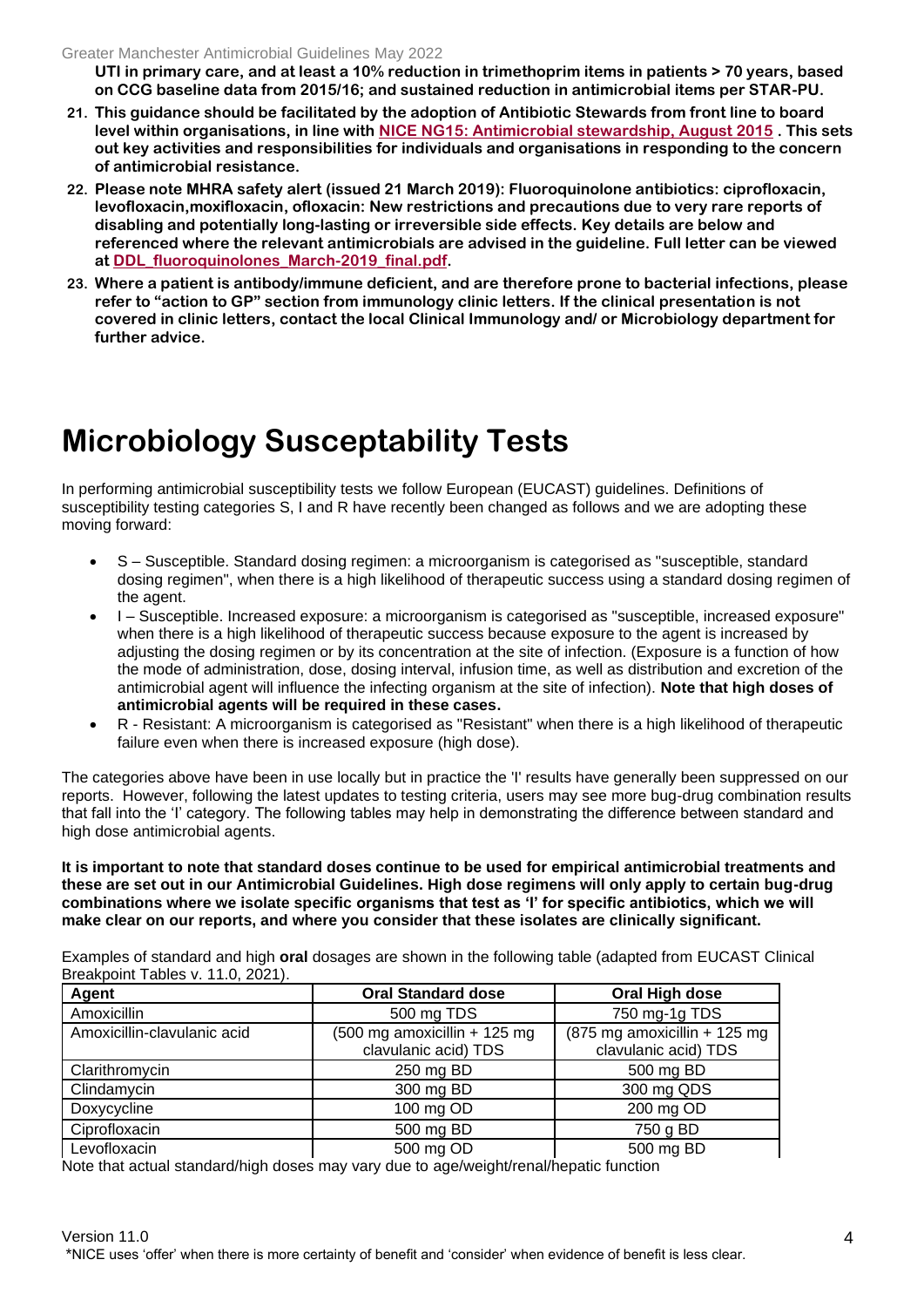## **Contents**

| <b>SECTION</b>                                                                                      | Page |
|-----------------------------------------------------------------------------------------------------|------|
| <b>UPPER RESPIRATORY TRACT INFECTIONS</b>                                                           | 7    |
| Influenza treatment                                                                                 | 7    |
| Acute sore throat                                                                                   | 7    |
| Acute otitis media                                                                                  | 7    |
| Acute otitis externa                                                                                | 8    |
| <b>Acute sinusitis</b>                                                                              | 8    |
| <b>LOWER RESPIRATORY TRACT INFECTIONS</b>                                                           | 9    |
| <b>Acute cough bronchitis</b>                                                                       | 9    |
| Acute exacerbation of Bronchiectasis (non-cystic fibrosis)                                          | 9    |
| <b>Acute exacerbation of COPD</b>                                                                   | 10   |
| <b>Acute exacerbation of COPD - PROPHYLAXIS</b>                                                     | 10   |
| Community acquired pneumonia treatment in the community (Adults)                                    | 11   |
| Community acquired pneumonia treatment in the community (Children & young<br>people under 18 years. | 11   |
| <b>MENINGITIS</b>                                                                                   | 12   |
| Suspected meningococcal disease                                                                     | 12   |
| <b>URINARY TRACT INFECTIONS</b>                                                                     | 12   |
| Lower UTI in non-pregnant women                                                                     | 12   |
| <b>Catheter associated UTI</b>                                                                      | 13   |
| Lower UTI in pregnancy                                                                              | 13   |
| Lower UTI in men                                                                                    | 13   |
| Recurrent UTI in non-pregnant women 3 or more UTIs per year                                         | 14   |
| <b>Acute prostatitis</b>                                                                            | 14   |
| Acute pyelonephritis in adults (Upper UTI)                                                          | 14   |
| Lower UTI in children                                                                               | 15   |
| Acute Pyelonephritis in children (Upper UTI)                                                        | 15   |
| <b>GASTRO INTESTINAL TRACT INFECTIONS</b>                                                           | 15   |
| <b>Oral candidiasis</b>                                                                             | 15   |
| <b>Eradication of Helicobacter pylori</b>                                                           | 15   |
| Infectious diarrhoea                                                                                | 15   |
| <b>Clostridioides difficile</b>                                                                     | 16   |
| <b>Acute diverticulitis</b>                                                                         | 16   |
| Traveller's diarrhoea                                                                               | 17   |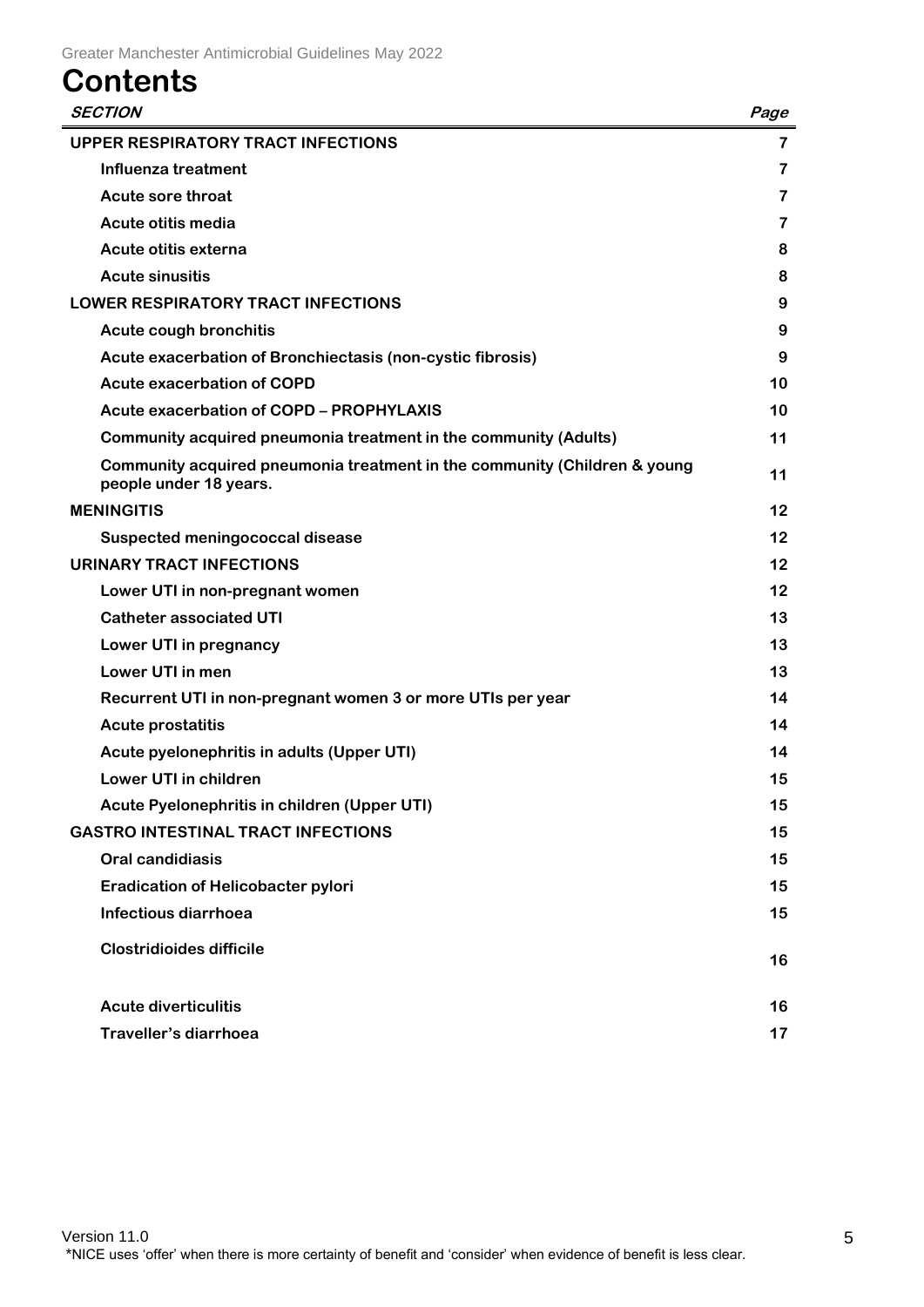| Page     |
|----------|
| 17       |
| 17       |
| 17       |
| 17       |
| 17       |
| 17       |
| 18       |
| 18       |
| 18       |
| 18       |
| 18       |
| 18       |
| 19       |
| 20       |
| 20       |
| 21       |
| 21       |
| 22       |
| 22       |
| 23       |
| 24       |
| 24       |
| 24       |
| 24       |
| 24       |
|          |
| 25<br>25 |
|          |
| 26       |
| 26       |
| 26       |
| 26       |
| 26       |
| 26       |
|          |

## <span id="page-5-0"></span>**Changes to version 10.0 27**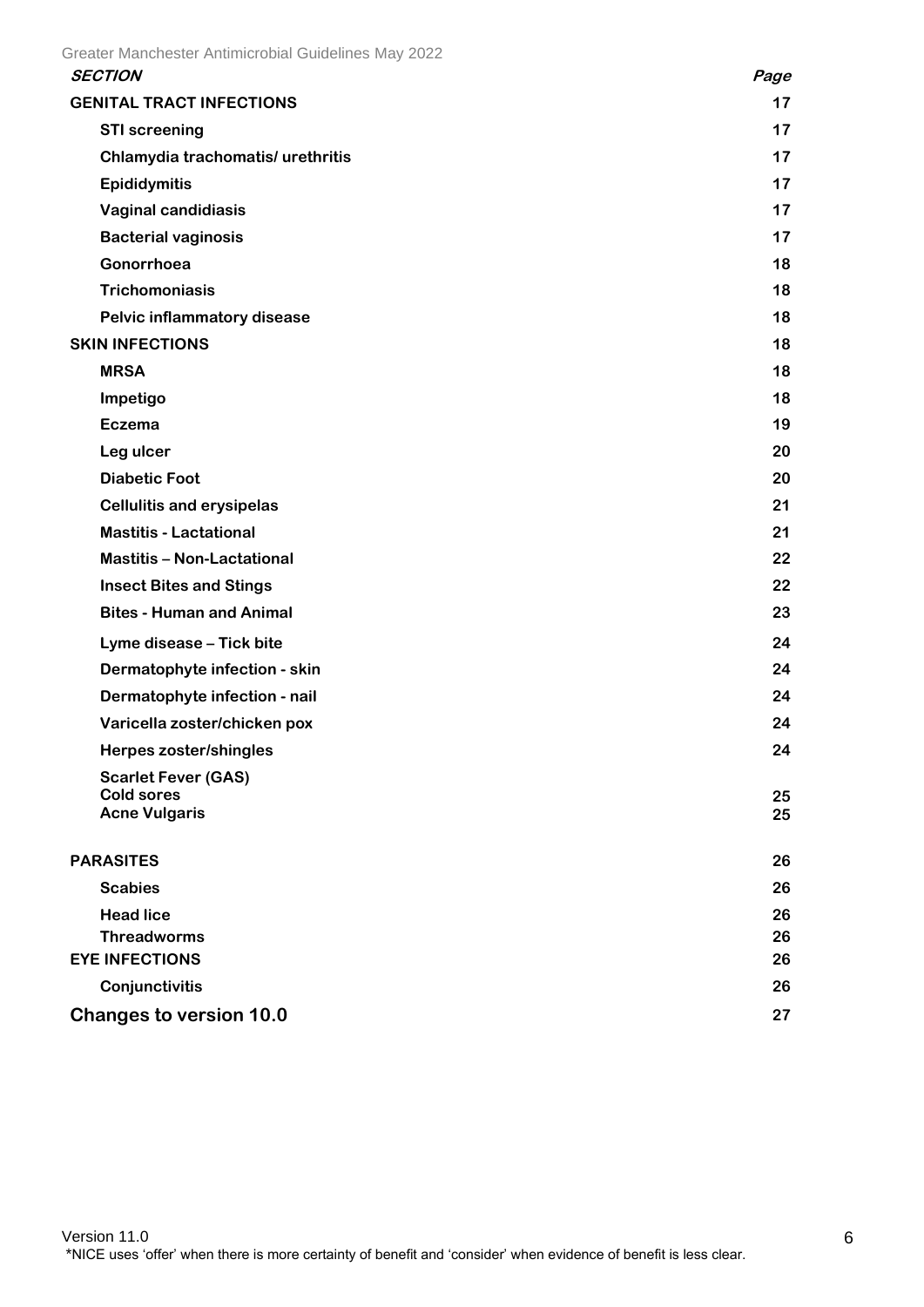<span id="page-6-2"></span><span id="page-6-1"></span><span id="page-6-0"></span>

|                                                                                                       | <b>UPPER RESPIRATORY TRACT INFECTIONS</b>                                                                                                                                                                                                                                                                                                                                                                                                                                                                                                                                                                                                                                                                                                                                                                                                  |                                                                                                                                                                                                                                                           |                                                                                                                                                                                                                                                                                                                                                                                  |  |
|-------------------------------------------------------------------------------------------------------|--------------------------------------------------------------------------------------------------------------------------------------------------------------------------------------------------------------------------------------------------------------------------------------------------------------------------------------------------------------------------------------------------------------------------------------------------------------------------------------------------------------------------------------------------------------------------------------------------------------------------------------------------------------------------------------------------------------------------------------------------------------------------------------------------------------------------------------------|-----------------------------------------------------------------------------------------------------------------------------------------------------------------------------------------------------------------------------------------------------------|----------------------------------------------------------------------------------------------------------------------------------------------------------------------------------------------------------------------------------------------------------------------------------------------------------------------------------------------------------------------------------|--|
| Influenza<br>treatment<br><b>Back to Contents</b>                                                     | Annual vaccination is essential for all those at risk of influenza. For otherwise healthy adults antivirals not<br>recommended.<br>Treat 'at risk' patients, when influenza is circulating in the community and ideally within 48 hours of onset (do<br>not wait for lab report) or in a care home where influenza is likely. At risk: pregnant (including up to two weeks<br>post-partum), 65 years or over, chronic respiratory disease (including COPD and asthma) significant<br>cardiovascular disease (not hypertension), immunocompromised, diabetes mellitus, chronic neurological, renal<br>or liver disease, morbid obesity (BMI 40 or greater). See PHE seasonal influenza guidance for current<br>treatment advice and: GMMMG: GP guide - Influenza outbreak in an adult care homes, January 2019                              |                                                                                                                                                                                                                                                           |                                                                                                                                                                                                                                                                                                                                                                                  |  |
| <b>ILLNESS</b>                                                                                        | <b>GOOD PRACTICE POINTS</b>                                                                                                                                                                                                                                                                                                                                                                                                                                                                                                                                                                                                                                                                                                                                                                                                                | <b>PREFERRED CHOICE</b>                                                                                                                                                                                                                                   | <b>ALTERNATIVE</b>                                                                                                                                                                                                                                                                                                                                                               |  |
| <b>Acute sore</b>                                                                                     | Avoid antibiotics as 90% resolve in 7 days without, and pain only reduced by 16 hours.<br>Advise self-care in line with NHS England guidance.                                                                                                                                                                                                                                                                                                                                                                                                                                                                                                                                                                                                                                                                                              |                                                                                                                                                                                                                                                           |                                                                                                                                                                                                                                                                                                                                                                                  |  |
| throat<br><b>NICE Visual Summary</b><br><b>NG 84</b><br><b>Back to Contents</b>                       | Use <b>FeverPAIN</b> Score<br>(this has replaced CENTOR):<br>• Fever in last 24 hours<br>• Purulence<br><b>Attend rapidly under 3days</b><br>severely Inflamed tonsils<br>• No cough or coryza<br>Score:<br>0 to 1: 13 to 18% streptococci. Do not<br>offer an antibiotic.<br>2 to 3:34 to 40% streptococci.<br>Consider* no antibiotic or a back-up<br>antibiotic prescription.<br>Greater than 4: 62 to 65% streptococci.<br>Consider* an immediate antibiotic or<br>a back-up antibiotic prescription.<br>See <b>NICE NG84</b> (Sore throat (acute):<br>antimicrobial prescribing).                                                                                                                                                                                                                                                     | Phenoxymethylpenicillin 500mg<br>four times a day or<br>1g twice a day<br>Duration: 10 days<br>Phenoxymethylpenicillin is first<br>choice due to a significantly<br>lower rate of resistance in Group<br>A streptococcus compared with<br>clarithromycin. | <b>Penicillin Allergy:</b><br>Clarithromycin 500mg twice a<br>day<br>Duration: 5 days                                                                                                                                                                                                                                                                                            |  |
|                                                                                                       | No antibiotics - 80% resolve without antibiotics. Advise self-care in line with NHS England guidance.                                                                                                                                                                                                                                                                                                                                                                                                                                                                                                                                                                                                                                                                                                                                      |                                                                                                                                                                                                                                                           |                                                                                                                                                                                                                                                                                                                                                                                  |  |
| <b>Acute otitis</b><br>media<br><b>NICE Visual Summary</b><br><b>NG 91</b><br><b>Back to Contents</b> | Recommend appropriate analgesia.<br>Acute otitis media lasts about 3 days<br>but can last up to 1 week.<br>60% are better in 24hrs without<br>antibiotics, which only reduce pain at<br>2 days and do not prevent deafness.<br><b>Consider</b> eardrops containing an<br>anaesthetic and an analgesic for pain.<br>Use only if an immediate oral antibiotic<br>prescription is not given, and there is no<br>eardrum perforation or otorrhoea<br>Phenazone 40 mg/g with lidocaine 10<br>mg/g<br>Apply 4 drops two or three times a day<br>for up to 7 days<br>Consider 3-day delayed or immediate<br>antibiotics for pain relief if:<br>$\triangleright$ Less than 2 years AND bilateral<br>acute otitis media or<br>$\triangleright$ any age with otorrhoea<br>See <b>NICE NG91</b> (Otitis media (acute):<br>antimicrobial prescribing). | If Antibiotic required:<br>Amoxicillin<br>18 years+:<br>500mg to 1000mg three time a<br>day<br>1 to 11 months:<br>125 mg three times a day<br>1 to 4 years: 250 mg three times<br>a day<br>5 to 17 years: 500 mg three<br>times a day<br>Duration: 5 days | <b>Penicillin Allergy:</b><br>18 years+:<br>Clarithromycin 500mg twice a<br>day<br>1 month to 11 years:<br>Under 8 kg: 7.5 mg/kg twice a<br>day<br>8 to 11 kg: 62.5 mg twice a<br>day<br>12 to 19 kg: 125 mg twice a<br>day<br>20 to 29 kg: 187.5 mg twice a<br>day<br>30 to 40 kg: 250 mg twice a<br>day<br>12 to 17 years:<br>250 mg to 500 mg twice a day<br>Duration: 5 days |  |

<span id="page-6-3"></span>Version 11.0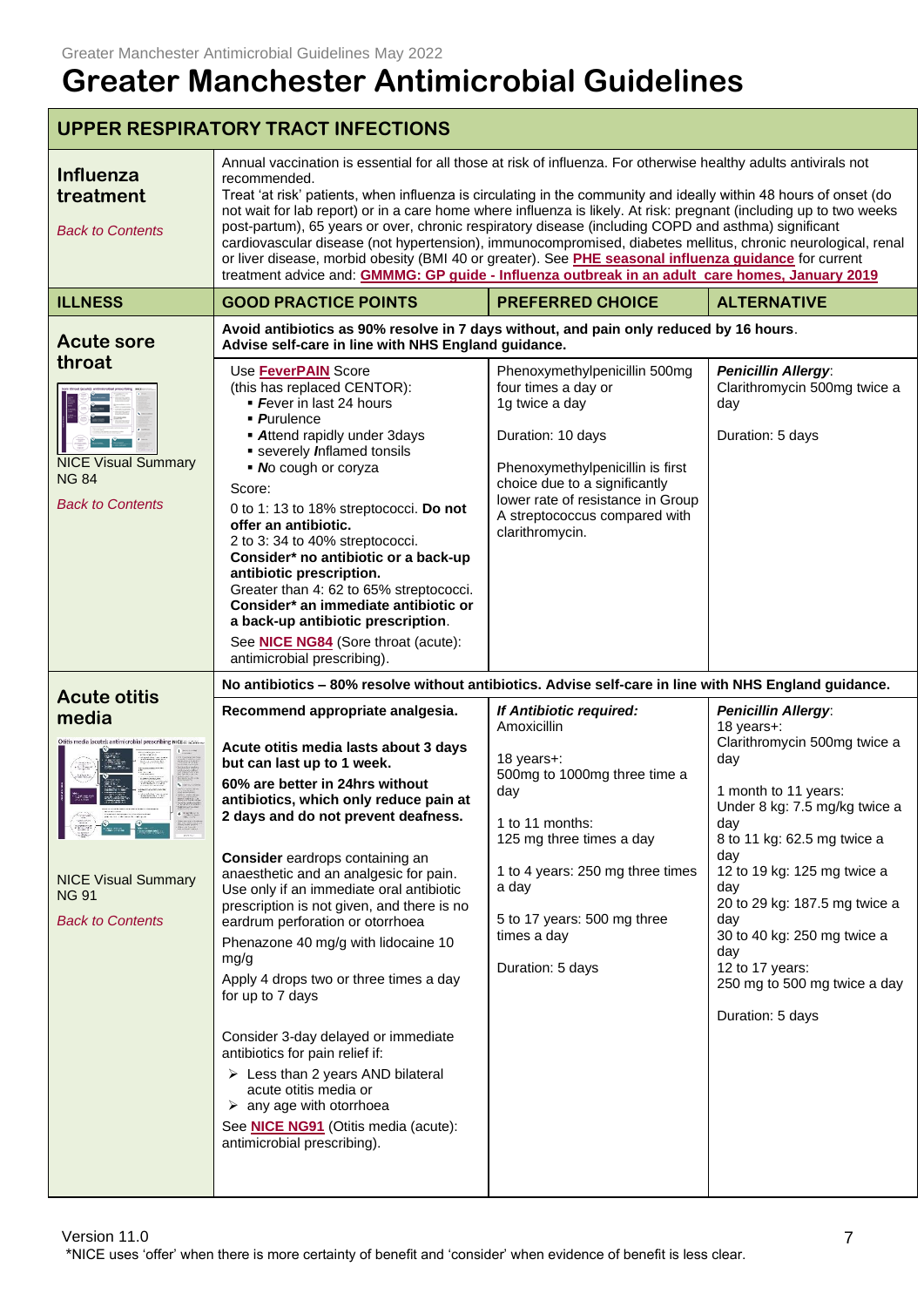<span id="page-7-1"></span><span id="page-7-0"></span>

| <b>ILLNESS</b>                                                        | <b>GOOD PRACTICE POINTS</b>                                                                                                                                                                                                                                                                                                                                                                                                                                        | <b>PREFERRED CHOICE</b>                                                                                                                                                                                                                                                                                                                                            | <b>ALTERNATIVE</b>                                                                                                       |  |
|-----------------------------------------------------------------------|--------------------------------------------------------------------------------------------------------------------------------------------------------------------------------------------------------------------------------------------------------------------------------------------------------------------------------------------------------------------------------------------------------------------------------------------------------------------|--------------------------------------------------------------------------------------------------------------------------------------------------------------------------------------------------------------------------------------------------------------------------------------------------------------------------------------------------------------------|--------------------------------------------------------------------------------------------------------------------------|--|
|                                                                       | Mild infection: No antibiotics. Advise self-care in line with NHS England guidance.                                                                                                                                                                                                                                                                                                                                                                                |                                                                                                                                                                                                                                                                                                                                                                    |                                                                                                                          |  |
| <b>Acute otitis</b><br>externa<br><b>Back to Contents</b>             | First recommend analgesia.<br>Cure rates similar at 7 days for topical<br>acetic acid or antibiotic plus or minus a<br>steroid.<br>If cellulitis or disease extends outside<br>ear canal, or systemic signs of<br>infection.<br>If the inner ear is exposed, treat as per<br><b>Acute Otitis Media</b>                                                                                                                                                             | <b>Moderate infection:</b><br><b>Moderate infection:</b><br>Acetic acid 2%<br>Neomycin sulphate with<br>1 spray three times a day<br>corticosteroid<br>3 drops three times a day<br>Duration: 7 days<br>Duration: 7 to 14 days<br><b>Severe infection:</b><br>Flucloxacillin 250mg/ 500mg four times a day<br>Duration: 7 days                                     |                                                                                                                          |  |
|                                                                       | If microbiology is consistent with<br>pseudomonas infection                                                                                                                                                                                                                                                                                                                                                                                                        | Pseudomonas infection for age >1year:<br>Ciprofloxacin (as hydrochloride) 2 mg/ ml Ear drops<br>Instil contents of one ampoule into affected ear twice daily<br>Duration: 7 days                                                                                                                                                                                   |                                                                                                                          |  |
| <b>Acute Sinusitis</b>                                                | Advise self-care in line with NHS England guidance.                                                                                                                                                                                                                                                                                                                                                                                                                | No antibiotics - 80% resolve in 14 days and only 2% are complicated by bacterial infection.                                                                                                                                                                                                                                                                        |                                                                                                                          |  |
|                                                                       | <b>Symptoms less than 10 days: No</b><br>antibiotics. Recommend self-care.<br>Paracetamol / ibuprofen for pain / fever.<br>Nasal decongestant may help.<br>Symptoms greater than 10days: Only<br>consider back-up antibiotics if no<br>improvement in symptoms.                                                                                                                                                                                                    | Amoxicillin<br>500mg to 1g three times a day<br>Duration: 5 days                                                                                                                                                                                                                                                                                                   | <b>Penicillin allergy:</b><br>Doxycycline (not for under 12<br>years) 200mg stat then 100mg<br>daily<br>Duration: 5 days |  |
| <b>NICE Visual summary</b><br><b>NG 79</b><br><b>Back to Contents</b> | Consider* high dose nasal steroid if<br>older than 12 years.<br>At any time if the person is:<br>systemically very unwell,<br>or has symptoms and signs of a more<br>٠<br>serious illness or condition,<br>or has high risk of complications<br>٠<br>Offer* immediate antibiotic or investigate<br>and manage in line with NICE guidance<br>on respiratory tract infections (self-<br>limiting)<br>See NICE NG79 (Sinusitis (acute):<br>antimicrobial prescribing) | Mometasone 50microgram<br>nasal spray.<br>Two actuations (100mcg) in<br>each nostril twice a day for 14<br>days (off-label use)<br><b>Preferred choice if</b><br>systemically very unwell,<br>symptoms and signs of a<br>more serious illness or<br>condition, or at high risk of<br>complications:<br>Co-amoxiclav 625mg three<br>times a day<br>Duration: 5 days | For children under 12 years:<br>Clarithromycin<br>Duration 5 days                                                        |  |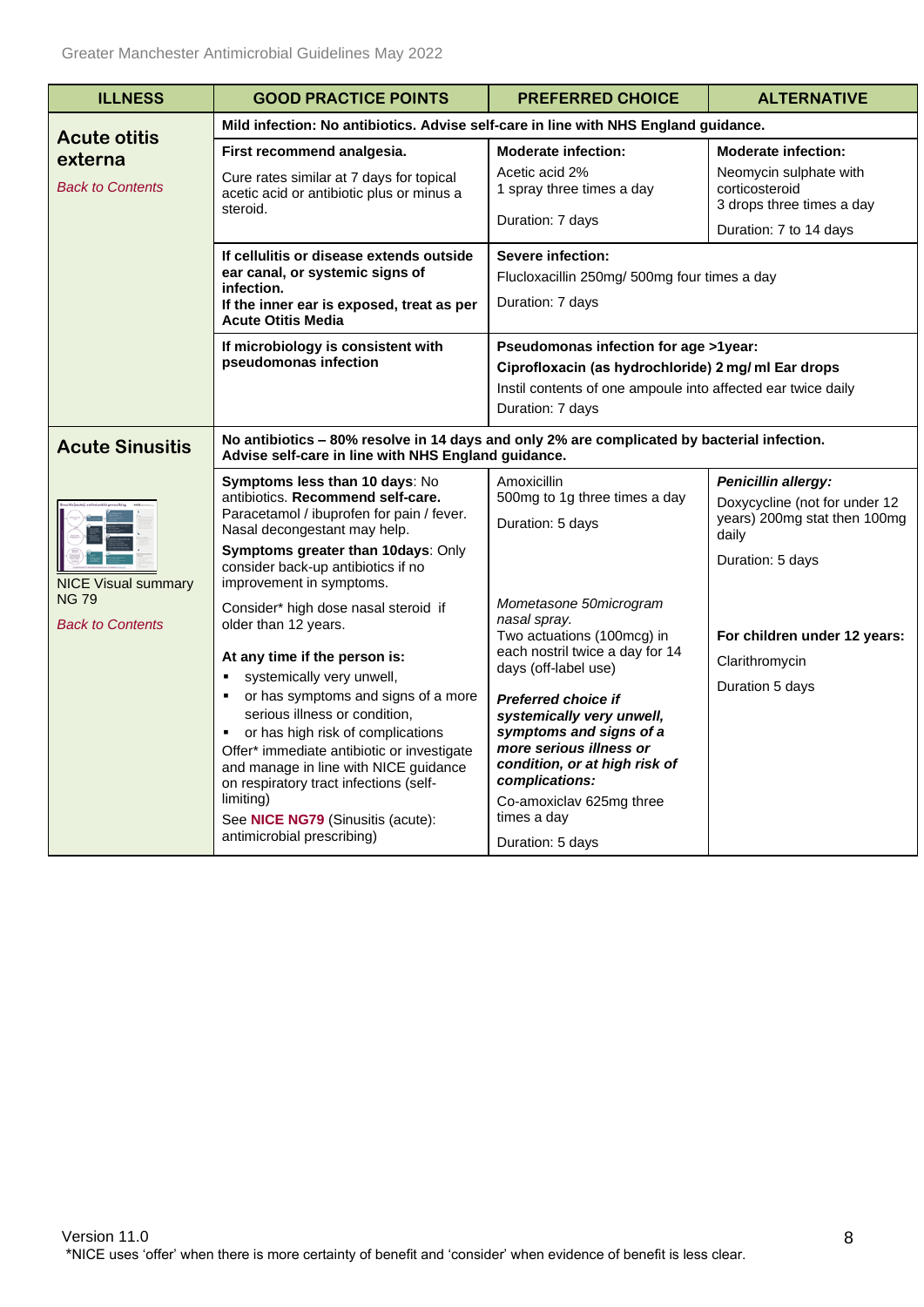## <span id="page-8-0"></span>**LOWER RESPIRATORY TRACT INFECTIONS**

*Low doses of penicillins are more likely to select out resistance, we recommend at least 500mg of amoxicillin. Do not use quinolone (ciprofloxacin, ofloxacin) first line due to poor pneumococcal activity. Reserve all quinolones for proven resistant organisms.*

<span id="page-8-2"></span><span id="page-8-1"></span>

| <b>Acute cough</b><br>bronchitis                                                                                                                                          | Only offer* / consider* treatment if:<br>Acute cough and higher risk of complications <sup>\$</sup> (at face-to-face examination): consider* immediate or<br>back-up antibiotic.<br>Acute cough and systemically very unwell (at face to face examination): offer* immediate antibiotic.                                                                                                                                                                                                                                                                                                                                                        |                                                                                                                                                                 |                                                                                                                                                                 |  |
|---------------------------------------------------------------------------------------------------------------------------------------------------------------------------|-------------------------------------------------------------------------------------------------------------------------------------------------------------------------------------------------------------------------------------------------------------------------------------------------------------------------------------------------------------------------------------------------------------------------------------------------------------------------------------------------------------------------------------------------------------------------------------------------------------------------------------------------|-----------------------------------------------------------------------------------------------------------------------------------------------------------------|-----------------------------------------------------------------------------------------------------------------------------------------------------------------|--|
| <b>NICE Visual summary</b><br><b>NG 120</b><br><b>Back to Contents</b>                                                                                                    | Acute cough with upper respiratory<br>tract infection: no antibiotic.<br>Acute bronchitis: no routine antibiotic.<br>Advise self-care in line with NHS England<br>quidance.<br>Do not offer a mucolytic, an oral or<br>inhaled bronchodilator, or an oral or<br>inhaled corticosteroid unless otherwise<br>indicated.<br>\$Higher risk of complications includes people with pre-existing comorbidity; young children born prematurely;<br>people over 65 with 2 or more of, or over 80 with 1 or more of: hospitalisation in previous year, type 1 or 2<br>diabetes, history of congestive heart failure, current use of oral corticosteroids. | Doxycycline 200mg stat then<br>100mg daily<br>Duration: 5 days<br><b>Preferred choice for children</b><br>less than 12 years:<br>Amoxicillin<br>Duration 5 days | Amoxicillin 500mg three times<br>a day.<br>Duration: 5 days<br>For children less than 12<br>years with Penicillin allergy:<br>Clarithromycin<br>Duration 5 days |  |
| Acute<br>exacerbation of<br><b>Bronchiectasis</b><br>(non-cystic<br>fibrosis)<br><b>Service</b><br><b>NICE Visual summary</b><br><b>NG 117</b><br><b>Back to Contents</b> | An acute exacerbation of bronchiectasis<br>is sustained worsening of symptoms from<br>a person's stable state.<br>Send a sputum sample for culture and<br>susceptibility testing. When results<br>available, review choice of antibiotic.<br>Offer* an antibiotic<br>When choosing antibiotics, take account<br>of:<br>• the severity of symptoms<br>previous exacerbations, hospitalisations<br>and risk of complications<br>previous sputum culture and<br>susceptibility results                                                                                                                                                             | Amoxicillin 500mg three times a<br>day<br>Duration#: 7 to 14 days#                                                                                              | Doxycycline 200mg stat, then<br>100mg daily<br>0R<br>Clarithromycin 500mg twice a<br>day<br>Duration#: 7 to 14 days#                                            |  |
|                                                                                                                                                                           | #Course length based on an assessment of the person's severity<br>of bronchiectasis, exacerbation history, severity of exacerbation<br>symptoms, previous culture and susceptibility results, and<br>response to treatment.<br>Where a person is receiving antibiotic prophylaxis, treatment<br>should be with an antibiotic from a different class.<br>Prophylaxis should only be offered on specialist advice.                                                                                                                                                                                                                                |                                                                                                                                                                 |                                                                                                                                                                 |  |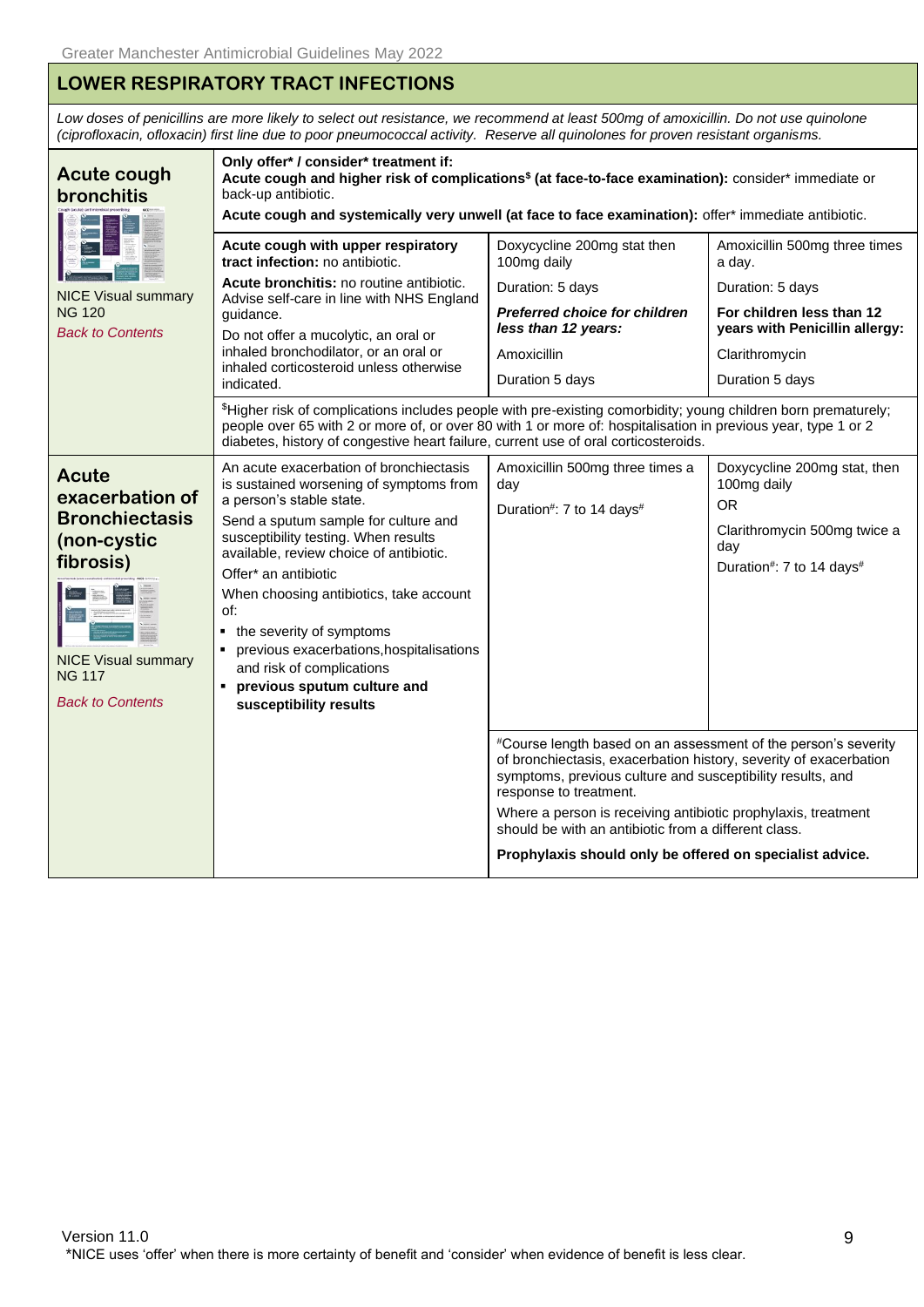<span id="page-9-1"></span><span id="page-9-0"></span>

| <b>ILLNESS</b>                                                                                           | <b>GOOD PRACTICE POINTS</b>                                                                                                                                                                                                                                                                                                                                                                                                                                                                                                                                                       | <b>PREFERRED CHOICE</b>                                                                                                                                                                                                                                                                                                                                                                                                                                                                                                                                                                                                                                                                                                                                                                                                                                                                                                                                                                                                    | <b>ALTERNATIVE</b>                                                                                                                        |  |
|----------------------------------------------------------------------------------------------------------|-----------------------------------------------------------------------------------------------------------------------------------------------------------------------------------------------------------------------------------------------------------------------------------------------------------------------------------------------------------------------------------------------------------------------------------------------------------------------------------------------------------------------------------------------------------------------------------|----------------------------------------------------------------------------------------------------------------------------------------------------------------------------------------------------------------------------------------------------------------------------------------------------------------------------------------------------------------------------------------------------------------------------------------------------------------------------------------------------------------------------------------------------------------------------------------------------------------------------------------------------------------------------------------------------------------------------------------------------------------------------------------------------------------------------------------------------------------------------------------------------------------------------------------------------------------------------------------------------------------------------|-------------------------------------------------------------------------------------------------------------------------------------------|--|
| Acute                                                                                                    | Many exacerbations (including some severe exacerbations) are not caused by bacterial infections so<br>will not respond to antibiotics.                                                                                                                                                                                                                                                                                                                                                                                                                                            |                                                                                                                                                                                                                                                                                                                                                                                                                                                                                                                                                                                                                                                                                                                                                                                                                                                                                                                                                                                                                            |                                                                                                                                           |  |
| exacerbation of<br><b>COPD</b><br><b>NICE Visual summary</b><br><b>NG 114</b><br><b>Back to Contents</b> | Sending sputum samples for culture is<br>not recommended in routine practice.<br>Consider* an antibiotic:<br>Based on the severity of symptoms,<br>particularly sputum colour changes<br>and increases in volume or thickness<br>from the patient's normal.<br>Previous exacerbations and hospital<br>admission history, and the risk of<br>developing complications<br>Previous sputum culture and<br>susceptibility results where available.<br>The risk of AMR with repeated<br>٠<br>courses of antibiotics.                                                                   | Doxycycline 200mg stat, then<br>100mg daily<br>or<br>Amoxicillin 500mg three times a<br>day<br>Duration: 5 days.                                                                                                                                                                                                                                                                                                                                                                                                                                                                                                                                                                                                                                                                                                                                                                                                                                                                                                           | In severe infection:<br>Doxycycline 200mg stat, then<br>100mg twice a day<br>or<br>Amoxicillin 1g three times a<br>day<br>Duration 5 days |  |
|                                                                                                          | Patients identified as suitable for having 'rescue packs' should normally only be provided with steroids, as<br>these have been shown to improve lung function alone, with advice to seek medical attention if symptoms<br>suddenly worsen or do not improve within 48 hours of starting treatment. Any decision to include antibiotics<br>should be based on clinical need, do not use the higher dose in 'rescue packs'. Patients will need to notify<br>prescribers when they use their 'rescue pack' medication, and to ask for replacements.                                 |                                                                                                                                                                                                                                                                                                                                                                                                                                                                                                                                                                                                                                                                                                                                                                                                                                                                                                                                                                                                                            |                                                                                                                                           |  |
| <b>Acute</b><br>exacerbation of                                                                          | Refer to a respiratory specialist for a<br>decision to prescribe oral prophylactic<br>antibiotic therapy in patients with COPD.                                                                                                                                                                                                                                                                                                                                                                                                                                                   | Duration: Review treatment after the first 3 months and then at<br>least every 6 months. Only continue treatment if continued<br>benefits outweigh the risks.<br>Before starting prophylactic antibiotics, ensure that the person has<br>had:<br>• sputum culture and sensitivity (including tuberculosis culture),<br>to identify other possible causes of persistent or recurrent<br>infection that may need specific treatment<br>• training in airway clearance techniques to optimise sputum<br>clearance<br>• a CT scan of the thorax to rule out bronchiectasis and other<br>lung pathologies.<br>Also carry out the following:<br>an electrocardiogram (ECG) to rule out prolonged QT interval<br>٠<br>and<br>baseline liver function tests.<br>For people who are still at risk of exacerbations, provide an<br>antibiotic from a different class. to keep at home as part of their<br>'rescue pack'<br>Be aware that it is not necessary to stop prophylactic treatment<br>during an acute exacerbation of COPD. |                                                                                                                                           |  |
| COPD-<br><b>PROPHYLAXIS</b><br><b>Back to Contents</b>                                                   | Consider* treatment only for people if<br>they:<br>do not smoke and<br>have optimised non-pharmacological<br>management and inhaled therapies,<br>relevant vaccinations and (if<br>appropriate) have been referred for<br>pulmonary rehabilitation and<br>continue to have 1 or more of the<br>٠<br>following, particularly if they have<br>significant daily sputum production:<br>• frequent (typically 4 or more per<br>year) exacerbations with sputum<br>production<br>prolonged exacerbations with<br>sputum production<br>• exacerbations resulting in<br>hospitalisation. |                                                                                                                                                                                                                                                                                                                                                                                                                                                                                                                                                                                                                                                                                                                                                                                                                                                                                                                                                                                                                            |                                                                                                                                           |  |
|                                                                                                          | NICE guidance - Chronic obstructive<br>pulmonary disease in over 16s: diagnosis<br>and management (NG115)                                                                                                                                                                                                                                                                                                                                                                                                                                                                         | Monitoring for long-term therapy: See BNF                                                                                                                                                                                                                                                                                                                                                                                                                                                                                                                                                                                                                                                                                                                                                                                                                                                                                                                                                                                  |                                                                                                                                           |  |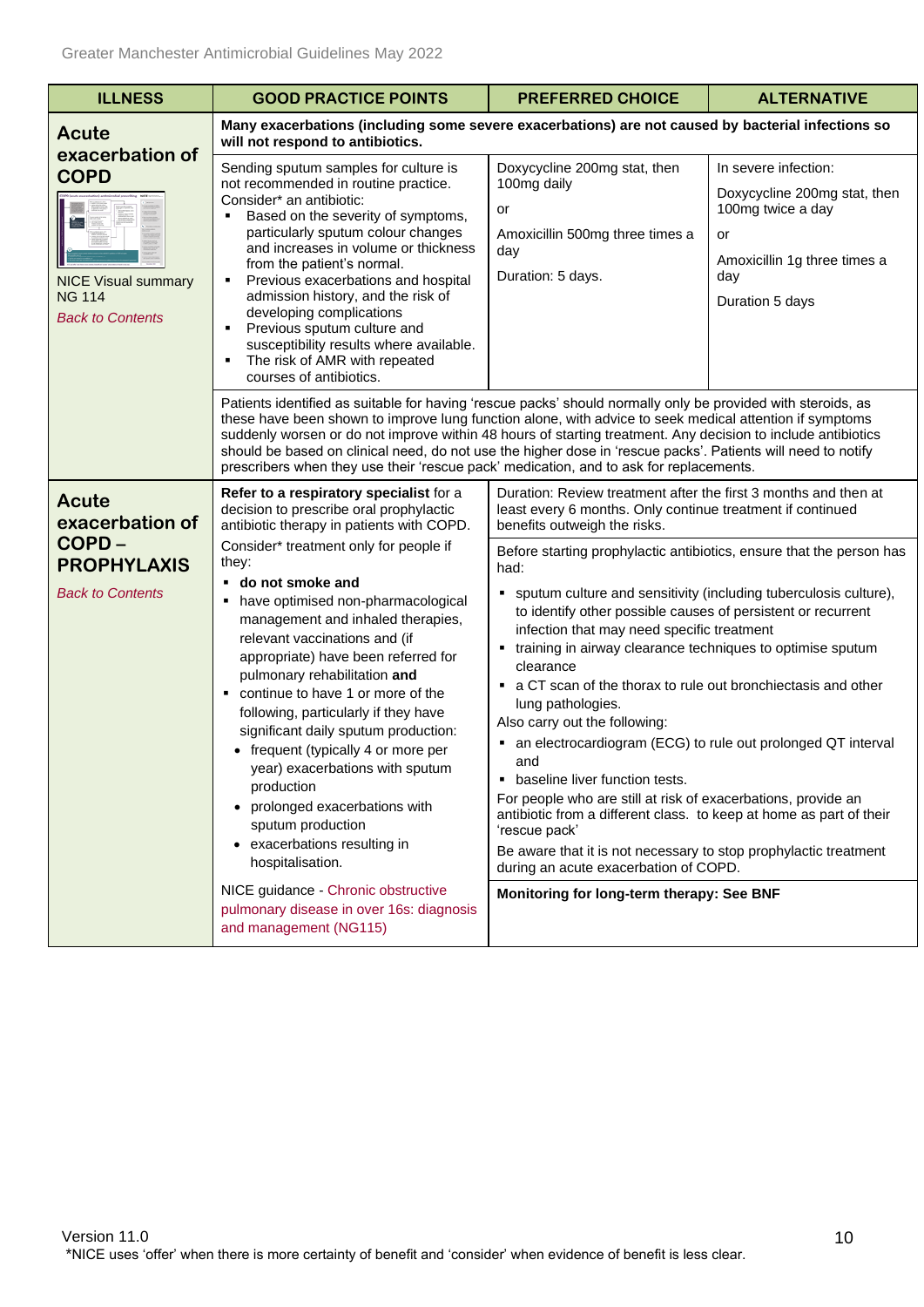| <b>ILLNESS</b>                                                                                                                                  | <b>GOOD PRACTICE POINTS</b>                                                                                                                                                                                                                                                                                                                                                                                                                                                                                                                                                                                                                                                                                                                                                                                                                                                                                                                                                    | <b>PREFERRED CHOICE</b>                                                                                                                                                                                                                                                                                                                                                                                                                                                                                                        | <b>ALTERNATIVE</b>                                                                                                                                                                                                                                                                                                                                                                                                                                                                                                                                                                                                                                                                                                               |
|-------------------------------------------------------------------------------------------------------------------------------------------------|--------------------------------------------------------------------------------------------------------------------------------------------------------------------------------------------------------------------------------------------------------------------------------------------------------------------------------------------------------------------------------------------------------------------------------------------------------------------------------------------------------------------------------------------------------------------------------------------------------------------------------------------------------------------------------------------------------------------------------------------------------------------------------------------------------------------------------------------------------------------------------------------------------------------------------------------------------------------------------|--------------------------------------------------------------------------------------------------------------------------------------------------------------------------------------------------------------------------------------------------------------------------------------------------------------------------------------------------------------------------------------------------------------------------------------------------------------------------------------------------------------------------------|----------------------------------------------------------------------------------------------------------------------------------------------------------------------------------------------------------------------------------------------------------------------------------------------------------------------------------------------------------------------------------------------------------------------------------------------------------------------------------------------------------------------------------------------------------------------------------------------------------------------------------------------------------------------------------------------------------------------------------|
| <b>Community</b><br>acquired<br>pneumonia<br>treatment in<br>the community<br>(Adults)<br><b>NICE Visual summary</b><br><b>Back to Contents</b> | Use clinical judgement and CRB65<br>score to guide mortality risk, place of<br>care & antibiotics.<br>Each CRB65 parameter scores 1:<br><b>Confusion</b> – abbreviated Mental Test<br>score less than 8:<br><b>Respiratory rate</b> $-30$ breaths per<br>minute or more;<br>Blood pressure - diastolic 60 mmHg or<br>less, or systolic less tha 90 mmHg;<br>$Age - 65 years$ or greater.<br>Score 0 low risk: consider home based<br>care;<br>Score 1 to 2 intermediate risk: consider<br>hospital assessment;<br>Score 3 to 4: consider* urgent hospital<br>admission.<br><sup>a</sup> Stop antibiotic treatment after 5 days<br>unless microbiological results suggest a<br>longer course is needed or the person is<br>not clinically stable (fever in the past 48<br>hours, or more than 1 sign of clinical<br>instability [systolic BP <90 mm Hg, heart<br>rate >100/min, respiratory rate >24/min,<br>arterial oxygen saturation <90% or PaO2<br><60 mmHg in room air]). | IF CRB65 = $0$<br>Amoxicillin 500mg three times a<br>day<br>Duration: 5 days <sup>4</sup><br>If CRB65 = 1 or 2 & at home:<br>Amoxicillin 500mg three times a<br>day<br>PLUS (if atypical pathogens<br>suspected) Clarithromycin<br>500mg twice a day<br>Duration: 5 days <sup>4</sup><br>If CRB65 = $3$ or 4 & patient able<br>to take oral medicines and safe<br>to remain at home<br>Co-amoxiclav 625mg three<br>times a day<br><b>AND</b><br>Clarithromycin 500mg twice a<br>day<br>Duration 5 days <sup><sup>2</sup></sup> | IF CRB $65 = 0$<br>Clarithromycin 500mg twice<br>a day<br>Duration: 5 days <sup>4</sup><br><b>OR</b><br>Doxycycline 200mg stat then<br>100mg daily<br>Duration: 5 days <sup><math>\triangle</math></sup><br>If CRB65 = 1 or 2 & at home:<br>Clarithromycin 500mg twice<br>a day<br>Duration: 5 days <sup>4</sup><br><b>OR</b><br>Doxycycline 200mg on first<br>day, then 100mg once a day<br>Duration: 5 days <sup><math>\triangle</math></sup><br>If CRB65 = $3$ or 4 & patient<br>able to take oral medicines<br>and safe to remain at home<br>If preferred choice not<br>suitable consult microbiology<br>or consider* urgent referral<br>to hospital.<br>If unable to take oral<br>medication refer urgently to<br>hospital. |
| <b>Community</b><br>acquired<br>pneumonia<br>treatment in the<br>community<br>(Children and<br>young people<br>under 18 years)                  | Offer an antibiotic(s) within 4 hours of<br>establishing a diagnosis.<br>Severity is assessed by clinical<br>judgement.<br>Give advice about:<br>possible adverse effects of<br>antibiotics<br>seeking medical help if symptoms<br>worsen rapidly or significantly, or do<br>not improve within 3 days, or the<br>person becomes systemically very<br>unwell.<br>Stop antibiotic treatment after 5 days<br>unless microbiological results suggest a<br>longer course length is needed or the<br>person is not clinically stable.                                                                                                                                                                                                                                                                                                                                                                                                                                               | Children aged 1 month and<br>over - if non-severe symptoms<br>or signs (based on clinical<br>judgement)<br>Amoxicillin<br>Duration: 5 days<br>If severe symptoms or signs<br>(based on clinical judgement);<br>guided by microbiological results<br>when available:<br>Co-amoxiclav<br>PLUS (if atypical pathogen<br>suspected)<br>Clarithromycin<br>Duration: 5 days                                                                                                                                                          | Children aged 1 month<br>and over - if non-severe<br>symptoms or signs (based<br>on clinical judgement)<br>Clarithromycin<br>Duration: 5 days<br>Alternative choice for<br>children aged 12 years to<br>17 years.<br>Doxycycline 200mg on first<br>day, then 100mg once a<br>day.<br>Duration: 5 days                                                                                                                                                                                                                                                                                                                                                                                                                            |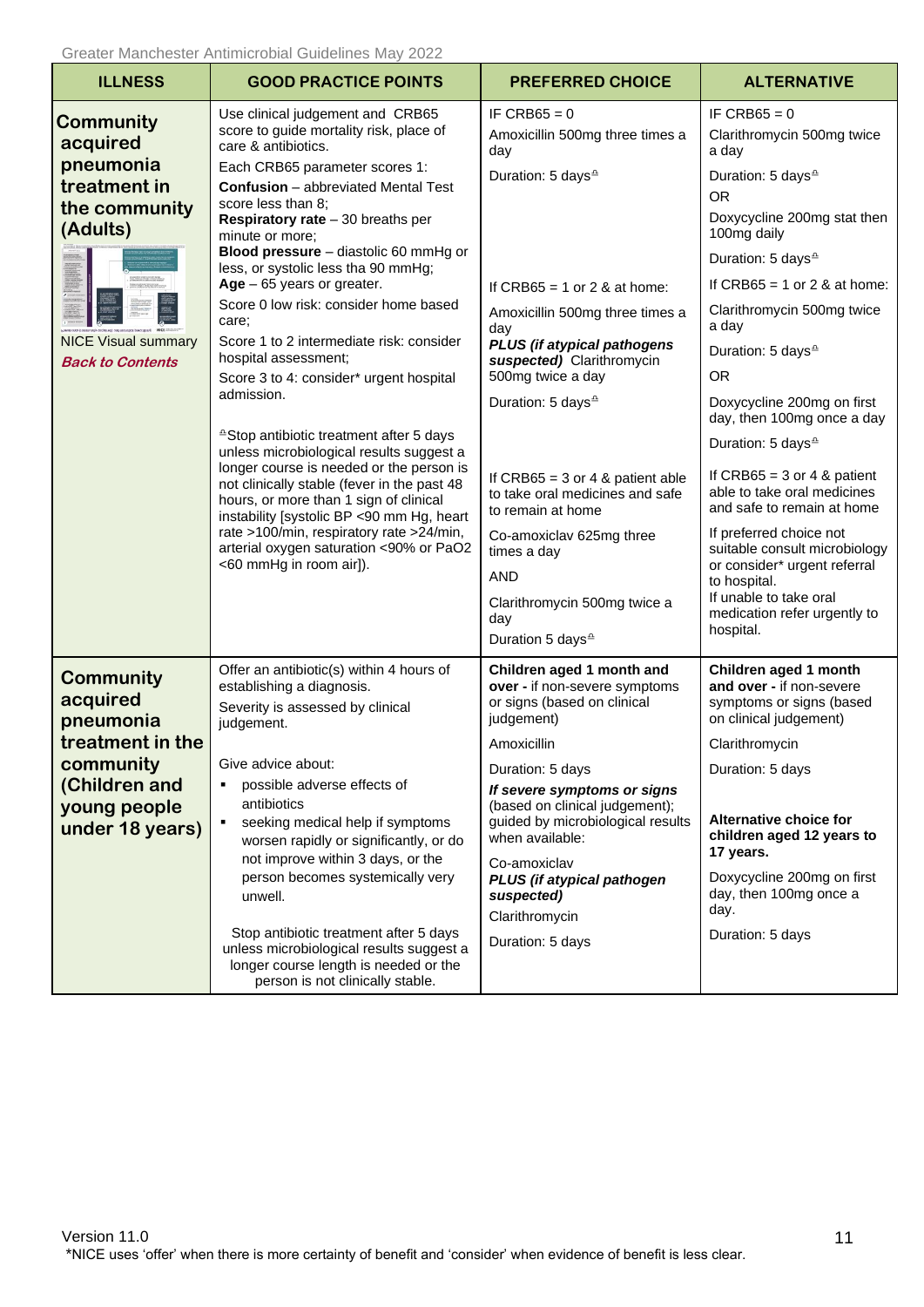<span id="page-11-1"></span><span id="page-11-0"></span>

| <b>ILLNESS</b>                                                          | <b>GOOD PRACTICE POINTS</b>                                                                                                                                                                                                                                                                                                                                         | <b>PREFERRED CHOICE</b>                                                                                                                                                                                            | <b>ALTERNATIVE</b>                               |
|-------------------------------------------------------------------------|---------------------------------------------------------------------------------------------------------------------------------------------------------------------------------------------------------------------------------------------------------------------------------------------------------------------------------------------------------------------|--------------------------------------------------------------------------------------------------------------------------------------------------------------------------------------------------------------------|--------------------------------------------------|
| <b>MENINGITIS</b>                                                       |                                                                                                                                                                                                                                                                                                                                                                     |                                                                                                                                                                                                                    |                                                  |
| <b>Suspected</b><br>meningococcal<br>disease<br><b>Back to Contents</b> | <b>Transfer all patients to hospital</b><br>immediately.<br>If time before hospital admission and if<br>suspected meningococcal septicaemia or<br>non-blanching rash, give intravenous or<br>intramuscular benzylpenicillin as soon as<br>possible.<br>Do not give antibiotics if there is a definite<br>history of anaphylaxis; rash is not a<br>contraindication. | Benzylpenicillin by intravenous or intramuscular injection<br>Age 10 plus years:<br>Children 1 to 9 years:<br>Children less than1 years:<br>Stat doses<br>Give by intramuscular injection if vein cannot be found. | 1200 <sub>mq</sub><br>600mg<br>300 <sub>mg</sub> |
| Prevention of secondary case of meningitis.                             |                                                                                                                                                                                                                                                                                                                                                                     |                                                                                                                                                                                                                    |                                                  |

Only prescribe following advice from Public Health England North West: <sup>2</sup> 03442250562 option 3 (9 to 5 Mon to Fri) Out of hours contact  $\mathbf{\mathfrak{B}}$  0151 434 4819 and ask for PHE on call.

## <span id="page-11-2"></span>**URINARY TRACT INFECTIONS**

*As antimicrobial resistance and E. coli bacteraemia is increasing use nitrofurantoin first line. Always give safety net and self-care advice and consider risks for resistance. Give the appropriate* **[TARGET Treat Your Infection UTI](http://www.rcgp.org.uk/clinical-and-research/resources/toolkits/target-antibiotic-toolkit.aspx)** *leaflet.*

### *Do not perform urine dipsticks – For men and women over 65 years*

*Dipsticks become more unreliable with increasing age over 65 years. Up to half of older adults, and most with a urinary catheter, will have bacteria present in the bladder/urine without an infection. This "asymptomatic bacteriuria" is not harmful, and although it causes a positive urine dipstick, antibiotics are not beneficial and may cause harm.*

*For guidance on diagnosing UTIs and the need for dipsticks, in all ages, see PHE'[s quick reference tool for primary care.](https://www.gov.uk/government/publications/urinary-tract-infection-diagnosis)*

<span id="page-11-3"></span>

| <b>Lower UTI in</b><br>Non-pregnant<br>Women<br><b>WAR</b><br><b>NICE Visual summary</b><br><b>NG 109</b><br><b>Back to Contents</b> | Treat women with severe/or 3 or more<br>symptoms.<br>Women mild/or 2 or less symptoms<br>advise self-care in line with NHS<br>England guidance and consider* back<br>up / delayed prescription.<br>People over 65 years: do not treat<br>asymptomatic bacteriuria; it is<br>common but is not associated with<br>increased morbidity. Treat if fever AND<br>dysuria OR 2 or more other symptoms.<br>In treatment failure: always perform<br>culture. | Nitrofurantoin MR (if eGFR 45<br>ml/minute or greater) 100mg<br>twice a day<br>Duration: 3 days<br>If low risk <sup>+</sup> of resistance and<br>preferably if susceptibility<br>demonstrated & no risk<br>factors $\epsilon$ (below):<br>Trimethoprim 200mg twice a day<br>Duration: 3 days                                                                                                                                                                                                                                                                                                                                                                                         | If preferred choice<br>unsuitable:<br>Fosfomycin<br>3 g single dose sachet<br><b>CHECK AVAILABILITY AS</b><br><b>NOT ALL PHARMACIES</b><br><b>HOLD STOCK.</b> |
|--------------------------------------------------------------------------------------------------------------------------------------|------------------------------------------------------------------------------------------------------------------------------------------------------------------------------------------------------------------------------------------------------------------------------------------------------------------------------------------------------------------------------------------------------------------------------------------------------|--------------------------------------------------------------------------------------------------------------------------------------------------------------------------------------------------------------------------------------------------------------------------------------------------------------------------------------------------------------------------------------------------------------------------------------------------------------------------------------------------------------------------------------------------------------------------------------------------------------------------------------------------------------------------------------|---------------------------------------------------------------------------------------------------------------------------------------------------------------|
|                                                                                                                                      | Symptoms:<br>Increased need to urinate.<br>Pain or discomfort when urinating.<br>Sudden urges to urinate.<br>Feeling unable to empty bladder fully.<br>Pain low down in your tummy.<br>Urine is cloudy, foul-smelling or contains<br>blood.<br>Feeling unwell, achy and tired.                                                                                                                                                                       | *A lower risk of resistance may be more likely if not used in the<br>past 3 months, previous urine culture suggests susceptibility (but<br>this was not used) or it is the first presentation of a UTI, and in<br>younger women.<br><sup>£</sup> Risk factors for increased resistance include: care home<br>resident, recurrent UTI, hospitalisation for greater than 7 days in<br>the last 6 months, unresolving urinary symptoms, recent travel to a<br>country with increased resistance, previous known UTI resistant to<br>trimethoprim, cephalosporins or quinolones.<br>If risk of resistance send urine for culture for susceptibility testing<br>& give safety net advice. |                                                                                                                                                               |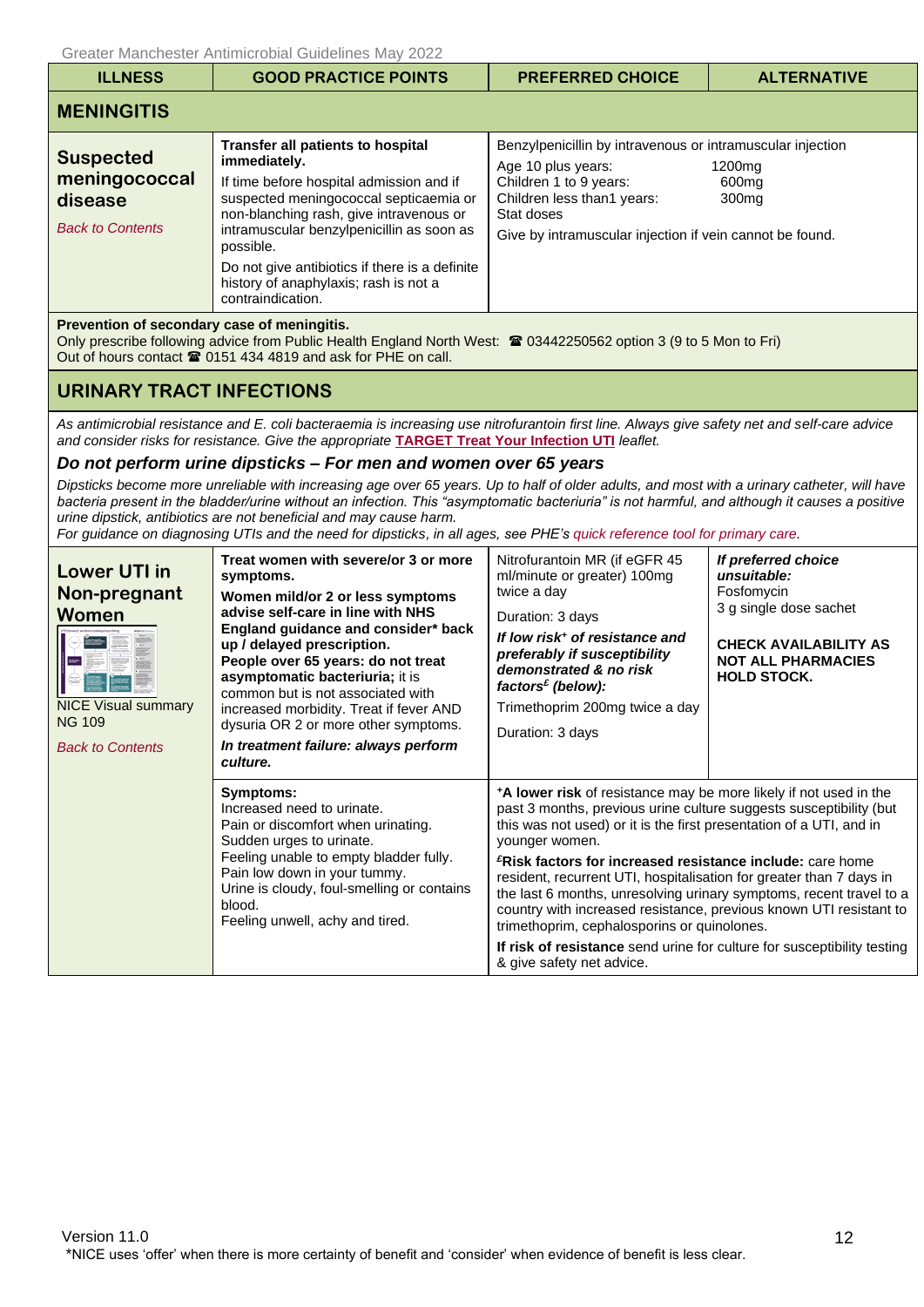<span id="page-12-2"></span><span id="page-12-1"></span><span id="page-12-0"></span>

| <b>ILLNESS</b>                                                                       | <b>GOOD PRACTICE POINTS</b>                                                                                                                                                                                                                         | <b>PREFERRED CHOICE</b>                                                                                                                                  | <b>ALTERNATIVE</b>                                                                                                                                 |
|--------------------------------------------------------------------------------------|-----------------------------------------------------------------------------------------------------------------------------------------------------------------------------------------------------------------------------------------------------|----------------------------------------------------------------------------------------------------------------------------------------------------------|----------------------------------------------------------------------------------------------------------------------------------------------------|
| <b>Catheter</b>                                                                      | <b>DO NOT DIPSTICK</b>                                                                                                                                                                                                                              | <b>Lower UTI symptoms</b>                                                                                                                                |                                                                                                                                                    |
| associated UTI                                                                       | Do not treat asymptomatic bacteriuria in<br>people with a catheter.<br>Advise paracetamol for pain.                                                                                                                                                 | Nitrofurantoin MR (if eGFR 45<br>ml/minute or greater) 100mg<br>twice a day                                                                              | Pivmecillinam<br>400mg initial dose, then<br>200mg three times a day                                                                               |
|                                                                                      | Advise drinking enough fluids to avoid                                                                                                                                                                                                              | Duration: 7 days                                                                                                                                         | Duration: 7 days                                                                                                                                   |
| <b>NICE Visual summary</b><br><b>NG 113</b><br><b>Back to Contents</b>               | dehydration.<br>Advise seeking medical help if symptoms<br>worsen at any time or do not start to<br>improve within 48 hours, or the person<br>becomes systemically very unwell<br>Consider* removing or, if not possible,                           | <b>OR</b><br>Trimethoprim (if low risk <sup>▼</sup> of<br>resistance) 200mg twice a day<br>Duration: 7 days                                              |                                                                                                                                                    |
|                                                                                      | changing the catheter if it has been in                                                                                                                                                                                                             | <b>Upper UTI symptoms</b>                                                                                                                                |                                                                                                                                                    |
|                                                                                      | place for more than 7 days. But do not<br>delay antibiotic treatment if considered<br>appropriate.<br>Send a urine sample for culture and<br>susceptibility testing.                                                                                | Cefalexin 500mg twice or three<br>times a day (up to 1g to 1.5g<br>three times a day or four times a<br>day for severe infections)                       | Ciprofloxacin 500mg twice a<br>day<br>Duration: 7 days                                                                                             |
|                                                                                      | When results of urine culture are<br>available:                                                                                                                                                                                                     | Duration: 7 to 10 days                                                                                                                                   | (See MHRA Safety Alert - note<br>21 page 3)                                                                                                        |
|                                                                                      | • review choice of antibiotic                                                                                                                                                                                                                       | Pregnant women aged 12 years and over                                                                                                                    |                                                                                                                                                    |
|                                                                                      | change antibiotic according to<br>٠<br>susceptibility results if bacteria are<br>resistant, using narrow spectrum<br>antibiotics when possible                                                                                                      | Cefalexin 500mg twice or three<br>times a day (up to 1g to 1.5g<br>three times a day or four times a<br>day for severe infections)                       | If vomiting, unable to take oral<br>antibiotics or severely unwell<br>refer to hospital.                                                           |
|                                                                                      |                                                                                                                                                                                                                                                     | Duration: 7 to 10 days                                                                                                                                   |                                                                                                                                                    |
|                                                                                      | VLow risk of resistance is likely if not used in the past 3 months and previous urine culture suggests<br>susceptibility (but this was not used) or it is the first presentation of a UTI . Higher risk of resistance is likely with<br>recent use. |                                                                                                                                                          |                                                                                                                                                    |
| <b>Lower UTI in</b><br>pregnancy                                                     | Send MSU for culture and start<br>antibiotics.<br>Short-term use of nitrofurantoin in<br>pregnancy is unlikely to cause problems<br>to the foetus but avoid at term (from 34<br>weeks onwards).                                                     | Up to 34 weeks<br>Nitrofurantoin MR (if eGFR 45<br>ml/minute or greater) 100mg<br>twice a day<br>Duration: 7 days                                        | Amoxicillin (only if culture<br>results available and<br>susceptible)<br>500mg to 1g three times a day<br><b>OR</b><br>Cefalexin 500mg twice a day |
| <b>NICE Visual summary</b><br><b>NG 109</b><br><b>Back to Contents</b>               | Treatment of asymptomatic bacteriuria in<br>pregnant women: choose from<br>nitrofurantoin (avoid at term), amoxicillin<br>or cefalexin based on recent culture and<br>susceptibility results.                                                       | After 34 weeks use alternative                                                                                                                           | Duration: All for 7 days                                                                                                                           |
| <b>Lower UTI in</b>                                                                  | Consider prostatitis and send pre-<br>treatment MSU                                                                                                                                                                                                 | Trimethoprim 200mg twice a day                                                                                                                           | Consider alternative diagnoses<br>basing antibiotic choice on                                                                                      |
| <b>Men</b><br><b>NICE Visual summary</b><br><b>NG 109</b><br><b>Back to Contents</b> | Consider STIs.                                                                                                                                                                                                                                      | Duration: 7 days<br>0r<br>Nitrofurantoin MR (if eGFR 45<br>ml/minute or greater and no<br>prostate involvement) 100mg<br>twice a day<br>Duration: 7 days | recent culture and<br>susceptibility results                                                                                                       |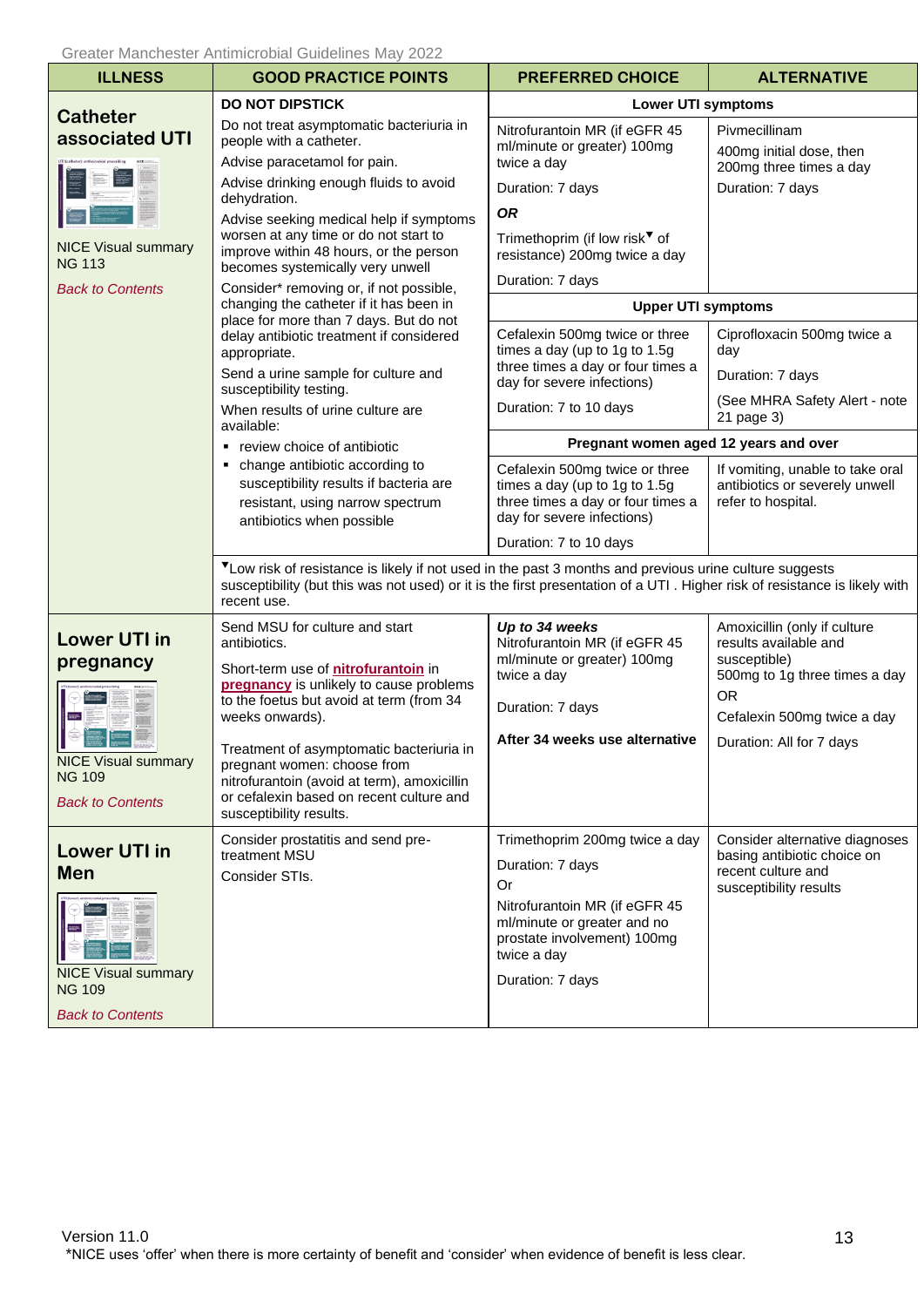<span id="page-13-2"></span><span id="page-13-1"></span><span id="page-13-0"></span>

| <b>ILLNESS</b>                                                         | <b>GOOD PRACTICE POINTS</b>                                                                                                                                               | <b>PREFERRED CHOICE</b>                                                                                                                     | <b>ALTERNATIVE</b>                                                                                    |
|------------------------------------------------------------------------|---------------------------------------------------------------------------------------------------------------------------------------------------------------------------|---------------------------------------------------------------------------------------------------------------------------------------------|-------------------------------------------------------------------------------------------------------|
| <b>Recurrent UTI</b>                                                   | First advise about behavioural and<br>personal hygiene measures, and self-                                                                                                | Choice should be based on culture and susceptibility results.                                                                               |                                                                                                       |
| in non pregnant<br>women having 3                                      | care (with D-mannose or cranberry<br>products) to reduce the risk of UTI.                                                                                                 | Single dose when exposed to a<br>trigger                                                                                                    | Single dose when exposed to<br>a trigger                                                              |
| or more UTIs<br>per year                                               | For postmenopausal women, if no<br>improvement, consider vaginal oestrogen<br>(review within 12 months).                                                                  | Trimethoprim 200mg (off-label)<br>Or                                                                                                        | Amoxicillin 500 mg (off-label)<br>Or                                                                  |
|                                                                        | If no improvement, consider single-dose<br>antibiotic prophylaxis for exposure to a<br>trigger (review within 6 months).                                                  | Nitrofurantoin MR (if eGFR 45<br>ml/minute or greater) 100mg<br>(off-label)                                                                 | Cefalexin 500 mg (off-label)                                                                          |
| <b>NICE Visual summary</b><br><b>NG 112</b><br><b>Back to Contents</b> | If no improvement or no identifiable<br>trigger consider a trial of daily antibiotic<br>prophylaxis (review within 6 months).                                             | Continuous prophylaxis<br>Trimethoprim 100mg at night<br><b>Or</b>                                                                          | Continuous prophylaxis<br>Amoxicillin 250mg at night (off-                                            |
|                                                                        | Advice to be given:<br>how to use (in particular for single<br>dose prophylaxis)<br>possible adverse effects of antibiotics,                                              | Nitrofurantoin (if eGFR 45<br>ml/minute or greater) 50mg to<br>100mg at night                                                               | label)<br><b>Or</b><br>Cefalexin 125mg at night (off-<br>label)                                       |
|                                                                        | particularly diarrhoea and nausea<br>returning for review within 3 to 6<br>months<br>seeking medical help if symptoms of                                                  | Duration for all: 3 to 6 months<br>then review                                                                                              | Duration for all: 3 to 6 months<br>then review                                                        |
|                                                                        |                                                                                                                                                                           | Monitoring for long-term therapy: See BNF                                                                                                   |                                                                                                       |
|                                                                        | an acute UTI develop                                                                                                                                                      |                                                                                                                                             |                                                                                                       |
| <b>Acute</b><br>prostatitis                                            | Send MSU for culture and start<br>antibiotics.<br>Review antibiotic treatment after 14 days                                                                               | Ciprofloxacin (See MHRA Safety<br>Alert - note 21 page 3)<br>500mg twice a day                                                              | If unable to take quinolone:<br>Trimethoprim 200mg twice a<br>day                                     |
| <b>NICE Visual summary</b><br><b>NG 110</b>                            | and either stop antibiotics or continue for<br>a further 14 days if needed (based on<br>assessment of history, symptoms, clinical<br>examination, urine and blood tests). | Duration: up to 28 days                                                                                                                     | Duration: up to 28 days                                                                               |
| <b>Back to Contents</b>                                                |                                                                                                                                                                           |                                                                                                                                             |                                                                                                       |
| Acute<br>pyelonephritis in<br>adults                                   | Send MSU for culture & susceptibility.<br>Offer an antibiotic.<br>When prescribing antibiotics, take<br>account of severity of symptoms, risk of                          | Cefalexin 500mg twice a day or<br>three times a day (up to 1g to<br>1.5g three times a day or four<br>times a day for severe<br>infections) | Co-amoxiclav (only if culture<br>results available and<br>susceptible) 500/125mg three<br>times a day |
| (Upper UTI)                                                            | complications, previous urine culture and<br>susceptibility results, previous antibiotic                                                                                  | Duration: 7 to 10 days                                                                                                                      | Duration: 7 to 10 days<br>Or                                                                          |
| <b>NICE Visual summary</b><br><b>NG 111</b><br><b>Back to Contents</b> | use which may have led to resistant<br>bacteria.<br>If no response within 24 hours, admit for<br>IV antibiotics.                                                          | If known ESBL positive in urine,<br>please discuss with<br>microbiologist.                                                                  | Trimethoprim (only if culture<br>results available and<br>susceptible)<br>200mg twice a day           |
|                                                                        |                                                                                                                                                                           | <b>Pregnant women:</b><br>Consider referral.                                                                                                | Duration: 14 days                                                                                     |
|                                                                        |                                                                                                                                                                           | If cefalexin contraindicated or<br>not tolerated consult                                                                                    | Or                                                                                                    |
|                                                                        |                                                                                                                                                                           | microbiologist.                                                                                                                             | Ciprofloxacin (See MHRA<br>Safety Alert - note 21 page 3)<br>500mg twice a day                        |
|                                                                        |                                                                                                                                                                           |                                                                                                                                             | Duration: 7 days                                                                                      |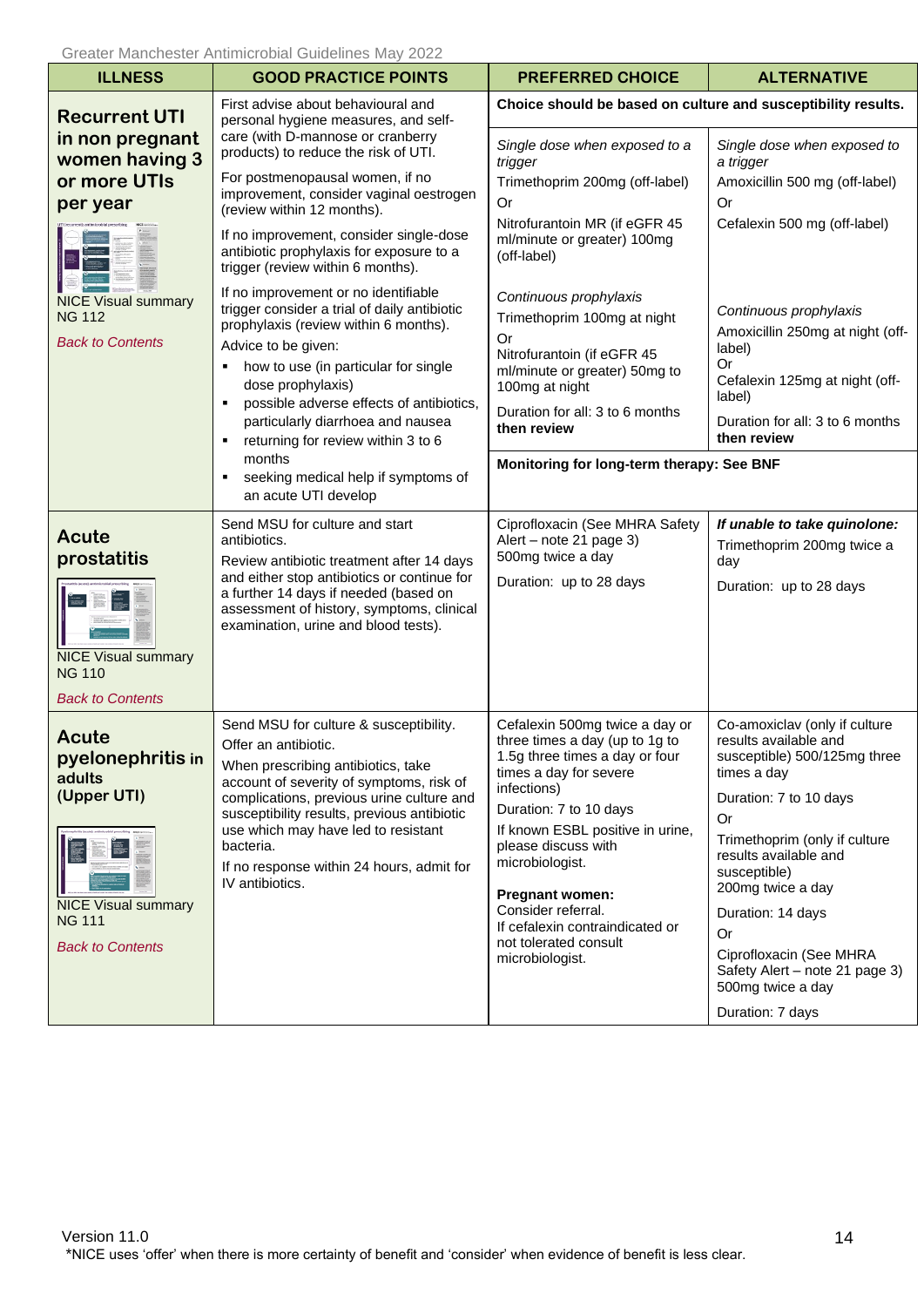<span id="page-14-5"></span><span id="page-14-4"></span><span id="page-14-3"></span><span id="page-14-2"></span><span id="page-14-1"></span><span id="page-14-0"></span>

| <b>ILLNESS</b>                                                                               | <b>GOOD PRACTICE POINTS</b>                                                                                                                                                                                                                                                                                                                                                                                               | <b>PREFERRED CHOICE</b>                                                                                                                                                                                                                                                                                                                                                                                                           | <b>ALTERNATIVE</b>                                                                                                                                         |
|----------------------------------------------------------------------------------------------|---------------------------------------------------------------------------------------------------------------------------------------------------------------------------------------------------------------------------------------------------------------------------------------------------------------------------------------------------------------------------------------------------------------------------|-----------------------------------------------------------------------------------------------------------------------------------------------------------------------------------------------------------------------------------------------------------------------------------------------------------------------------------------------------------------------------------------------------------------------------------|------------------------------------------------------------------------------------------------------------------------------------------------------------|
| <b>Lower UTI in</b>                                                                          |                                                                                                                                                                                                                                                                                                                                                                                                                           | Child under 3 mths: refer urgently for assessment.                                                                                                                                                                                                                                                                                                                                                                                |                                                                                                                                                            |
| children<br>ang-<br><b>NICE Visual summary</b><br><b>NG 109</b><br><b>Back to Contents</b>   | Child $\geq$ 3 mths: use positive nitrite to<br>guide. Start antibiotics, also send pre-<br>treatment MSU.<br>If recurrent UTI, refer to paediatrics. If<br>antibiotics required in recurrent UTI,<br>seek specialist advice.                                                                                                                                                                                             | 3 months and over<br>Nitrofurantoin (if eGFR 45<br>ml/minute or greater)<br>[If children can swallow them,<br>100mg M/R capsules (older than<br>12yrs) should be used in preference<br>to the liquid formulation. 50mg<br>tablets can be considered for lower<br>doses. Do not crush tablets or<br>open capsules]<br><b>OR</b><br>Trimethoprim (if low risk of<br>resistance <sup><math>\Omega</math></sup> )<br>Duration: 3 days | 3 months and over<br>Amoxicillin (only if culture<br>results available and<br>susceptible)<br><b>OR</b><br>Cefalexin<br>Duration: 3 days                   |
|                                                                                              | $\Omega$ A lower risk of resistance may be more likely if not used in the past 3 months and previous urine culture<br>suggests susceptibility (but this was not used) or it is the first presentation of a UTI . A higher risk of resistance<br>may be more likely with recent use.                                                                                                                                       |                                                                                                                                                                                                                                                                                                                                                                                                                                   |                                                                                                                                                            |
| <b>Acute</b>                                                                                 |                                                                                                                                                                                                                                                                                                                                                                                                                           | Refer children under 3 months to paediatric specialist                                                                                                                                                                                                                                                                                                                                                                            |                                                                                                                                                            |
| pyelonephritis<br>in children<br>under 16 years<br>(Upper UTI)<br><b>NICE Visual summary</b> | Send a urine sample for culture and<br>susceptibility testing in line with the NICE<br>guideline, Urinary tract infection in under<br>16s: diagnosis and management (CG54).<br>Offer* an antibiotic.<br>When prescribing antibiotics, take<br>account of severity of symptoms, risk of<br>complications, previous urine culture and<br>susceptibility results, previous antibiotic<br>use which may have led to resistant | Cefalexin<br>Duration: 7 to 10 days                                                                                                                                                                                                                                                                                                                                                                                               | Co-amoxiclav (only if culture<br>results available and<br>susceptible)<br>Duration: 7 to 10 days                                                           |
| <b>NG 109</b><br><b>Back to Contents</b>                                                     | bacteria.<br>If no response within 24 hours, admit for<br>intravenous antibiotics.                                                                                                                                                                                                                                                                                                                                        | Assess and manage fever in under 5s in line with NICE guidance -<br>Fever in under 5s: assessment and initial management (CG160)                                                                                                                                                                                                                                                                                                  |                                                                                                                                                            |
|                                                                                              | <b>GASTRO INTESTINAL TRACT INFECTIONS</b>                                                                                                                                                                                                                                                                                                                                                                                 |                                                                                                                                                                                                                                                                                                                                                                                                                                   |                                                                                                                                                            |
| <b>Oral candidiasis</b><br><b>Back to Contents</b>                                           | Oral candidiasis is a minor condition that can be treated without the need for a GP consultation or<br>prescription in the first instance.<br>Advise self-care in line with NHS England guidance.                                                                                                                                                                                                                         |                                                                                                                                                                                                                                                                                                                                                                                                                                   |                                                                                                                                                            |
|                                                                                              | Topical azoles are more effective than<br>topical nystatin.<br>Oral candidiasis rare in<br>immunocompetent adults.                                                                                                                                                                                                                                                                                                        | Fluconazole capsules<br>50mg to 100mg daily<br>Duration: 7 days & further 7<br>days if persistent<br>Or<br>Miconazole oral gel<br>2.5ml four times a day after<br>meals<br>Duration: 7 days or until 2 days<br>after symptoms.                                                                                                                                                                                                    | If miconazole not tolerated:<br>Nystatin suspension<br>100,000 units four times a day<br>after meals<br>Duration: 7 days or until 2<br>days after symptoms |
| <b>Eradication of</b><br><b>Helicobacter</b><br>pylori<br><b>Back to Contents</b>            | Refer to <b>BNF</b> or <b>GMMMG</b><br>Do not offer eradication for GORD. (PPI for 4 weeks).<br>Do not use clarithromycin, metronidazole or quinolone if used in past year for any infection.<br>Retest for H.pylori post DU/GU or relapse after second line therapy: using breath or stool test OR consider<br>endoscopy for culture and susceptibility.                                                                 |                                                                                                                                                                                                                                                                                                                                                                                                                                   |                                                                                                                                                            |
| <b>Infectious</b><br>diarrhoea<br><b>Back to Contents</b>                                    | Refer previously healthy children with acute painful or bloody diarrhoea to exclude E. coli 0157 infection.<br>Antibiotic therapy usually not indicated unless systemically unwell.<br>If systemically unwell and campylobacter suspected consider Clarithromycin 250 to 500mg twice a day for 7<br>days, if treated within 3 days of onset.                                                                              |                                                                                                                                                                                                                                                                                                                                                                                                                                   |                                                                                                                                                            |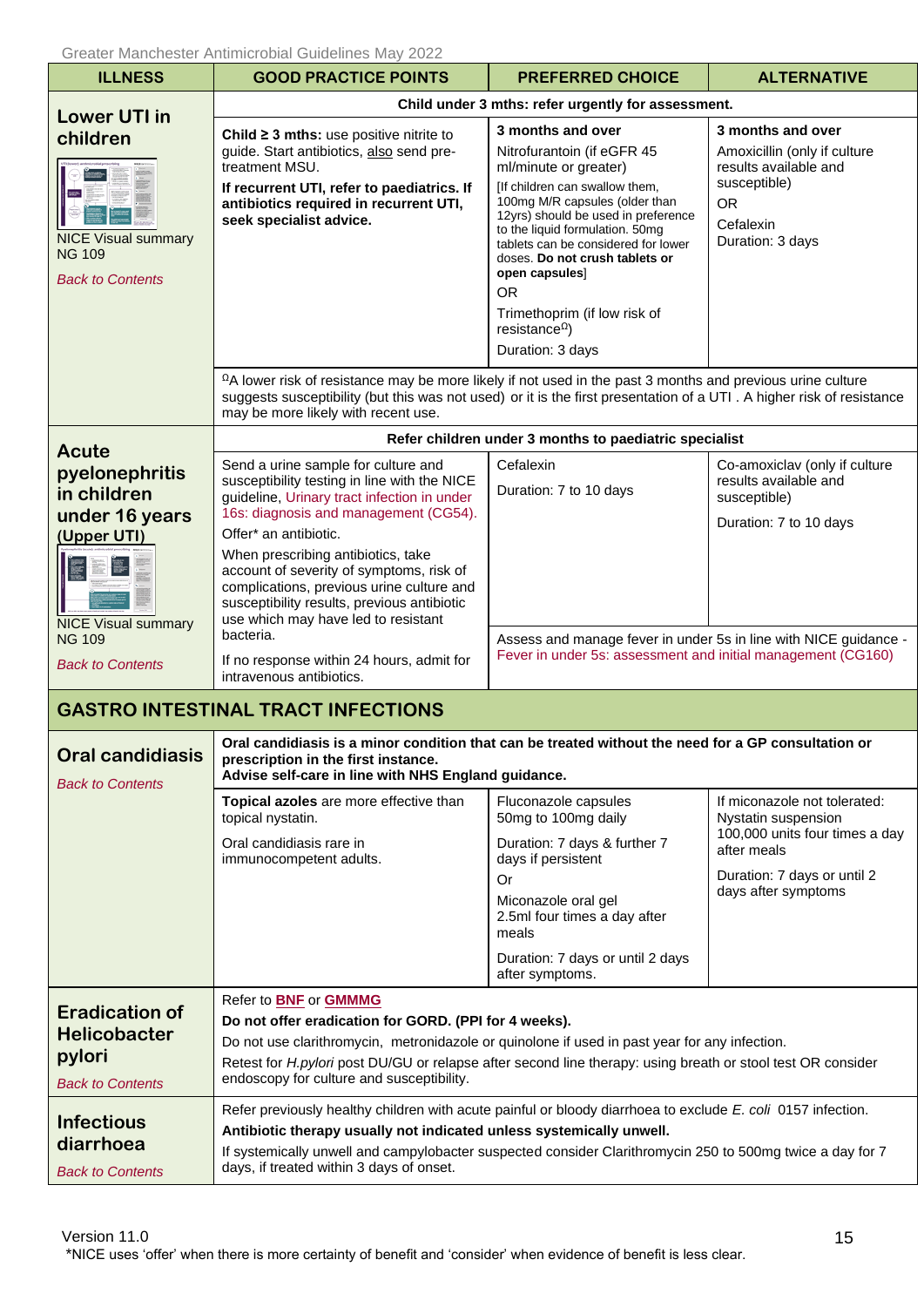<span id="page-15-0"></span>

| <b>ILLNESS</b>                                                                                                                                                                 | <b>GOOD PRACTICE POINTS</b>                                                                                                                                                                                                                                                                                                                                                                                                                                                                                   | <b>PREFERRED CHOICE</b>                                                                                                                                                                         | <b>ALTERNATIVE</b>                                                                                                                                                                                                                                                                                                           |
|--------------------------------------------------------------------------------------------------------------------------------------------------------------------------------|---------------------------------------------------------------------------------------------------------------------------------------------------------------------------------------------------------------------------------------------------------------------------------------------------------------------------------------------------------------------------------------------------------------------------------------------------------------------------------------------------------------|-------------------------------------------------------------------------------------------------------------------------------------------------------------------------------------------------|------------------------------------------------------------------------------------------------------------------------------------------------------------------------------------------------------------------------------------------------------------------------------------------------------------------------------|
| <b>Clostridioides</b>                                                                                                                                                          | Consult microbiology for all cases.<br>Stop unnecessary antibiotics and/or PPIs                                                                                                                                                                                                                                                                                                                                                                                                                               | First episode; mild moderate<br>or severe:                                                                                                                                                      | First episode; mild<br>moderate or severe:                                                                                                                                                                                                                                                                                   |
| difficile<br><b>Back to Contents</b>                                                                                                                                           | and gastro drugs e.g. laxatives<br>Review Medicines that may cause                                                                                                                                                                                                                                                                                                                                                                                                                                            | Vancomycin<br>125mg four times a day                                                                                                                                                            | Fidaxomicin<br>200 mg orally twice a day                                                                                                                                                                                                                                                                                     |
|                                                                                                                                                                                | problems during dehydration. E.g.<br>NSAIDs, ACEi, AIIRA, diuretics                                                                                                                                                                                                                                                                                                                                                                                                                                           | Duration: 10 days                                                                                                                                                                               | Duration: 10 days                                                                                                                                                                                                                                                                                                            |
| <b>NICE Visual summary</b><br><b>NG 199</b>                                                                                                                                    | Treating suspected or confirmed C.<br>difficile infection in adults<br>Offer an oral antibiotic In the community,<br>consider seeking prompt specialist advice<br>before starting treatment If oral medicines<br>cannot be taken, seek specialist advice<br>about other enteral routes for antibiotics<br>(nasogastric tube or rectal catheter)<br>ADVICE:                                                                                                                                                    | <b>CHECK AVAILABILITY AS</b><br><b>NOT ALL PHARMACIES HOLD</b><br>STOCK.<br>Further episode (relapsed<br>within 12 weeks of symptom<br>resolution):<br>Fidaxomicin<br>200 mg orally twice a day | If first and second line<br>ineffective for the first<br>episode<br>REFER for specialist advice<br>in secondary care                                                                                                                                                                                                         |
|                                                                                                                                                                                | • drinking enough to avoid dehydration                                                                                                                                                                                                                                                                                                                                                                                                                                                                        | Duration: 10 days                                                                                                                                                                               |                                                                                                                                                                                                                                                                                                                              |
|                                                                                                                                                                                | • preventing the spread of infection                                                                                                                                                                                                                                                                                                                                                                                                                                                                          |                                                                                                                                                                                                 |                                                                                                                                                                                                                                                                                                                              |
|                                                                                                                                                                                | • seek medical help if symptoms worsen<br>rapidly or significantly at any time                                                                                                                                                                                                                                                                                                                                                                                                                                | Further episode (recurrence<br>more than 12 weeks after<br>symptom resolution):                                                                                                                 | Further episode (recurrence<br>more than 12 weeks after<br>symptom resolution):                                                                                                                                                                                                                                              |
|                                                                                                                                                                                | Use clinical judgement to determine<br>whether antibiotic treatment<br>for C. difficile is ineffective. It is not<br>usually possible to determine this until<br>day 7 because diarrhoea may take 1 to<br>2 weeks to resolve.                                                                                                                                                                                                                                                                                 | Vancomycin<br>125mg four times a day<br>Duration: 10 days                                                                                                                                       | Fidaxomicin<br>200 mg orally twice a day<br>Duration: 10 days                                                                                                                                                                                                                                                                |
|                                                                                                                                                                                | Consider referring people in the<br>community to hospital if they could be at<br>high risk of complications or recurrence<br>because of individual factors such as<br>age, frailty or comorbidities.<br>With severe symptoms (below) review<br>progress closely and/or consider hospital<br>referral.<br>Definition of severe: Temperature<br>greater than 38.5°C, or WCC greater<br>than 15, or rising creatinine or<br>signs/symptoms of severe colitis.                                                    |                                                                                                                                                                                                 |                                                                                                                                                                                                                                                                                                                              |
| <b>Acute</b><br><b>Diverticulitis</b><br><b>Back to Contents</b><br>Diverticular disease: antimicrobial prescribing wor<br>istransiinä<br>Suomessa<br>ng147-visual-<br>summary | Consider watchful waiting if person:<br>Systemically well<br>No co-morbidities<br>No suspected infection.<br>Advise analgesia (avoid NSAIDs and<br>opioids), clear liquids with gradual<br>reintroduction of solid food if symptoms<br>improve. Consider checking for raised<br>white cell count and CRP, which may<br>suggest infection.<br>Patients should be reviewed after 72<br>hours and if there is no improvement,<br>and/or fever and leukocytosis persist,<br>urgent hospital admission is advised. | For patients who do not<br>require urgent hospital<br>admission and infection is<br>suspected:<br>Co-amoxiclav 625mg three<br>times a day<br>Duration: 5 days                                   | Trimethoprim 200mg BD<br>PLUS metronidazole<br>400mg TDS<br>Only if switching from IV<br>ciprofloxacin with<br>specialist advice;<br>consider safety issues<br>Ciprofloxacin (See MHRA<br>Safety Alert - note 21 page<br>3) 500mg twice a day<br><b>PLUS</b><br>Metronidazole 400mg three<br>times a day<br>Duration: 5 days |

<span id="page-15-1"></span>Version 11.0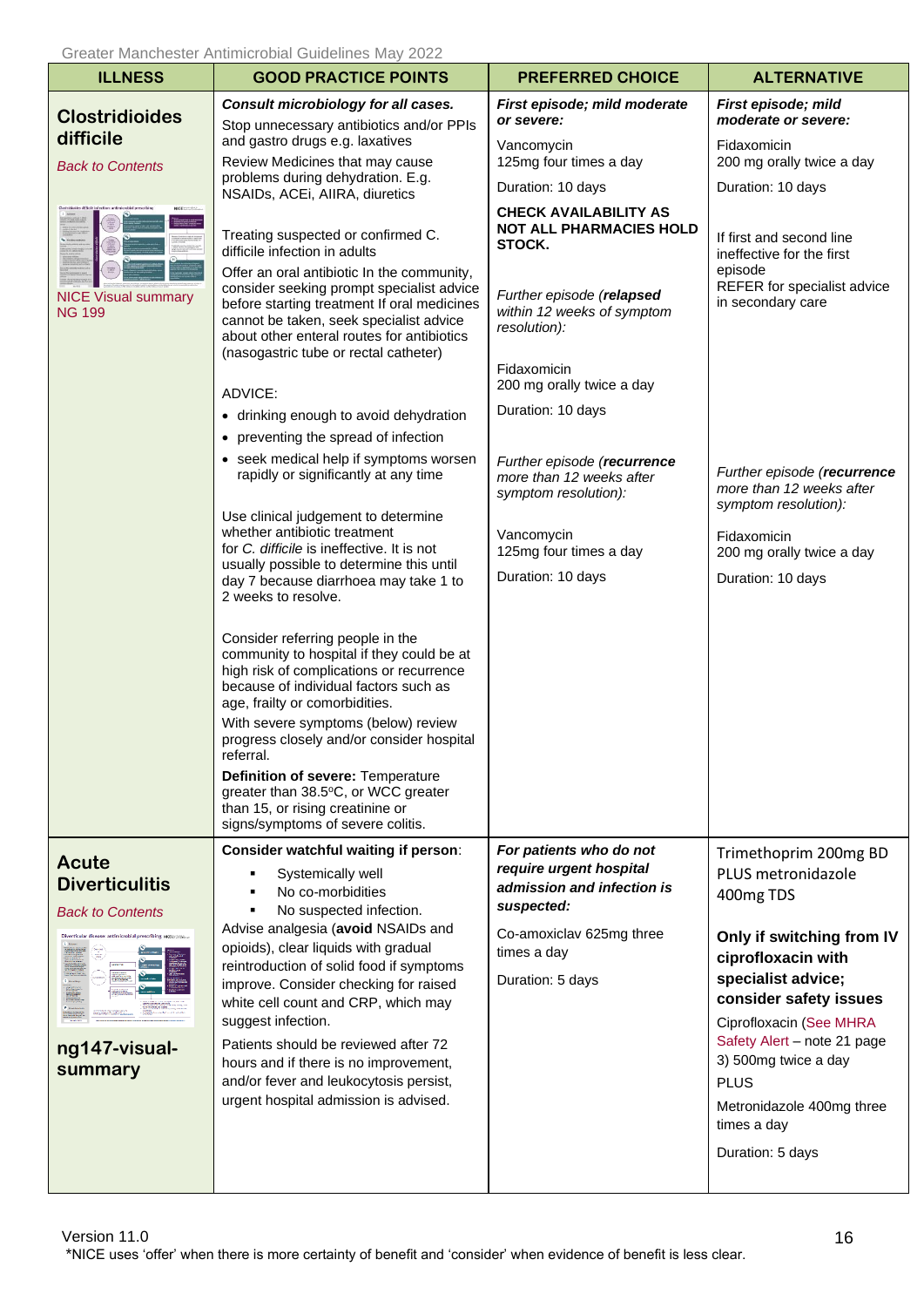<span id="page-16-3"></span><span id="page-16-2"></span><span id="page-16-1"></span><span id="page-16-0"></span>

|                                                                    |                                                                                                                                                                                                                                                                                                                                                                                                                                                                                                                                                                                              | Arrange immediate urgent hospital admission for those<br>with:<br>Rectal bleeding<br>Unmanageable abdominal pain<br>Dehydrated or at risk of dehydration<br>Unable to take or tolerate oral antibiotics (if needed) at home<br>Frail / significant co-morbidities and or / is immunocompromised.                                                                                                                                                                                                       |                                                                                                                                                                |
|--------------------------------------------------------------------|----------------------------------------------------------------------------------------------------------------------------------------------------------------------------------------------------------------------------------------------------------------------------------------------------------------------------------------------------------------------------------------------------------------------------------------------------------------------------------------------------------------------------------------------------------------------------------------------|--------------------------------------------------------------------------------------------------------------------------------------------------------------------------------------------------------------------------------------------------------------------------------------------------------------------------------------------------------------------------------------------------------------------------------------------------------------------------------------------------------|----------------------------------------------------------------------------------------------------------------------------------------------------------------|
| Traveller's<br>diarrhoea<br><b>Back to Contents</b>                | Prophylaxis rarely, if ever indicated.<br>Only consider standby antibiotics for<br>high risk areas for people at high-risk of<br>severe illness.                                                                                                                                                                                                                                                                                                                                                                                                                                             | If standby treatment appropriate<br>give azithromycin 500mg each<br>day for 3 days on a private<br>prescription.                                                                                                                                                                                                                                                                                                                                                                                       | If prophylaxis / treatment<br>consider bismuth<br>subsalicylate (Pepto Bismol)<br>(Private purchase)<br>2 tablets four times a day for<br>2 days.              |
| <b>ILLNESS</b>                                                     | <b>GOOD PRACTICE POINTS</b>                                                                                                                                                                                                                                                                                                                                                                                                                                                                                                                                                                  | <b>PREFERRED CHOICE</b>                                                                                                                                                                                                                                                                                                                                                                                                                                                                                | <b>ALTERNATIVE</b>                                                                                                                                             |
| <b>GENITAL TRACT INFECTIONS</b>                                    |                                                                                                                                                                                                                                                                                                                                                                                                                                                                                                                                                                                              |                                                                                                                                                                                                                                                                                                                                                                                                                                                                                                        |                                                                                                                                                                |
| <b>STI screening</b><br><b>Back to Contents</b>                    | People with risk factors should be screened for chlamydia, gonorrhoea, HIV, syphilis. Refer individual and<br>partners to GUM service.<br>Risk factors: less than 25 years, no condom use, recent (less than 12momths)/frequent change of partner,<br>symptomatic partner, area of high HIV.                                                                                                                                                                                                                                                                                                 |                                                                                                                                                                                                                                                                                                                                                                                                                                                                                                        |                                                                                                                                                                |
| Chlamydia<br>trachomatis/<br>urethritis<br><b>Back to Contents</b> | Opportunistically screen all sexually<br>active patients aged 15 to 24 years for<br>chlamydia annually and on change of<br>sexual partner.<br>If positive, treat index case, refer to GUM                                                                                                                                                                                                                                                                                                                                                                                                    | Doxycycline 100mg twice a day<br>Duration: 7 days                                                                                                                                                                                                                                                                                                                                                                                                                                                      | Pregnant, breastfeeding,<br>allergy, or intolerance:<br>Azithromycin 1g stat, then<br>500mg daily for the following<br>2 days.                                 |
|                                                                    | and initiate partner notification, testing<br>and treatment.<br>As single dose azithromycin has led to<br>increased resistance in GU infections,<br>doxycycline should be used first line for<br>chlamydia and urethritis.<br>Consider referring all patients with<br>symptomatic urethritis to GUM as testing<br>should include Mycoplasma genitalium<br>and Gonorrhoea.<br>If M.genitalium is proven, use<br>doxycycline followed by azithromycin<br>using the same dosing regimen and<br>advise to avoid sex for 14 days after start<br>of treatment and until symptoms have<br>resolved. | Advise patient with chlamydia to abstain from sexual intercourse<br>until doxycycline is completed or for 7 days after treatment with<br>azithromycin (14 days after azithromycin started and until<br>symptoms resolved if urethritis).<br>If chlamydia, test for reinfection at 3 to 6 months following<br>treatment if under 25 years; or consider if over 25 years and high<br>risk of re-infection.<br>As lower cure rate in pregnancy, test for cure at least 3 weeks<br>after end of treatment. |                                                                                                                                                                |
| <b>Epididymitis</b><br><b>Back to Contents</b>                     | For suspected epididymitis in men over<br>35 years with low risk of STI.<br>(High risk, refer to GUM)                                                                                                                                                                                                                                                                                                                                                                                                                                                                                        | Ofloxacin 200mg twice a day<br>(See MHRA Safety Alert - note<br>21 page 3)<br>Duration: 14 days                                                                                                                                                                                                                                                                                                                                                                                                        | Doxycycline 100mg twice a<br>day<br>Duration: 14 days                                                                                                          |
| Vaginal<br>candidiasis<br><b>Back to Contents</b>                  | All topical and oral azoles give 75%<br>cure.<br>In pregnancy: avoid oral azoles and<br>use intravaginal treatment for 7 days.                                                                                                                                                                                                                                                                                                                                                                                                                                                               | Clotrimazole 500mg pessary<br>or 10% cream stat<br>Pregnant:<br>Clotrimazole 100mg pessary<br>at night<br>Duration: 6 nights                                                                                                                                                                                                                                                                                                                                                                           | Fluconazole 150mg orally<br>stat<br>Pregnant:<br>Miconazole 2% cream, 5g<br>intravaginally twice a day<br>Duration: 7 days                                     |
| <b>Bacterial</b><br>vaginosis<br><b>Back to Contents</b>           | Oral metronidazole is as effective as<br>topical treatment and is cheaper.<br>Less relapse with 7 day than 2g stat.<br>Pregnant/breastfeeding: avoid 2g stat.<br>Treating partners does not reduce<br>relapse.                                                                                                                                                                                                                                                                                                                                                                               | Metronidazole 400mg twice a<br>day<br>Duration: 7 days<br>Or<br>Metronidazole 2g stat (use 5 x<br>400mg tablets)                                                                                                                                                                                                                                                                                                                                                                                       | Metronidazole 0.75% vaginal<br>gel 5g applicator at night<br>Duration: 5 nights<br>or<br>Clindamycin 2% cream 5g<br>applicator at night.<br>Duration: 7 nights |

<span id="page-16-6"></span><span id="page-16-5"></span><span id="page-16-4"></span>Version 11.0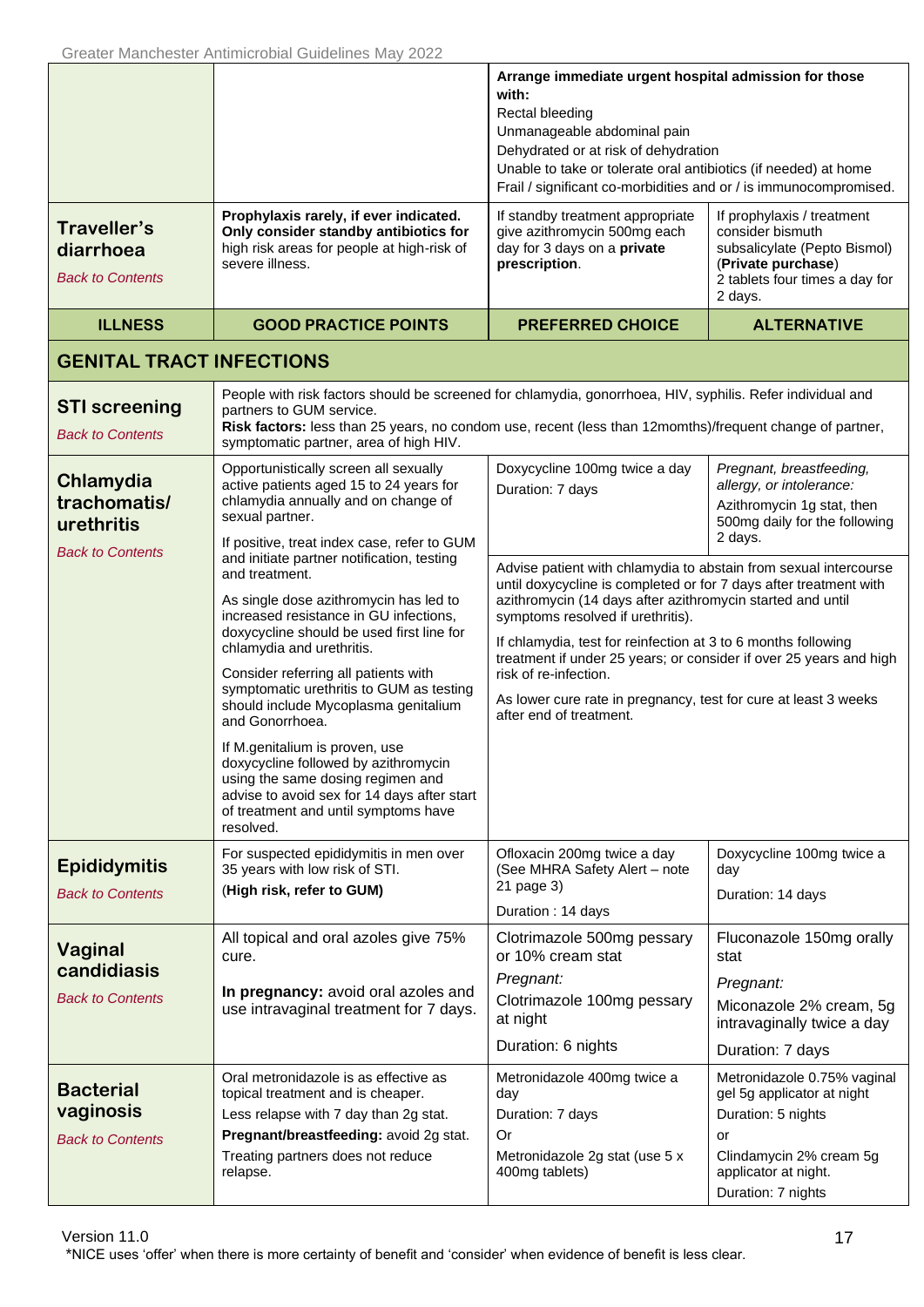<span id="page-17-0"></span>

| <b>ILLNESS</b>                                   | <b>GOOD PRACTICE POINTS</b>                                                                                                                                                                            | <b>PREFERRED CHOICE</b>                                             | <b>ALTERNATIVE</b>                                                                                                          |
|--------------------------------------------------|--------------------------------------------------------------------------------------------------------------------------------------------------------------------------------------------------------|---------------------------------------------------------------------|-----------------------------------------------------------------------------------------------------------------------------|
| <b>Gonorrhoea</b>                                |                                                                                                                                                                                                        | <b>Refer to GUM for treatment.</b>                                  |                                                                                                                             |
| <b>Back to Contents</b>                          | Antibiotic resistance is now very high.                                                                                                                                                                | Ceftriaxone 1g stat, by<br>intramuscular injection                  | Ciprofloxacin 500mg stat<br><b>JONLY IF KNOWN TO BE</b><br><b>SENSITIVET</b><br>(See MHRA Safety Alert -<br>note 21 page 3) |
| <b>Trichomoniasis</b><br><b>Back to Contents</b> | Treat partners and refer to GUM service.<br>In pregnancy or breastfeeding: avoid 2g<br>single dose metronidazole.<br>Consider clotrimazole for symptom relief<br>(not cure) if metronidazole declined. | Metronidazole 400mg twice a<br>day<br>Duration: 7 days<br><b>OR</b> | Clotrimazole<br>100mg pessary at night<br>Duration: 6 nights                                                                |
|                                                  |                                                                                                                                                                                                        | Metronidazole 2g stat (use 5 x<br>400mg tablets)                    |                                                                                                                             |

<span id="page-17-3"></span><span id="page-17-2"></span><span id="page-17-1"></span>

| <b>ILLNESS</b>                                                         | <b>GOOD PRACTICE POINTS</b>                                                                                                                                                                                                                                                                                                                                                                                                                                                                                                                           | <b>PREFERRED CHOICE</b>                                                                                                                                                                                                                                                                                        | <b>ALTERNATIVE</b>                                                                                                                                                                                                                                                                                                                                                                                              |  |
|------------------------------------------------------------------------|-------------------------------------------------------------------------------------------------------------------------------------------------------------------------------------------------------------------------------------------------------------------------------------------------------------------------------------------------------------------------------------------------------------------------------------------------------------------------------------------------------------------------------------------------------|----------------------------------------------------------------------------------------------------------------------------------------------------------------------------------------------------------------------------------------------------------------------------------------------------------------|-----------------------------------------------------------------------------------------------------------------------------------------------------------------------------------------------------------------------------------------------------------------------------------------------------------------------------------------------------------------------------------------------------------------|--|
| <b>Pelvic</b>                                                          | Children under 12 years must be referred to a paediatrician.                                                                                                                                                                                                                                                                                                                                                                                                                                                                                          |                                                                                                                                                                                                                                                                                                                |                                                                                                                                                                                                                                                                                                                                                                                                                 |  |
| inflammatory<br>disease<br><b>Back to Contents</b>                     | Refer woman and contacts to GUM<br>service for treatment.<br>Raised CRP supports diagnosis, absent<br>pus cells in HVS smear good negative<br>predictive value.<br>Exclude: ectopic pregnancy,<br>appendicitis, endometriosis, UTI, irritable<br>bowel, complicated ovarian cyst,<br>functional pain.<br>Moxifloxacin has greater activity against<br>likely pathogens, but always test for<br>gonorrhoea, chlamydia, and<br>M. genitalium.<br>Ofloxacin and moxifloxacin should be<br>avoided in patients who are at high<br>risk of gonococcal PID. | Ceftriaxone 1g stat by<br>intramuscular injection [This is<br>an essential part of treatment<br>- refer patients to local<br>services if injection not<br>available via GP practice]<br><b>PLUS</b><br>Metronidazole 400mg twice a<br>day<br><b>PLUS</b><br>Doxycycline 100mg twice a day<br>Duration: 14 days | <b>These treatment choices</b><br>should only be used for true<br>cephalosporin allergy and a<br>low risk of gonococcal PID.<br>Metronidazole 400mg twice a<br>day<br><b>PLUS</b><br>Ofloxacin 400mg twice a day<br>Or<br>Moxifloxacin 400mg daily<br>alone.<br>(If M. genitalium tests positive<br>use moxifloxacin as an<br>alternative.)<br>(See MHRA Safety Alert -<br>note 21 page 3)<br>Duration: 14 days |  |
| <b>SKIN INFECTIONS</b>                                                 |                                                                                                                                                                                                                                                                                                                                                                                                                                                                                                                                                       |                                                                                                                                                                                                                                                                                                                |                                                                                                                                                                                                                                                                                                                                                                                                                 |  |
| <b>MRSA</b><br><b>Back to Contents</b>                                 | For active MRSA infection, refer to microbiology and only treat according to antibiotic susceptibilities confirmed<br>by lab results.<br>If identified as part of pre-op screening, treatment should be provided at that time by secondary care.                                                                                                                                                                                                                                                                                                      |                                                                                                                                                                                                                                                                                                                |                                                                                                                                                                                                                                                                                                                                                                                                                 |  |
| Impetigo                                                               | Advise people with impetigo, and their<br>parents or carers if appropriate, about                                                                                                                                                                                                                                                                                                                                                                                                                                                                     | Localised non-bullous impetigo (not systemically unwell or at<br>high risk of complications)                                                                                                                                                                                                                   |                                                                                                                                                                                                                                                                                                                                                                                                                 |  |
| <b>NICE Visual summary</b><br><b>NG 153</b><br><b>Back to Contents</b> | good hygiene measures to reduce the<br>spread of impetigo to other areas of the<br>body and to other people.<br>Do not prescribe mupirocin (reserved<br>for MRSA), unless advised by<br>microbiology.<br>Do not offer combination treatment with a                                                                                                                                                                                                                                                                                                    | Consider*:<br>Hydrogen peroxide 1% cream<br>Apply two or three times a day<br>Duration: 5 days <sup>§</sup>                                                                                                                                                                                                    | If hydrogen peroxide unsuitable<br>(e.g., if impetigo is around<br>eyes) or ineffective:<br>Fusidic acid 2% cream<br>Apply thinly three times a day<br>Duration: 5 days <sup>§</sup>                                                                                                                                                                                                                            |  |
|                                                                        | topical and oral antibiotic to treat<br>impetigo.                                                                                                                                                                                                                                                                                                                                                                                                                                                                                                     | Widespread non-bullous impetigo who are not systemically<br>unwell or at high risk of complications.                                                                                                                                                                                                           |                                                                                                                                                                                                                                                                                                                                                                                                                 |  |
|                                                                        | Advise people with impetigo, and their<br>parents or carers if appropriate, to seek<br>medical help if symptoms worsen rapidly<br>or significantly at any time, or have not                                                                                                                                                                                                                                                                                                                                                                           | Fusidic acid 2% cream<br>Apply thinly three times a day                                                                                                                                                                                                                                                        | Penicillin allergy or<br>flucloxacillin unsuitable:                                                                                                                                                                                                                                                                                                                                                             |  |

<span id="page-17-5"></span><span id="page-17-4"></span>Version 11.0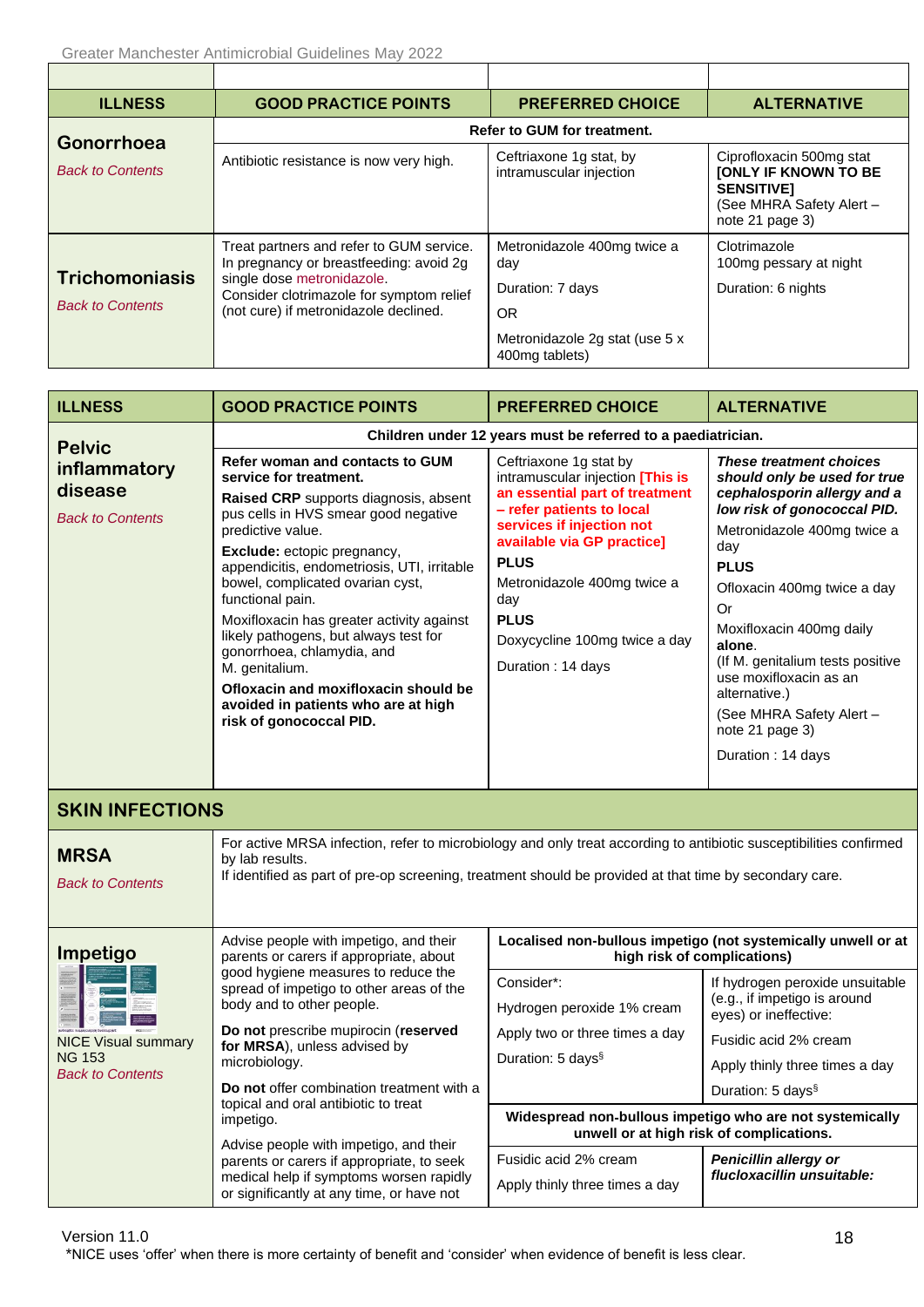<span id="page-18-0"></span>

|                                             | improved after completing a course of<br>treatment.                                                                                                                                                                                                                                                                                                                    |                      | Duration: 5 days <sup>§</sup><br>Or:                                                                                                                                                                                                                                                                                                                                                                                                                                                                                                                                                                                  |  | Clarithromycin 250mg <sup>¥</sup> twice a<br>day                                                                                                                                                                                                                                                                                   |
|---------------------------------------------|------------------------------------------------------------------------------------------------------------------------------------------------------------------------------------------------------------------------------------------------------------------------------------------------------------------------------------------------------------------------|----------------------|-----------------------------------------------------------------------------------------------------------------------------------------------------------------------------------------------------------------------------------------------------------------------------------------------------------------------------------------------------------------------------------------------------------------------------------------------------------------------------------------------------------------------------------------------------------------------------------------------------------------------|--|------------------------------------------------------------------------------------------------------------------------------------------------------------------------------------------------------------------------------------------------------------------------------------------------------------------------------------|
|                                             | See NICE NG153 (Impetigo:<br>antimicrobial prescribing) for further<br>guidance.                                                                                                                                                                                                                                                                                       |                      | Flucloxacillin 500mg four times<br>a day<br>Duration: 5 days <sup>§</sup>                                                                                                                                                                                                                                                                                                                                                                                                                                                                                                                                             |  | Duration: 5 days <sup>§</sup>                                                                                                                                                                                                                                                                                                      |
|                                             | §A 5-day course is appropriate for most<br>people with impetigo but can be<br>increased to 7 days based on clinical                                                                                                                                                                                                                                                    |                      |                                                                                                                                                                                                                                                                                                                                                                                                                                                                                                                                                                                                                       |  | Bullous impetigo or impetigo in people who are systemically<br>unwell or at high risk of complications                                                                                                                                                                                                                             |
|                                             | judgement, depending on the severity<br>and number of lesions.                                                                                                                                                                                                                                                                                                         |                      | Flucloxacillin 500mg four times<br>a day                                                                                                                                                                                                                                                                                                                                                                                                                                                                                                                                                                              |  | Penicillin allergy or<br>flucloxacillin unsuitable:                                                                                                                                                                                                                                                                                |
|                                             | *Dosage can be increased to 500 mg<br>twice a day, if needed for severe<br>infections.                                                                                                                                                                                                                                                                                 |                      | Duration: 5 days <sup>§</sup>                                                                                                                                                                                                                                                                                                                                                                                                                                                                                                                                                                                         |  | Clarithromycin 250mg <sup>¥</sup> twice a<br>day<br>Duration: 5 days <sup>§</sup>                                                                                                                                                                                                                                                  |
| <b>Eczema</b>                               | If no visible signs of infection, do not use antibiotics (alone or with steroids) as this encourages resistance and<br>does not improve healing.                                                                                                                                                                                                                       |                      |                                                                                                                                                                                                                                                                                                                                                                                                                                                                                                                                                                                                                       |  |                                                                                                                                                                                                                                                                                                                                    |
|                                             | Do not routinely take a skin swab for microbiological testing in people with secondary bacterial infection of<br>eczema at the initial presentation.                                                                                                                                                                                                                   |                      |                                                                                                                                                                                                                                                                                                                                                                                                                                                                                                                                                                                                                       |  |                                                                                                                                                                                                                                                                                                                                    |
|                                             | In people who are not systemically unwell, do not routinely offer either a topical or oral antibiotic for secondary<br>bacterial infection of eczema.                                                                                                                                                                                                                  |                      |                                                                                                                                                                                                                                                                                                                                                                                                                                                                                                                                                                                                                       |  |                                                                                                                                                                                                                                                                                                                                    |
| <b>NICE Visual summary</b><br><b>NG 190</b> | Prescribing considerations Take account of: • the evidence, which suggests a limited benefit with antibiotics •<br>the risk of antimicrobial resistance with repeated courses of antibiotics • the extent and severity of symptoms or<br>signs • the risk of complications                                                                                             |                      |                                                                                                                                                                                                                                                                                                                                                                                                                                                                                                                                                                                                                       |  |                                                                                                                                                                                                                                                                                                                                    |
| <b>Back to Contents</b>                     | Symptoms and signs of bacterial<br>secondary infection can include<br>weeping, pustules, crusts, no<br>treatment response, rapidly<br>worsening eczema, fever and<br>malaise Not all eczema flares are<br>caused by a bacterial infection,<br>even if there are crusts and<br>weeping Eczema is often<br>colonised with bacteria but may<br>not be clinically infected | data<br>a day<br>day | IF choosing between a topical or<br>oral antibiotic (topical might be<br>more appropriate if the infection is<br>localised and not severe), also<br>take account of:<br>• patient preferences<br>• possible adverse effects<br>• previous topical antibiotic use<br>· local antimicrobial resistance<br>First Choice TOPICAL:<br>Fusidic acid 2%: Apply three times<br>Duration: 5 to 7 days<br>For localised infections only.<br>Extended or recurrent use may<br>increase the risk of developing<br>antimicrobial resistance.<br>First Choice ORAL:<br>Flucloxacillin: 500 mg four times a<br>Duration: 5 to 7 days |  | <b>Alternative ORAL:</b><br>For Penicillin allergy or<br>flucloxacillin unsuitable or<br>Clarithromycin: 250 mg twice a day<br>Duration: 5 to 7 days<br>The dosage can be increased to<br>500 mg twice a day for severe<br>infections<br>Pregnancy:<br>Erythromycin: 250 mg to 500 mg<br>four times a day<br>Duration: 5 to 7 days |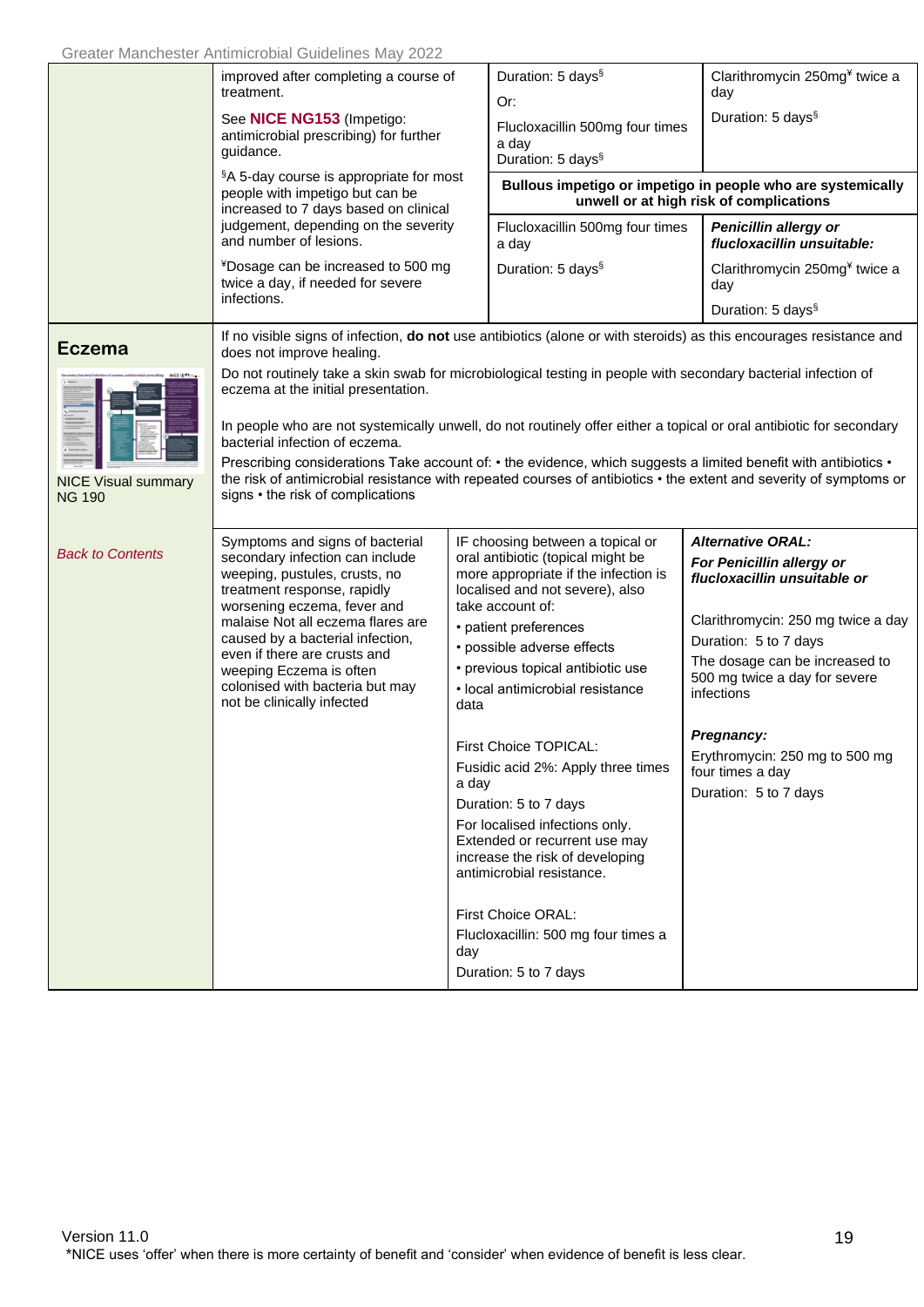<span id="page-19-0"></span>

| <b>ILLNESS</b>                                                         | <b>GOOD PRACTICE POINTS</b>                                                                                                                                                                                                                                                                                                                                                                                                                                                                                                                                                                                                                                                                                                                                                                                                                                                                                         | <b>PREFERRED CHOICE</b>                                                                                                                                                                                                                                                                                                                                                                                                                                                                                                                                                                                                                                                                                                                                                                                                                                                                                                                                                                                                                | <b>ALTERNATIVE</b>                                                                                                                                                    |
|------------------------------------------------------------------------|---------------------------------------------------------------------------------------------------------------------------------------------------------------------------------------------------------------------------------------------------------------------------------------------------------------------------------------------------------------------------------------------------------------------------------------------------------------------------------------------------------------------------------------------------------------------------------------------------------------------------------------------------------------------------------------------------------------------------------------------------------------------------------------------------------------------------------------------------------------------------------------------------------------------|----------------------------------------------------------------------------------------------------------------------------------------------------------------------------------------------------------------------------------------------------------------------------------------------------------------------------------------------------------------------------------------------------------------------------------------------------------------------------------------------------------------------------------------------------------------------------------------------------------------------------------------------------------------------------------------------------------------------------------------------------------------------------------------------------------------------------------------------------------------------------------------------------------------------------------------------------------------------------------------------------------------------------------------|-----------------------------------------------------------------------------------------------------------------------------------------------------------------------|
| Leg ulcer                                                              | Background:                                                                                                                                                                                                                                                                                                                                                                                                                                                                                                                                                                                                                                                                                                                                                                                                                                                                                                         | If active infection                                                                                                                                                                                                                                                                                                                                                                                                                                                                                                                                                                                                                                                                                                                                                                                                                                                                                                                                                                                                                    |                                                                                                                                                                       |
| <b>NICE Visual summary</b><br><b>NG 152</b><br><b>Back to Contents</b> | There are many causes of leg ulcer;<br>any underlying conditions, such as<br>venous insufficiency and oedema,<br>should be managed to promote<br>healing<br>Few leg ulcers are clinically infected<br>٠<br>Most leg ulcers are colonised by<br>bacteria<br>Antibiotics don't promote healing<br>when a leg ulcer is not clinically<br>infected<br>Symptoms and signs of an<br>infected leg ulcer include:<br>redness or swelling spreading beyond<br>the ulcer<br>localised warmth<br>increased pain<br>fever<br>٠<br>When choosing an antibiotic,<br>take account of:<br>the severity of symptoms or signs<br>٠<br>the risk of complications<br>٠<br>previous antibiotic use<br>٠<br>Reassess if symptoms worsen rapidly or<br>significantly at any time, do not start to<br>improve within 2 to 3 days, or the person<br>becomes systemically unwell or has<br>severe pain out of proportion to the<br>infection. | Flucloxacillin 500mg to 1g four<br>times a day#<br>Duration: 7 days <sup>⊠</sup>                                                                                                                                                                                                                                                                                                                                                                                                                                                                                                                                                                                                                                                                                                                                                                                                                                                                                                                                                       | If penicillin allergic:<br>Clarithromycin 500mg twice a<br>day<br>or<br>Doxycycline 200mg stat then<br>100mg twice a day<br>Duration: All 7 days <sup>⊠</sup>         |
|                                                                        |                                                                                                                                                                                                                                                                                                                                                                                                                                                                                                                                                                                                                                                                                                                                                                                                                                                                                                                     | Do not take a sample for microbiological testing at initial<br>presentation, even if the ulcer might be infected.<br>Refer to hospital if there are symptoms or signs of a more serious<br>illness or condition such as sepsis, necrotising fasciitis or<br>osteomyelitis<br>Consider* referring or seeking specialist advice if the person:<br>has a higher risk of complications because of comorbidities<br>٠<br>such as diabetes or immunosuppression<br>has lymphangitis<br>٠<br>has spreading infection not responding to oral antibiotics<br>cannot take oral antibiotics (to explore possible options for<br>п<br>intravenous or intramuscular antibiotics at home or in the<br>community)<br>⊠A longer course (up to a further 7 days) may be needed based on<br>clinical assessment. However, skin does take some time to return<br>to normal, and full resolution of symptoms at 7 days is not<br>expected.<br># The upper dose of 1 g four times a day would be off-label. Prescribers should follow relevant professional |                                                                                                                                                                       |
|                                                                        | guidance, taking full responsibility for the decision, and obtaining and documenting informed consent. See the<br>GMC's Good practice in prescribing and managing medicines for more information.                                                                                                                                                                                                                                                                                                                                                                                                                                                                                                                                                                                                                                                                                                                   |                                                                                                                                                                                                                                                                                                                                                                                                                                                                                                                                                                                                                                                                                                                                                                                                                                                                                                                                                                                                                                        |                                                                                                                                                                       |
| <b>Diabetic Foot</b><br><b>NICE Visual summary</b><br><b>NG 19</b>     | In diabetes, all foot wounds are likely to<br>be colonised with bacteria.<br>Diabetic foot infection has at least 2 of:<br>· local swelling or induration<br>$\blacksquare$ erythema<br>· local tenderness or pain<br>local warmth<br>purulent discharge                                                                                                                                                                                                                                                                                                                                                                                                                                                                                                                                                                                                                                                            | Flucloxacillin 500mg to 1g four<br>times a day#<br>Duration: 7 days <sup>⊠</sup>                                                                                                                                                                                                                                                                                                                                                                                                                                                                                                                                                                                                                                                                                                                                                                                                                                                                                                                                                       | If penicillin allergic:<br>Clarithromycin 500mg twice a<br>day<br>or<br>Doxycycline 200mg on first<br>day then 100mg twice a day<br>Duration: All 7 days <sup>⊠</sup> |
| <b>Back to Contents</b>                                                | Severity is classified as:<br>• Mild - local infection with 0.5 to less<br>than 2 cm erythema<br>Refer the following to hospital:<br>• Moderate - local infection withmore<br>than 2 cm erythema or involving<br>deeper structures (such as abscess,<br>osteomyelitis, septic arthritis or<br>fasciitis)<br><b>Severe</b> - local infection with signs of a<br>systemic inflammatory response.                                                                                                                                                                                                                                                                                                                                                                                                                                                                                                                      | Refer to hospital immediately and inform multidisciplinary foot care<br>service if there are limb- or life-threatening problems such as:<br>• ulceration with fever or any signs of sepsis, or<br>ulceration with limb ischaemia, or<br>suspected deep-seated soft tissue or bone infection, or<br>gangrene<br>For all other active diabetic foot problems, refer to foot service<br>within 1 working day<br>⊠A longer course (up to a further 7 days) may be needed based on<br>clinical assessment. However, skin does take some time to return<br>to normal, and full resolution of symptoms at 7 days is not<br>expected.<br># The upper dose of 1 g four times a day would be off-label. Prescribers should follow relevant professional<br>guidance, taking full responsibility for the decision, and obtaining and documenting informed consent. See the                                                                                                                                                                        |                                                                                                                                                                       |
|                                                                        | GMC's Good practice in prescribing and managing medicines for more information.                                                                                                                                                                                                                                                                                                                                                                                                                                                                                                                                                                                                                                                                                                                                                                                                                                     |                                                                                                                                                                                                                                                                                                                                                                                                                                                                                                                                                                                                                                                                                                                                                                                                                                                                                                                                                                                                                                        |                                                                                                                                                                       |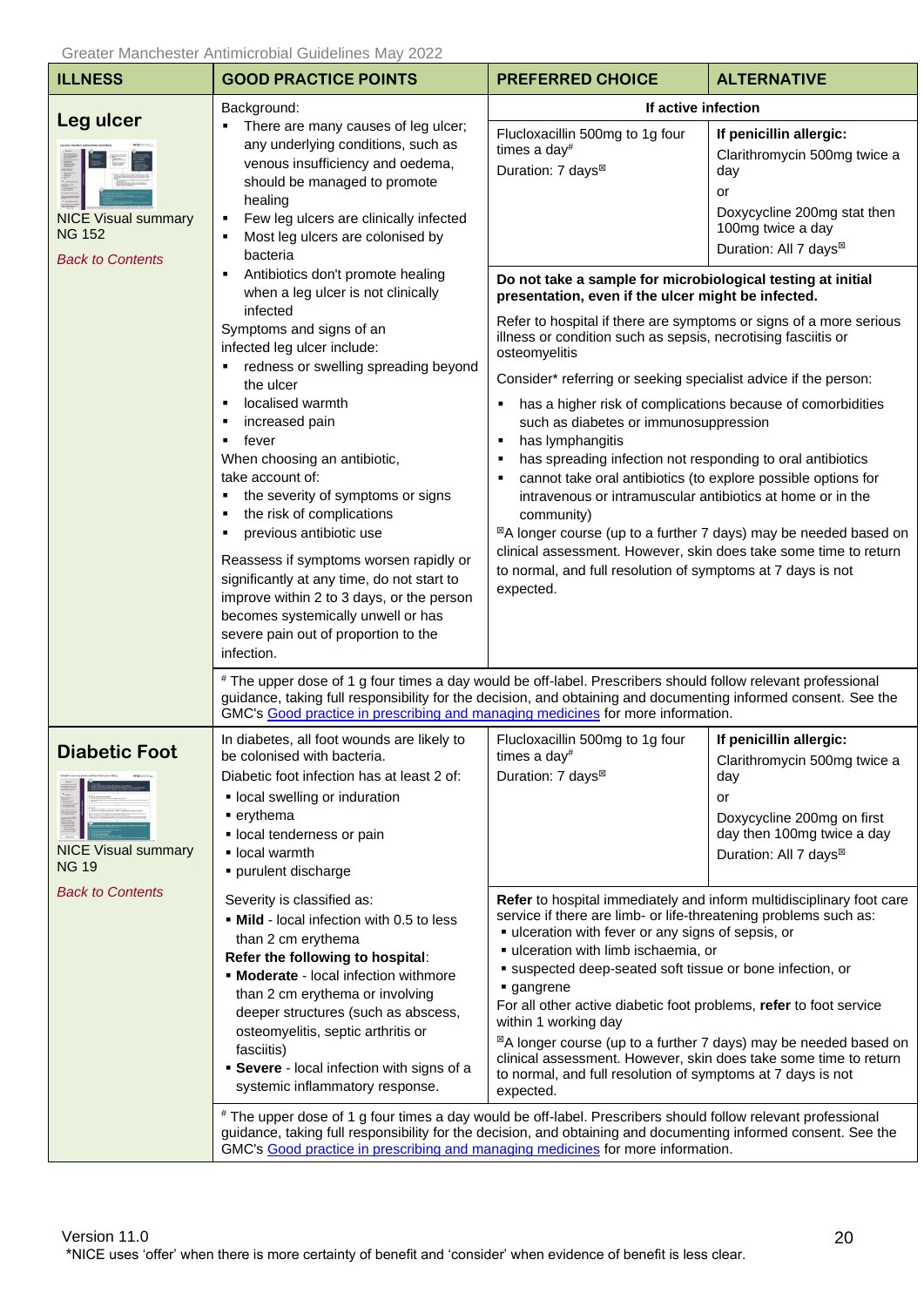<span id="page-20-1"></span><span id="page-20-0"></span>

| <b>ILLNESS</b>                                                                                               | Greater Manchester Antimicropial Guidelines May 2022<br><b>GOOD PRACTICE POINTS</b>                                                                                                                                                                                                                                                                                                                                                                                                                                                                                                                                                                                                                                                                                                                                                                                                                                                                                                                                                                                                                                                                                                                                                                                                                                                                                                                                                                                                                                               | <b>PREFERRED CHOICE</b>                                                                                                                                                                                                                                                                                                                                                                                                                                                                                                                                                                                                                                                                                                                                                                                                                                                                                                                                                                                                                                                                                                                                                                                                                                                                      | <b>ALTERNATIVE</b>                                                                                                                                                                                                                                                                                                                                                                                                                                                                                                                                                   |
|--------------------------------------------------------------------------------------------------------------|-----------------------------------------------------------------------------------------------------------------------------------------------------------------------------------------------------------------------------------------------------------------------------------------------------------------------------------------------------------------------------------------------------------------------------------------------------------------------------------------------------------------------------------------------------------------------------------------------------------------------------------------------------------------------------------------------------------------------------------------------------------------------------------------------------------------------------------------------------------------------------------------------------------------------------------------------------------------------------------------------------------------------------------------------------------------------------------------------------------------------------------------------------------------------------------------------------------------------------------------------------------------------------------------------------------------------------------------------------------------------------------------------------------------------------------------------------------------------------------------------------------------------------------|----------------------------------------------------------------------------------------------------------------------------------------------------------------------------------------------------------------------------------------------------------------------------------------------------------------------------------------------------------------------------------------------------------------------------------------------------------------------------------------------------------------------------------------------------------------------------------------------------------------------------------------------------------------------------------------------------------------------------------------------------------------------------------------------------------------------------------------------------------------------------------------------------------------------------------------------------------------------------------------------------------------------------------------------------------------------------------------------------------------------------------------------------------------------------------------------------------------------------------------------------------------------------------------------|----------------------------------------------------------------------------------------------------------------------------------------------------------------------------------------------------------------------------------------------------------------------------------------------------------------------------------------------------------------------------------------------------------------------------------------------------------------------------------------------------------------------------------------------------------------------|
| <b>Cellulitis and</b><br>erysipelas<br><b>NICE Visual summary</b><br><b>NG141</b><br><b>Back to Contents</b> | Exclude other causes of skin redness<br>(inflammatory reactions or non-infectious<br>causes).<br>Consider marking extent of infection with<br>a single-use surgical marker pen.<br>Offer an antibiotic. Take account of<br>severity, site of infection, risk of<br>uncommon pathogens, any<br>microbiological results and MRSA status.<br>Infection around eyes or nose is more<br>concerning because of serious<br>intracranial complications.<br>Consider referring to hospital or seeking<br>specialist advice if the person:<br>" is severely unwell or has lymphangitis<br>• has infection near the eyes or nose<br>· may have uncommon pathogens e.g.<br>after a penetrating injury, exposure to<br>water-borne organisms, or an infection<br>acquired outside the UK<br>• has spreading infection not responding<br>to oral antibiotics<br>• cannot take oral antibiotics (to explore<br>giving IV antibiotics at home or in the<br>community if appropriate)<br>Refer people to hospital if they have any<br>symptoms or signs suggesting a more<br>serious illness or condition, such as<br>orbital cellulitis, osteomyelitis, septic<br>arthritis, necrotising fasciitis or sepsis.<br># The upper dose of 1 g four times a day<br>would be off-label. Prescribers should<br>follow relevant professional guidance,<br>taking full responsibility for the decision,<br>and obtaining and documenting informed<br>consent. See the GMC's Good practice in<br>prescribing and managing medicines for<br>more information. | Flucloxacillin 500mg to 1g four<br>times a day#<br>Give oral unless person unable<br>to take oral or severely unwell.<br>If infection near eyes or nose<br>(consider seeking specialist<br>advice):<br>Co-amoxiclav 625mg three<br>times a day<br>Duration: All 7 days <sup>®</sup> .<br>*A longer course (up to 14 days in total) may be needed but skin<br>takes time to return to normal, and full resolution at 5 to 7 days is<br>not expected.<br>If not responding after 14 days of antibiotic therapy then a holistic<br>review of the wound and prescribing to date should be undertaken.<br>Consider:<br>• other possible diagnoses, such as an inflammatory reaction to<br>an immunisation or an insect bite, gout, superficial<br>thrombophlebitis, eczema, allergic dermatitis or deep vein<br>thrombosis<br>• any underlying condition that may predispose to cellulitis or<br>erysipelas, such as oedema, diabetes, venous insufficiency or<br>eczema<br>• any symptoms or signs suggesting a more serious illness or<br>condition, such as lymphangitis, orbital cellulitis, osteomyelitis,<br>septic arthritis, necrotising fasciitis or sepsis<br>• any results from microbiological testing<br>• any previous antibiotic use, which may have led to resistant<br>bacteria. | If penicillin allergic:<br>Clarithromycin 500mg twice a<br>day<br>Give oral unless person<br>unable to take oral or severely<br>unwell.<br>Clarithromycin 500mg twice a<br>day IV<br>or<br>Doxycycline 200mg stat then<br>100mg twice a day<br>Pregnancy:<br>Erythromycin 500mg four<br>times a day<br>If infection near eyes or<br>nose (Consider seeking<br>specialist advice):<br>Clarithromycin 500mg twice a<br>day AND<br>Metronidazole 400mg three<br>times a day (only add in<br>children if anaerobes<br>suspected).<br>Duration: All 7 days <sup>®</sup> . |
| Mastitis-<br><b>Lactational</b><br><b>Back to Contents</b>                                                   | Most cases of lactational mastitis are<br>not caused by an infection and do not<br>require antibiotics.<br>Advice is to take paracetamol or<br>ibuprofen to reduce pain and fever, drink<br>plenty of fluids, rest and apply a warm<br>compress.<br>Breastfeeding: oral antibiotics are safe<br>and appropriate, where indicated.<br>Women should continue feeding,<br>including from the affected breast and be<br>advised to monitor the child for adverse<br>drug reactions e.g. diarrhoea and thrush.                                                                                                                                                                                                                                                                                                                                                                                                                                                                                                                                                                                                                                                                                                                                                                                                                                                                                                                                                                                                                         | Flucloxacillin 500mg to 1g four<br>times a day<br>Duration: 7 to 14 days<br>*Epidemiologic evidence indicates that the risk of hypertrophic<br>pyloric stenosis in infants might be increased by use of maternal<br>macrolides, especially in infants exposed in the first 2 weeks after<br>birth. The risk may be greater with erythromycin, which is why<br>clarithromycin is recommended here.                                                                                                                                                                                                                                                                                                                                                                                                                                                                                                                                                                                                                                                                                                                                                                                                                                                                                            | If penicillin allergic:<br>Clarithromycin <sup>+</sup> 500mg twice a<br>day<br>Duration: 7 to 14 days                                                                                                                                                                                                                                                                                                                                                                                                                                                                |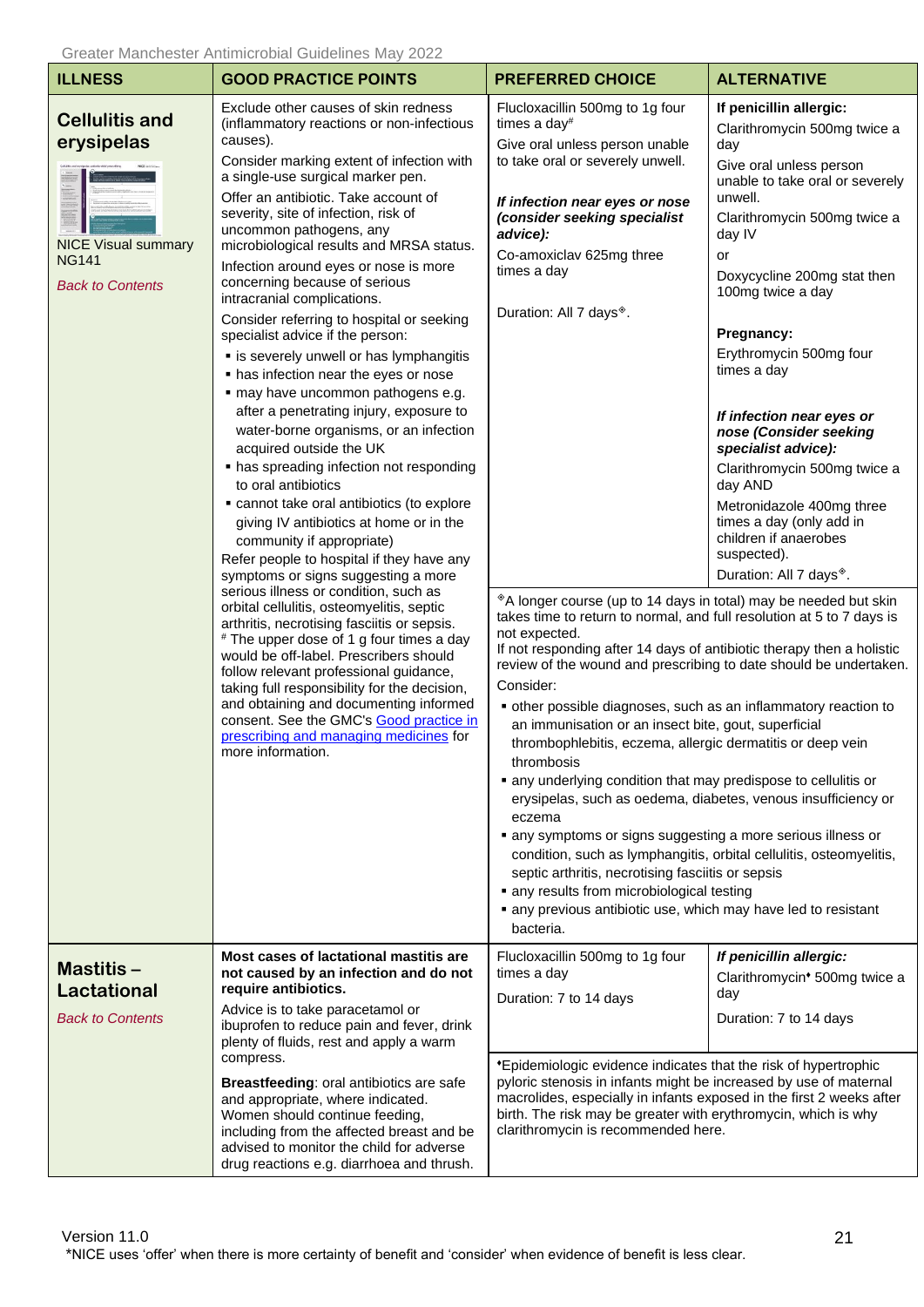<span id="page-21-0"></span>

| Mastitis-<br><b>Non-Lactational</b><br><b>Back to Contents</b>                                                     | If immediate admission or referral is not<br>indicated then prescribe an oral antibiotic<br>for all women with non-lactational<br>mastitis.<br>Advise the woman to seek immediate<br>medical advice if symptoms worsen or fail<br>to settle after 48 hours of antibiotic<br>treatment.                                                                                                                                                                                                                                                                                                                                                                                                                                                                                                                                                                                                          | Co-amoxiclav 500/125mg three<br>times a day<br>Duration: 10 to 14 days                                                                                                                              | Clarithromycin 500 mg twice a<br>day<br><b>PLUS</b><br>Metronidazole 400 mg three<br>times a day<br>Duration: 10 to 14 days. |
|--------------------------------------------------------------------------------------------------------------------|-------------------------------------------------------------------------------------------------------------------------------------------------------------------------------------------------------------------------------------------------------------------------------------------------------------------------------------------------------------------------------------------------------------------------------------------------------------------------------------------------------------------------------------------------------------------------------------------------------------------------------------------------------------------------------------------------------------------------------------------------------------------------------------------------------------------------------------------------------------------------------------------------|-----------------------------------------------------------------------------------------------------------------------------------------------------------------------------------------------------|------------------------------------------------------------------------------------------------------------------------------|
| <b>ILLNESS</b>                                                                                                     | <b>GOOD PRACTICE POINTS</b>                                                                                                                                                                                                                                                                                                                                                                                                                                                                                                                                                                                                                                                                                                                                                                                                                                                                     | <b>PREFERRED CHOICE</b>                                                                                                                                                                             | <b>ALTERNATIVE</b>                                                                                                           |
| <b>Insect Bites and</b><br><b>Stings</b><br><b>NICE Visual summary</b><br><b>NG 182</b><br><b>Back to Contents</b> | Assessment Assess the type and severity<br>of the bite or sting to identify:<br>• a local inflammatory or allergic skin<br>reaction<br>· erythema migrans (bullseye rash), a<br>sign of Lyme disease<br>• symptoms or signs of an infection<br>a systemic reaction<br>Most insect bites or stings will not need<br>antibiotics.<br>Do not offer an antibiotic if there are no<br>symptoms or signs of infection<br>Consider oral antihistamines to relieve<br>itching (refer to a pharmacy for self-care)<br>Refer people to hospital if they have<br>symptoms or signs suggesting a more<br>serious illness or condition, such as a<br>systemic allergic reaction.<br>Advice:<br>• see a community pharmacist for self-<br>care options such as antihistamines<br>• redness and itching are common and<br>may last up to 10 days<br>• avoid scratching to reduce<br>inflammation and infection | For people with a known or<br>suspected tick bite, follow the<br>guidance on Lyme disease<br>If there are symptoms or<br>signs of infection, follow the<br>guidance on cellulitis and<br>erysipelas |                                                                                                                              |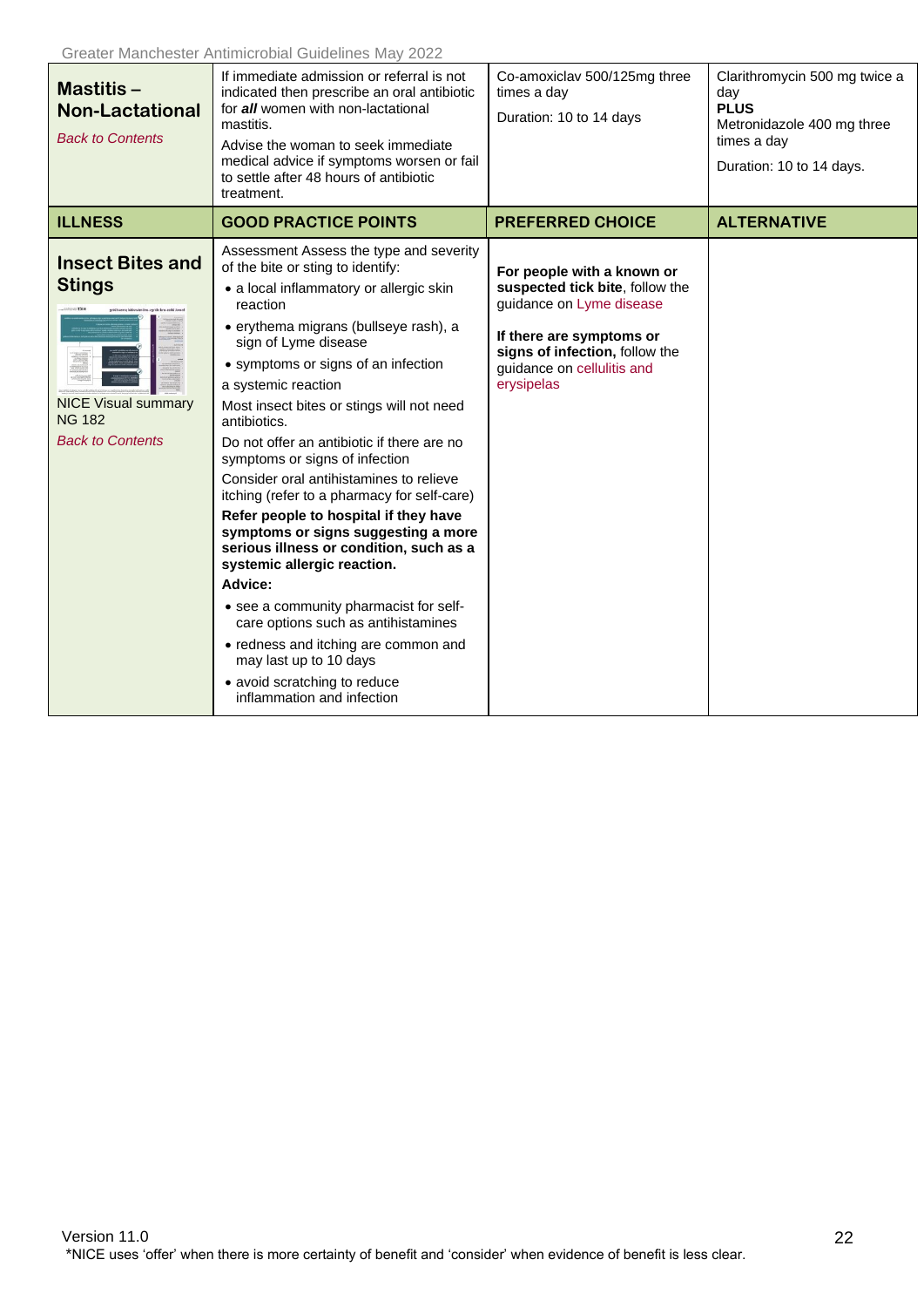| <b>ILLNESS</b>                                                                                                                                      | <b>GOOD PRACTICE POINTS</b>                                                                                                                                                                                                                                                                                                                                                                                                                                                                                                                                                                                                                                                                                                                                                                                                                                                                                                                                                                                                                                                               | <b>PREFERRED CHOICE</b>                                                                                                                        | <b>ALTERNATIVE</b>                                                                                                                                                                      |  |  |
|-----------------------------------------------------------------------------------------------------------------------------------------------------|-------------------------------------------------------------------------------------------------------------------------------------------------------------------------------------------------------------------------------------------------------------------------------------------------------------------------------------------------------------------------------------------------------------------------------------------------------------------------------------------------------------------------------------------------------------------------------------------------------------------------------------------------------------------------------------------------------------------------------------------------------------------------------------------------------------------------------------------------------------------------------------------------------------------------------------------------------------------------------------------------------------------------------------------------------------------------------------------|------------------------------------------------------------------------------------------------------------------------------------------------|-----------------------------------------------------------------------------------------------------------------------------------------------------------------------------------------|--|--|
| <b>Bites-Human</b><br>and Animal<br><b>NICE Visual Summary</b><br><b>NG 182</b><br><b>Back to Contents</b>                                          | • Be aware of potential safeguarding issues<br>• Seek specialist advice from a microbiologist for bites from a wild or exotic animal.<br>• Swab for microbiological testing to guide treatment if there is discharge.<br>• Offer an antibiotic for people with a human or animal bite if there are symptoms or signs of infection, such<br>as increased pain, inflammation, fever, discharge or an unpleasant smell.<br>• Reassess bite if<br>symptoms or signs of infection develop or worsen rapidly or significantly at any time, or do not start to<br>➤<br>improve within 24 to 48 hours of starting treatment or<br>the person becomes systemically unwell or<br>➤<br>the person has severe pain that is out of proportion to the infection.<br>⋗<br>*High-risk bite areas include the hands, feet, face, genitals, skin overlying cartilaginous structures or an area of<br>poor circulation<br>People at high risk include those at risk of a serious wound infection because of a co-morbidity (such as<br>diabetes, immunosuppression, asplenia or decompensated liver disease) |                                                                                                                                                |                                                                                                                                                                                         |  |  |
|                                                                                                                                                     | Thorough irrigation and debridement                                                                                                                                                                                                                                                                                                                                                                                                                                                                                                                                                                                                                                                                                                                                                                                                                                                                                                                                                                                                                                                       | Antibiotics for prophylaxis and treatment in adults aged<br>18 years and over                                                                  |                                                                                                                                                                                         |  |  |
|                                                                                                                                                     | is important.<br>Assess risk of tetanus, rabies, or<br>bloodborne viral infections e.g. HIV,<br>hepatitis B/C.<br>Human:<br>NON-Broken skin: Do NOT offer<br>antibiotics<br>Broken skin but no blood: CONSIDER<br>antibiotics if wound or patient is high risk*<br>Broken skin and drawn blood: OFFER<br>antibiotics<br>Cat:                                                                                                                                                                                                                                                                                                                                                                                                                                                                                                                                                                                                                                                                                                                                                              | Prophylaxis or treatment:<br>Co-amoxiclav 625mg three<br>times a day<br>Duration:                                                              | If penicillin allergic or co-<br>amoxiclav unsuitable:<br>Doxycycline<br>200 mg on first day, then<br>100 mg or 200 mg daily<br><b>PLUS</b><br>Metronidazole 400mg three<br>times a day |  |  |
|                                                                                                                                                     |                                                                                                                                                                                                                                                                                                                                                                                                                                                                                                                                                                                                                                                                                                                                                                                                                                                                                                                                                                                                                                                                                           | Prophylaxis 3 days<br>Treatment 5 days                                                                                                         | Duration:                                                                                                                                                                               |  |  |
|                                                                                                                                                     |                                                                                                                                                                                                                                                                                                                                                                                                                                                                                                                                                                                                                                                                                                                                                                                                                                                                                                                                                                                                                                                                                           |                                                                                                                                                | Prophylaxis 3 days                                                                                                                                                                      |  |  |
|                                                                                                                                                     | NON-Broken skin: Do NOT offer<br>antibiotics                                                                                                                                                                                                                                                                                                                                                                                                                                                                                                                                                                                                                                                                                                                                                                                                                                                                                                                                                                                                                                              |                                                                                                                                                | Treatment 5 days                                                                                                                                                                        |  |  |
|                                                                                                                                                     | Broken skin but no blood: CONSIDER<br>antibiotics if wound is deep                                                                                                                                                                                                                                                                                                                                                                                                                                                                                                                                                                                                                                                                                                                                                                                                                                                                                                                                                                                                                        | Antibiotics for prophylaxis and treatment in children and<br>young people under 18 years                                                       |                                                                                                                                                                                         |  |  |
| Broken skin and drawn blood: OFFER<br>antibiotics                                                                                                   | Under 1 MONTH: Seek<br>specialist advice                                                                                                                                                                                                                                                                                                                                                                                                                                                                                                                                                                                                                                                                                                                                                                                                                                                                                                                                                                                                                                                  | If penicillin allergic or co-<br>amoxiclav unsuitable:<br><b>UNDER 12 years:</b>                                                               |                                                                                                                                                                                         |  |  |
|                                                                                                                                                     | Dog or other traditional pets:<br>NON-Broken skin: Do NOT offer<br>antibiotics                                                                                                                                                                                                                                                                                                                                                                                                                                                                                                                                                                                                                                                                                                                                                                                                                                                                                                                                                                                                            | For Prophylaxis or treatment:<br>Co-amoxiclav three times a day                                                                                | Co-trimoxazole (off-label use)                                                                                                                                                          |  |  |
| Broken skin but no blood: Do NOT offer<br>antibiotics<br>Broken skin and drawn blood:<br>CONSIDER antibiotics if wound or patient<br>is high risk * | 1 month to 11 months:<br>0.25ml/kg of 125/31 susp<br>1 year to 5 years:<br>5ml or 0.25ml/kg of 125/31 susp                                                                                                                                                                                                                                                                                                                                                                                                                                                                                                                                                                                                                                                                                                                                                                                                                                                                                                                                                                                | 6 weeks to 5 months:<br>120 mg or 24 mg/kg twice a<br>day<br>6 months to 5 years:<br>240 mg or 24 mg/kg twice a<br>day<br>6 years to 11 years: |                                                                                                                                                                                         |  |  |
|                                                                                                                                                     |                                                                                                                                                                                                                                                                                                                                                                                                                                                                                                                                                                                                                                                                                                                                                                                                                                                                                                                                                                                                                                                                                           | 6 years to 11 years:<br>5ml or 0.15mk/kg of 250/62 susp                                                                                        | 480 mg or 24 mg/kg twice a<br>day                                                                                                                                                       |  |  |
|                                                                                                                                                     |                                                                                                                                                                                                                                                                                                                                                                                                                                                                                                                                                                                                                                                                                                                                                                                                                                                                                                                                                                                                                                                                                           | 12 years to 17 years:<br>250/125 mg or 500/125mg<br>Duration:                                                                                  | 12 years to 17 years:<br>Doxycycline<br>200 mg on first day, then<br>100 mg or 200 mg daily<br><b>PLUS</b>                                                                              |  |  |
|                                                                                                                                                     |                                                                                                                                                                                                                                                                                                                                                                                                                                                                                                                                                                                                                                                                                                                                                                                                                                                                                                                                                                                                                                                                                           | Prophylaxis 3 days                                                                                                                             | Metronidazole 400mg three<br>times a day                                                                                                                                                |  |  |
|                                                                                                                                                     |                                                                                                                                                                                                                                                                                                                                                                                                                                                                                                                                                                                                                                                                                                                                                                                                                                                                                                                                                                                                                                                                                           | Treatment 5 days                                                                                                                               |                                                                                                                                                                                         |  |  |
|                                                                                                                                                     |                                                                                                                                                                                                                                                                                                                                                                                                                                                                                                                                                                                                                                                                                                                                                                                                                                                                                                                                                                                                                                                                                           |                                                                                                                                                | Duration:                                                                                                                                                                               |  |  |
|                                                                                                                                                     |                                                                                                                                                                                                                                                                                                                                                                                                                                                                                                                                                                                                                                                                                                                                                                                                                                                                                                                                                                                                                                                                                           |                                                                                                                                                | Prophylaxis 3 days                                                                                                                                                                      |  |  |
|                                                                                                                                                     |                                                                                                                                                                                                                                                                                                                                                                                                                                                                                                                                                                                                                                                                                                                                                                                                                                                                                                                                                                                                                                                                                           |                                                                                                                                                | Treatment 5 days                                                                                                                                                                        |  |  |
|                                                                                                                                                     |                                                                                                                                                                                                                                                                                                                                                                                                                                                                                                                                                                                                                                                                                                                                                                                                                                                                                                                                                                                                                                                                                           |                                                                                                                                                |                                                                                                                                                                                         |  |  |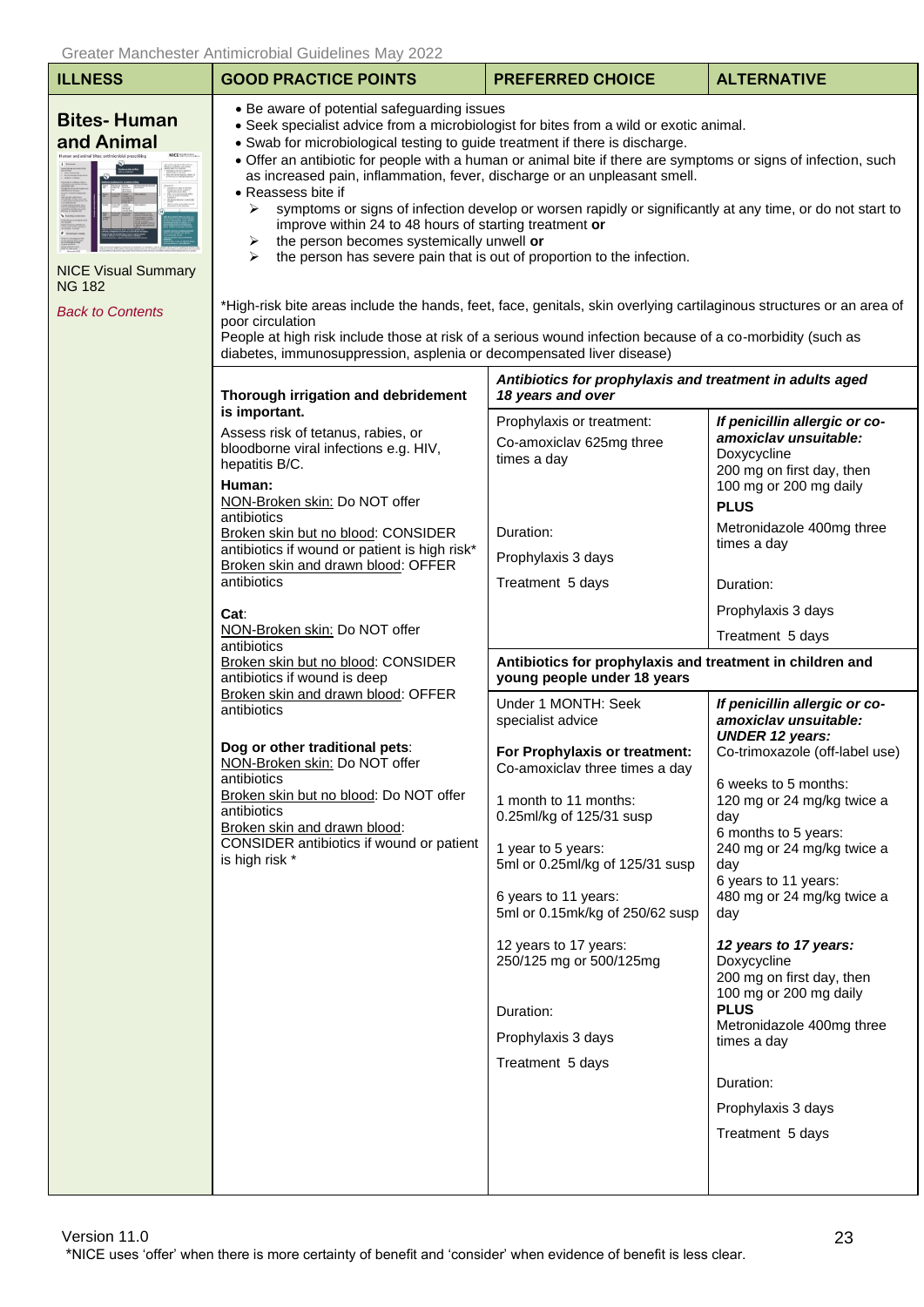<span id="page-23-1"></span><span id="page-23-0"></span>

| <b>ILLNESS</b>                                                                         | Greater Manchester Antimicropial Guidelines May 2022<br><b>GOOD PRACTICE POINTS</b>                                                                                                                                                                                                                                                                                                                                                |                                                                                                         | <b>PREFERRED CHOICE</b>                                                                  |                                                                                                                          | <b>ALTERNATIVE</b>                                                                                                                                                                               |
|----------------------------------------------------------------------------------------|------------------------------------------------------------------------------------------------------------------------------------------------------------------------------------------------------------------------------------------------------------------------------------------------------------------------------------------------------------------------------------------------------------------------------------|---------------------------------------------------------------------------------------------------------|------------------------------------------------------------------------------------------|--------------------------------------------------------------------------------------------------------------------------|--------------------------------------------------------------------------------------------------------------------------------------------------------------------------------------------------|
| Lyme disease -<br><b>Tick bites</b>                                                    | Most tick bites do not transmit Lyme disease and prompt, correct removal of the tick reduces the risk<br>of transmission. For correct tick removal and how to do this see the Public Health England website for<br>information on removing ticks and supporting information.                                                                                                                                                       |                                                                                                         |                                                                                          |                                                                                                                          |                                                                                                                                                                                                  |
| $\frac{4}{3}$<br><b>NICE Visual summary</b><br><b>NG 95</b><br><b>Back to Contents</b> | Treat erythema migrans<br>empirically; serology is often<br>negative early in infection.<br>For other suspected Lyme disease<br>such as neuroborreliosis (CN<br>palsy, radiculopathy) seek advice.<br>See NICE guideline [NG95]                                                                                                                                                                                                    |                                                                                                         | Doxycycline<br>100mg twice a day<br>Duration: 21 days                                    |                                                                                                                          | Where preferred option is<br>contraindicated or not licensed:<br>Amoxicillin<br>1g three times a day<br>Duration: 21 days                                                                        |
| Dermatophyte<br>infection - skin                                                       | Athlete's foot and ringworm are not serious fungal infections and are usually easily treated with over<br>the counter treatments. Advise self-care and good hygiene in line with NHS England guidance.                                                                                                                                                                                                                             |                                                                                                         |                                                                                          |                                                                                                                          |                                                                                                                                                                                                  |
| <b>Back to Contents</b>                                                                | Most cases: use terbinafine as<br>fungicidal, so treatment time<br>shorter and more effective than<br>with fungistatic imidazoles or<br>undecanoates.<br>If candida possible, use imidazole.<br>If intractable or scalp: send skin<br>scrapings and if infection<br>confirmed, use oral<br>terbinafine/itraconazole.<br>Scalp: discuss with specialist, oral<br>therapy indicated.                                                 |                                                                                                         | Terbinafine cream 1% twice a day<br>Duration: 1 to 2 weeks plus 2<br>weeks after healing | (Mycota <sup>®</sup> )                                                                                                   | Imidazole:<br>Clotrimazole cream 1% or<br>Miconazole cream 2% twice a day<br>or (athlete's foot only):<br>topical undecanoates twice a day<br>Duration: 1 to 2 wks plus 2 weeks<br>after healing |
| Dermatophyte<br>infection - nail<br><b>Back to Contents</b>                            | Take nail clippings: start therapy<br>only if infection is confirmed by<br>laboratory.<br>Oral terbinafine is more effective<br>than oral azole.<br>Liver reactions rare with oral<br>antifungals.<br>If candida or non-dermatophyte<br>infection confirmed, use oral<br>itraconazole.<br>For children, seek specialist<br>advice.<br>Do not prescribe amorolfine 5%<br>nail lacquer as very limited<br>evidence of effectiveness. | First line:<br>Terbinafine 250mg daily<br>Duration:<br>Fingers: 6 to 12 weeks<br>Toes:<br>3 to 6 months |                                                                                          | Second line:<br>Itraconazole 200mg twice a day<br>Duration: 7 days per month<br>Fingers: 2 courses<br>Toes:<br>3 courses |                                                                                                                                                                                                  |
| <b>Varicella</b>                                                                       | Most patients do not require treatment                                                                                                                                                                                                                                                                                                                                                                                             |                                                                                                         |                                                                                          |                                                                                                                          |                                                                                                                                                                                                  |
| zoster/chicken<br>pox<br><b>Back to Contents</b>                                       | Pregnant/immunocompromised/<br>neonate: seek urgent specialist advice<br>If onset of rash less than 24hrs & older<br>than 14 years or severe pain or<br>dense/oral rash or secondary household<br>case or steroids or smoker consider<br>aciclovir.                                                                                                                                                                                |                                                                                                         | If indicated:<br>Aciclovir 800mg 5 times a day<br>Duration: 7 days                       |                                                                                                                          |                                                                                                                                                                                                  |
| <b>Herpes</b><br>zoster/shingles<br><b>Back to Contents</b>                            | Treat if older than 50 years and within 72<br>hours of rash (PHN rare if less than 50<br>years); or if active ophthalmic or Ramsey<br>Hunt or eczema.                                                                                                                                                                                                                                                                              |                                                                                                         | If indicated:<br>Aciclovir 800mg five times a day<br>Duration: 7 days                    |                                                                                                                          | Second line for shingles only<br>if compliance a problem (as<br>high cost):<br>Valaciclovir 1g three times a<br>day<br>Duration: 7 days                                                          |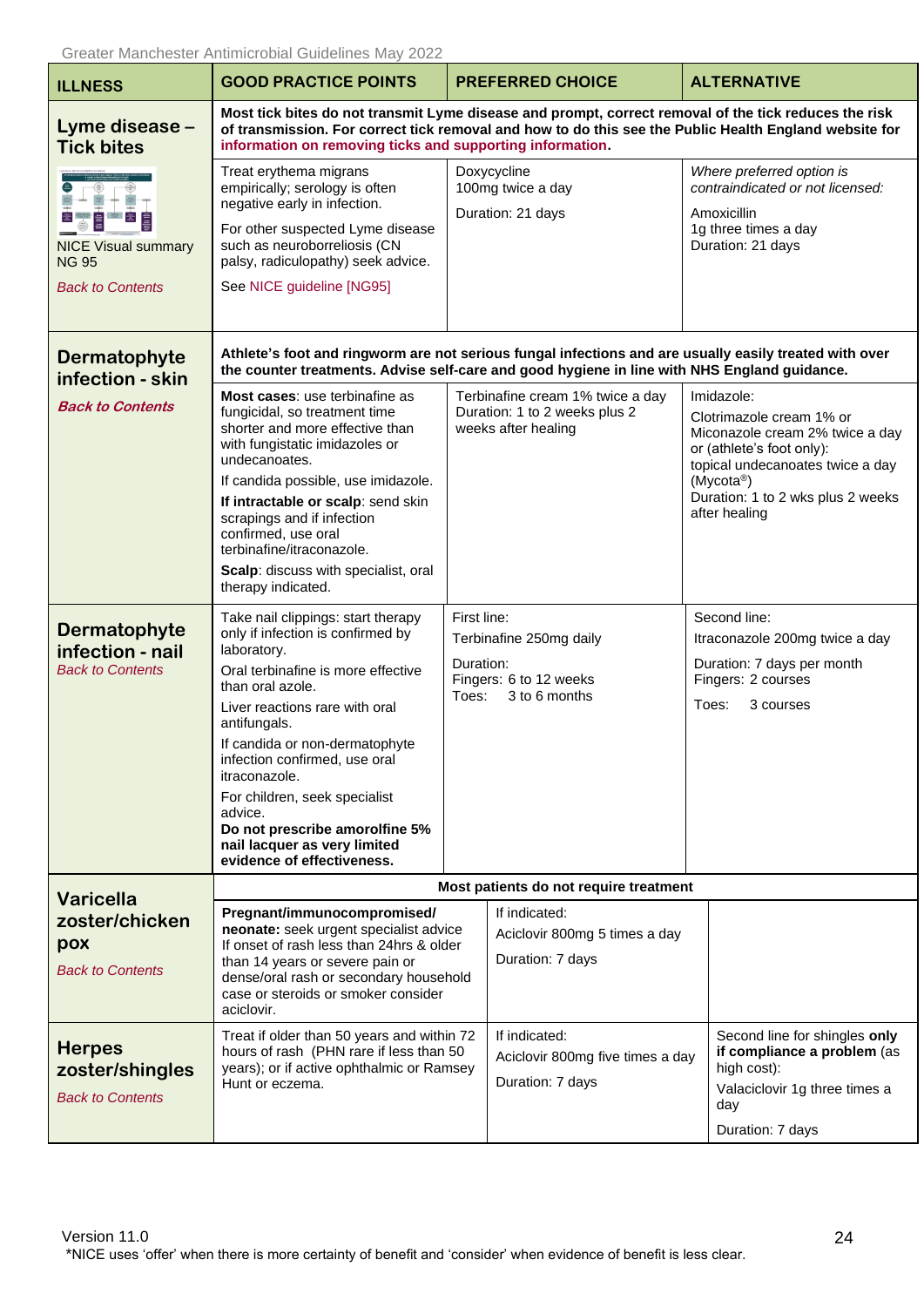<span id="page-24-0"></span>

| <b>ILLNESS</b>                                                                                                                                                                                                                                                                                                                                                                                                                                                                                                                                                                                                                                                                                                                                                                                                                                                           | OTEALER MANUFOLER ANTINNIUL UDIAL QUIUEINIES IVIAY ZUZZ<br><b>GOOD PRACTICE POINTS</b>                                                                                                                                                                                                                                                                                                                                                                          |                                                                                                                                                                                                                                                                                                                                                                                                                                                                                                                                                             | <b>PREFERRED CHOICE</b>                                                                                                                                                                                                                                                                                                                                      |                                                                                                                                                                                                                                                                                       | <b>ALTERNATIVE</b>                                                                                                                                                                                                                                                          |
|--------------------------------------------------------------------------------------------------------------------------------------------------------------------------------------------------------------------------------------------------------------------------------------------------------------------------------------------------------------------------------------------------------------------------------------------------------------------------------------------------------------------------------------------------------------------------------------------------------------------------------------------------------------------------------------------------------------------------------------------------------------------------------------------------------------------------------------------------------------------------|-----------------------------------------------------------------------------------------------------------------------------------------------------------------------------------------------------------------------------------------------------------------------------------------------------------------------------------------------------------------------------------------------------------------------------------------------------------------|-------------------------------------------------------------------------------------------------------------------------------------------------------------------------------------------------------------------------------------------------------------------------------------------------------------------------------------------------------------------------------------------------------------------------------------------------------------------------------------------------------------------------------------------------------------|--------------------------------------------------------------------------------------------------------------------------------------------------------------------------------------------------------------------------------------------------------------------------------------------------------------------------------------------------------------|---------------------------------------------------------------------------------------------------------------------------------------------------------------------------------------------------------------------------------------------------------------------------------------|-----------------------------------------------------------------------------------------------------------------------------------------------------------------------------------------------------------------------------------------------------------------------------|
|                                                                                                                                                                                                                                                                                                                                                                                                                                                                                                                                                                                                                                                                                                                                                                                                                                                                          |                                                                                                                                                                                                                                                                                                                                                                                                                                                                 |                                                                                                                                                                                                                                                                                                                                                                                                                                                                                                                                                             | Optimise analgesia and give safety netting advice                                                                                                                                                                                                                                                                                                            |                                                                                                                                                                                                                                                                                       |                                                                                                                                                                                                                                                                             |
| <b>Scarlet Fever</b><br>(GAS)<br><b>Back to Contents</b>                                                                                                                                                                                                                                                                                                                                                                                                                                                                                                                                                                                                                                                                                                                                                                                                                 | Prompt treatment with appropriate<br>antibiotics significantly reduces the risk of<br>complications. Vulnerable individuals<br>(immunocompromised, the comorbid, or<br>those with skin disease) are at increased<br>risk of developing complications.                                                                                                                                                                                                           |                                                                                                                                                                                                                                                                                                                                                                                                                                                                                                                                                             | Phenoxymethylpenicillin 500mg<br>four times a day<br>Duration: 10 days                                                                                                                                                                                                                                                                                       |                                                                                                                                                                                                                                                                                       | <b>Penicillin Allergy:</b><br>Clarithromycin 250mg to<br>500mg twice a day<br>Duration: 5 days                                                                                                                                                                              |
| <b>Cold sores</b><br><b>Back to Contents</b><br><b>Acne Vulgaris</b>                                                                                                                                                                                                                                                                                                                                                                                                                                                                                                                                                                                                                                                                                                                                                                                                     | Cold sores resolve after 7 to 10 days without treatment.<br>Topical antivirals applied prodromally reduce duration by 12 to 24 hours.<br>For infrequent cold sores of the lip advise self-care in line with NHS England guidance.<br>NB: Antibiotics have no benefit in mild acne                                                                                                                                                                               |                                                                                                                                                                                                                                                                                                                                                                                                                                                                                                                                                             |                                                                                                                                                                                                                                                                                                                                                              |                                                                                                                                                                                                                                                                                       |                                                                                                                                                                                                                                                                             |
| NICE NG198<br><b>Back to Contents</b>                                                                                                                                                                                                                                                                                                                                                                                                                                                                                                                                                                                                                                                                                                                                                                                                                                    | Mild acne: DO NOT PRESCRIBE. In line with NHS England guidance, GM do not routinely support<br>prescribing for conditions which are self-limiting or amenable to self-care. For further details see GM<br>commissioning statement.<br>For acne, recommend non-antibiotic topical bactericidal products e.g. benzyl peroxide first line for up to 2<br>months.<br>Patients should be encouraged to manage mild acne in line with NHS England self-care guidance. |                                                                                                                                                                                                                                                                                                                                                                                                                                                                                                                                                             |                                                                                                                                                                                                                                                                                                                                                              |                                                                                                                                                                                                                                                                                       |                                                                                                                                                                                                                                                                             |
| Do not use the following to treat<br>acne:<br>monotherapy with a<br>$\bullet$<br>topical antibiotic<br>monotherapy with an<br>$\bullet$<br>oral antibiotic<br>a combination of a<br>$\bullet$<br>topical antibiotic and an<br>oral antibiotic.<br>Discuss the importance of<br>completing the course of<br>treatment, because positive<br>effects can take 6 to 8 weeks to<br>become noticeable<br>Skin care advice<br>• use a non-alkaline (skin pH<br>neutral or slightly<br>acidic) synthetic detergent<br>(syndet) cleansing product<br>twice daily on acne-prone<br>skin.<br>• For skin care products or make<br>up (for example, moisturisers)<br>and sunscreens avoid oil-based<br>and comedogenic preparations<br>and to remove make-up at the<br>end of the day.<br>• persistent picking or<br>scratching of acne lesions can<br>increase the risk of scarring. | <b>Any Severity</b><br>or<br><b>Moderate</b>                                                                                                                                                                                                                                                                                                                                                                                                                    | Offer people with acne a 12-week<br>course of 1 of the following first-line<br>treatment options, taking account of<br>the severity of their acne and the<br>person's preferences, and after a<br>discussion of the advantages and<br>disadvantages of each option:<br>fixed combination of topical adapalene<br>with topical benzoyl peroxide (Epiduo):<br>applied once daily in the evening<br>fixed combination of topical tretinoin<br>with topical clindamycin (Treclin):<br>applied once daily in the evening<br>fixed combination of topical benzoyl |                                                                                                                                                                                                                                                                                                                                                              | topical benzoyl<br>peroxide monotherapy<br>Consider this as an alternative<br>treatment to the preferred<br>choice options if:<br>these treatments are<br>contraindicated, or<br>the person wishes to<br>avoid using a topical<br>retinoid, or an<br>antibiotic (topical or<br>oral). |                                                                                                                                                                                                                                                                             |
|                                                                                                                                                                                                                                                                                                                                                                                                                                                                                                                                                                                                                                                                                                                                                                                                                                                                          |                                                                                                                                                                                                                                                                                                                                                                                                                                                                 | <b>WITH</b><br>or<br><b>WITH</b>                                                                                                                                                                                                                                                                                                                                                                                                                                                                                                                            | peroxide with topical clindamycin:<br>applied once daily in the evening<br><b>Moderate to Severe</b><br>fixed combination of topical adapalene<br>with topical benzoyl peroxide (Epiduo):<br>applied ONCE daily in the evening<br>oral doxycycline caps: take one daily<br>topical azelaic acid applied twice daily<br>oral doxycycline Caps: take one daily | <b>WITH</b><br>or<br><b>WITH</b>                                                                                                                                                                                                                                                      | <b>Moderate to Severe</b><br>fixed combination of topical<br>adapalene with topical benzoyl<br>peroxide (Epiduo): applied<br>ONCE daily in the evening<br>oral lymecycline take one daily<br>topical azelaic acid applied<br>twice daily<br>oral lymecycline take one daily |

Version 11.0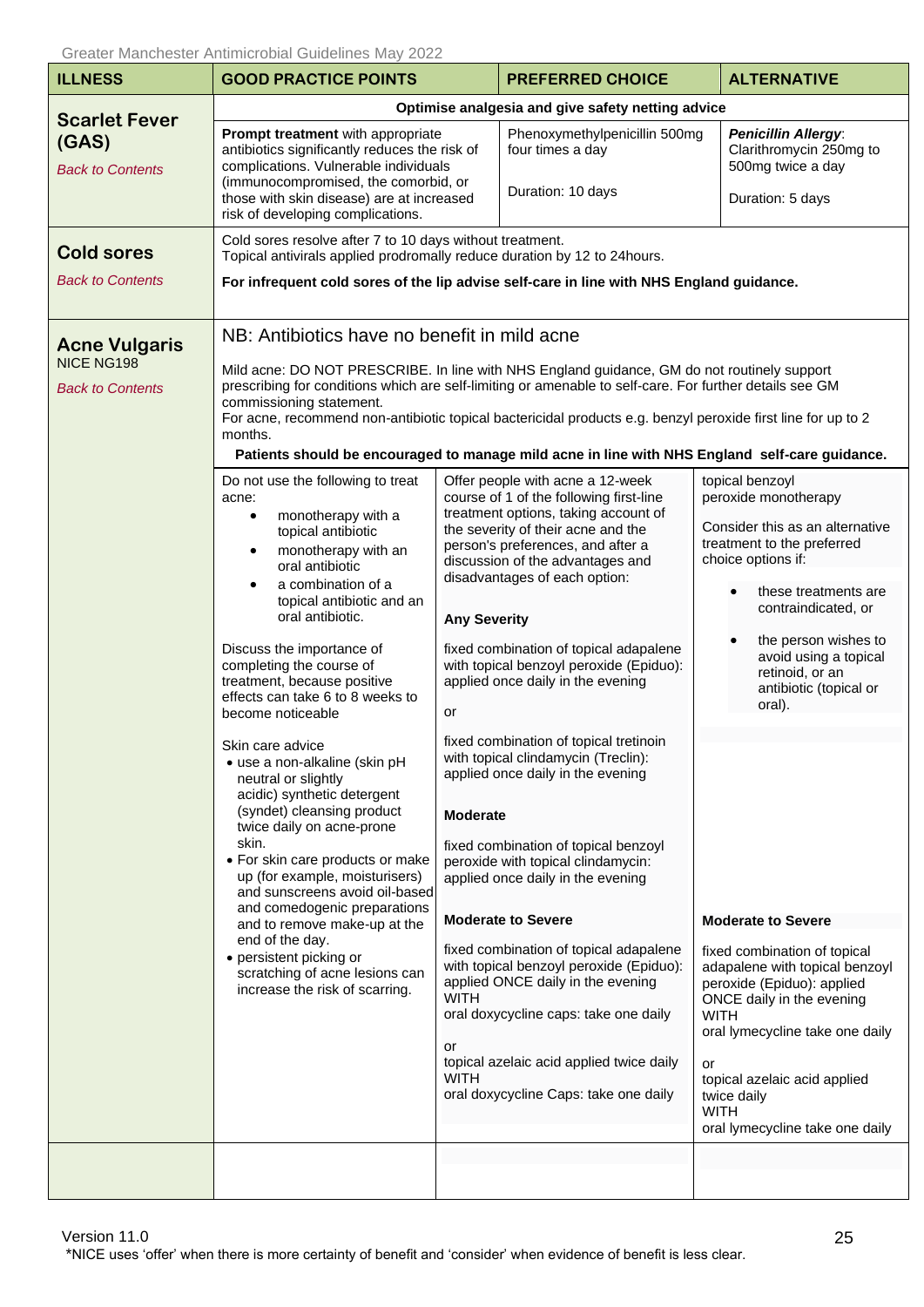Г

<span id="page-25-3"></span><span id="page-25-2"></span><span id="page-25-1"></span><span id="page-25-0"></span>

| <b>PARASITES</b>                          |                                                                                                                                                                                                                                                                                                                                                                                                                                                                                                                                                                                                                                   |                                                                                                                                                                                                                                                             |                                                                                                |  |  |
|-------------------------------------------|-----------------------------------------------------------------------------------------------------------------------------------------------------------------------------------------------------------------------------------------------------------------------------------------------------------------------------------------------------------------------------------------------------------------------------------------------------------------------------------------------------------------------------------------------------------------------------------------------------------------------------------|-------------------------------------------------------------------------------------------------------------------------------------------------------------------------------------------------------------------------------------------------------------|------------------------------------------------------------------------------------------------|--|--|
| <b>ILLNESS</b>                            | <b>GOOD PRACTICE POINTS</b>                                                                                                                                                                                                                                                                                                                                                                                                                                                                                                                                                                                                       | <b>PREFERRED CHOICE</b>                                                                                                                                                                                                                                     | <b>ALTERNATIVE</b>                                                                             |  |  |
| <b>Scabies</b><br><b>Back to Contents</b> | Treat whole body from ear/chin<br>downwards and under nails. If under 2 or<br>elderly, also face/scalp.<br>Treat all home and sexual contacts<br>within 24 hours.                                                                                                                                                                                                                                                                                                                                                                                                                                                                 | Permethrin 5% cream<br>Duration: 2 applications 1 week apart                                                                                                                                                                                                | If allergy:<br>Malathion 0.5% liquid<br>Duration: 2 applications<br>1 week apart               |  |  |
| <b>Head lice</b>                          | Chemical treatment is only recommended in exceptional circumstances and self-care should be<br>advised in line with NHS England guidance.                                                                                                                                                                                                                                                                                                                                                                                                                                                                                         |                                                                                                                                                                                                                                                             |                                                                                                |  |  |
| <b>Back to Contents</b>                   | Head lice can be removed by combing<br>wet hair meticulously with a plastic<br>detection comb.                                                                                                                                                                                                                                                                                                                                                                                                                                                                                                                                    | Dimeticone 4% lotion<br>Duration: 2 applications 1 week apart                                                                                                                                                                                               | Malathion 0.5% liquid<br>Duration: 2 applications<br>1 week apart                              |  |  |
| <b>Threadworms</b>                        | A prescription should not be routinely offered as this condition is appropriate for self-care.                                                                                                                                                                                                                                                                                                                                                                                                                                                                                                                                    |                                                                                                                                                                                                                                                             |                                                                                                |  |  |
| <b>Back to Contents</b>                   | All household contacts should be<br>advised to treat at the same time<br>PLUS advise hygiene measures for 2<br>weeks (hand hygiene, pants at night,<br>morning shower (include perianal<br>area) PLUS wash sleepwear & bed<br>linen, dust and vacuum.                                                                                                                                                                                                                                                                                                                                                                             | All patients over 6 months:<br>Mebendazole 100mg stat (off-label if less than 2yrs)<br>Pregnant women and children under 6 months:<br>Use hygiene measures alone for 6 weeks and perianal wet<br>wiping or washes 3 hourly during the day.                  |                                                                                                |  |  |
| <b>EYE INFECTIONS</b>                     |                                                                                                                                                                                                                                                                                                                                                                                                                                                                                                                                                                                                                                   |                                                                                                                                                                                                                                                             |                                                                                                |  |  |
| <b>Conjunctivitis</b>                     | No antibiotics - most are viral or self-limiting. Advise self-care in line with NHS England guidance.                                                                                                                                                                                                                                                                                                                                                                                                                                                                                                                             |                                                                                                                                                                                                                                                             |                                                                                                |  |  |
| <b>Back to Contents</b>                   | Only treat if severe. Bacterial<br>conjunctivitis is usually unilateral and<br>also self-limiting. 65% resolve by day<br>five. Fusidic acid has less Gram-<br>negative activity.                                                                                                                                                                                                                                                                                                                                                                                                                                                  | If severe:<br>Chloramphenicol eye drops 0.5% *<br>One drop every 2 hours for 2 days<br>then reduce to 4 hourly and / or<br>eye ointment 1% Apply at night if used<br>with drops or 3 -4 times a day if used<br>alone. Duration: for 48 hours after healing. | Second line:<br>Fusidic acid 1% gel<br>twice a day<br>Duration: for 48 hours<br>after healing. |  |  |
|                                           | *AGE <2years: MHRA Drug Safety Update July 2021<br>Chloramphenicol eye drops containing borax or boric acid buffers: use in children younger than 2 years<br>"Following a review of the available toxicological data and a calculation of daily exposure to boron from a<br>typical dosing regimen, we have concluded that the balance between the benefits and risks of<br>chloramphenicol eye drops containing borax or boric acid remains positive for children aged 0 to 2 years.<br>Chloramphenicol eye drops can be safely administered to children aged 0 to 2 years where antibiotic eye<br>drop treatment is indicated." |                                                                                                                                                                                                                                                             |                                                                                                |  |  |

<span id="page-25-5"></span><span id="page-25-4"></span>Adapted from NICE / PHE – Summary of antimicrobial prescribing guidance - managing common infections: October 2019 and respective NICE guidance.

To discuss treatment options or any concerns, please discuss with local microbiologist. For training resources and patient information leaflets please see [RCGP Target antibiotics toolkit.](http://www.rcgp.org.uk/TARGETantibiotics)